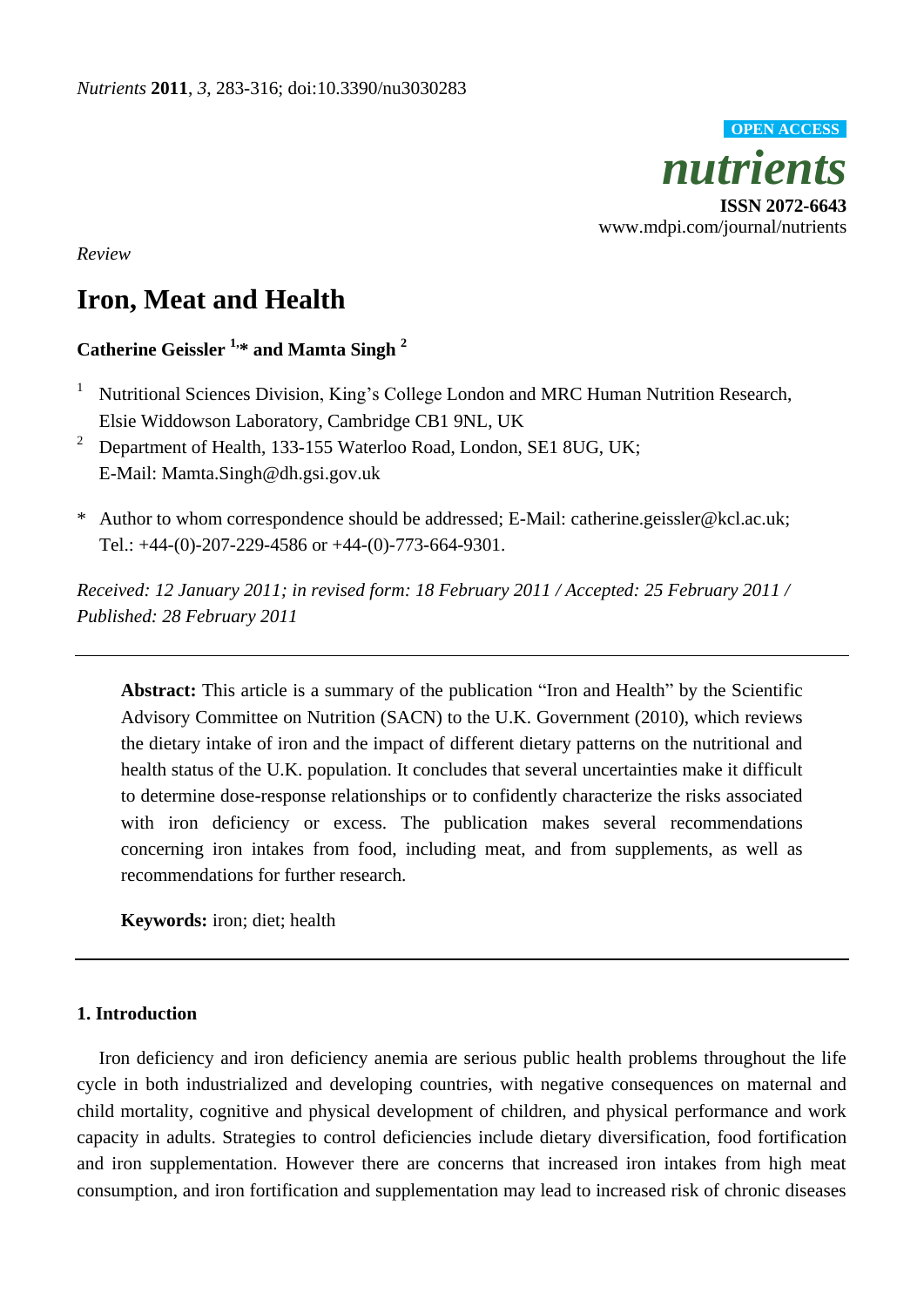including cardiovascular disease and cancer, especially in sections of populations with genetic predispositions to iron overload.

This article is based on the recently published review of Iron and Health by the Scientific Advisory Committee on Nutrition (SACN) to the UK government [1]. The review was undertaken following the recommendation of the previous advisory committee, the Committee on the Medical Aspects of Food and Nutrition Policy (COMA) in their report, *Nutritional Aspects of the Development of Cancer* [2] which had concluded that lower consumption of red and processed meat would probably reduce the risk of colorectal cancer. COMA recommended that intakes of red and processed meat should not rise, and that adults with intakes greater than average (then estimated to be 90 g/day cooked weight), especially those with high intakes, should consider a reduction in intake. Since red meat is a source of iron (as well as other micronutrients such as zinc) in the UK diet, COMA recommended that the "implications of a reduction in meat consumption on other aspects of health, particularly iron status" should be reviewed.

However in view of the possibility that some subgroups of the U.K. population might be iron deficient, or be at risk of iron deficiency, and of possible adverse effects of increased iron intakes, consideration of iron nutrition in the U.K. population needs to be sensitive to the balance between iron deficiency and iron excess.

The terms of reference of the SACN Iron Working Group were:

*To review the dietary intakes of iron in its various forms and the impact of different dietary patterns on the nutritional and health status of the population and to make proposals.*

Consideration of both beneficial and adverse effects of increasing iron intakes was undertaken, including: the effect of dietary components on iron absorption and utilization in the body; interactions of infections and inflammation with iron metabolism and the possibility that this may affect the apparent incidence of iron deficiency; the effect of iron deficiency on health and well-being, for example mental and physical development; potential adverse effects of excess iron, including free radical damage and the risk of cardiovascular disease (CVD) and cancer; as well as the associations between consumption of red and processed meat and cancer risk since these foods contain iron. These are summarized here.

## **2. Biochemistry**

Iron (Fe) exists in two biologically relevant states: the reduced ferrous form (Fe<sup>2+</sup>) and the oxidized ferric form  $(Fe^{3+})$ . Iron is an efficient catalyst for electron transfer and free-radical reactions which also means that "free iron" *(i.e.*, when it is not bound to protein or other organic molecules) is potentially toxic and that organisms need to minimize their exposure to it. This protection from exposure depends on proteins which are specifically involved in its uptake from the diet and its transfer into the systemic circulation, its transport around the body and storage in tissues, as well as its delivery to functional sites.

#### **3. Function**

Iron, as a component of hemoglobin in erythrocytes (red blood cells), is required for transporting oxygen around the body and, in the form of myoglobin, for the storage and use of oxygen in muscles.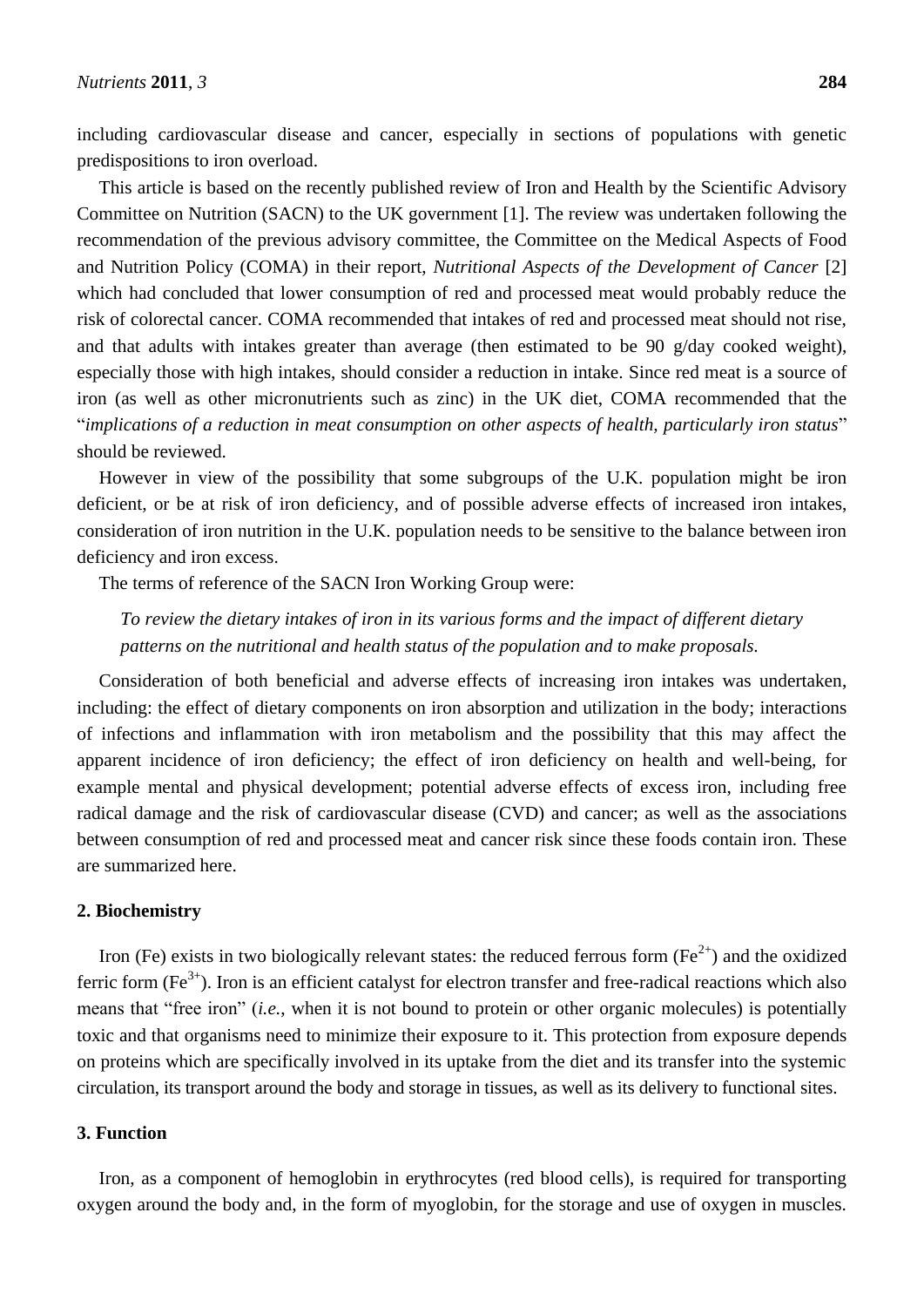The oxygen released in the tissues from hemoglobin is used in oxidative metabolism. Hemoglobin binds carbon dioxide in the tissues and carries it to the lungs where it is exhaled.

| <b>Iron-containing protein</b> | Location                                             | Iron content    |                 |
|--------------------------------|------------------------------------------------------|-----------------|-----------------|
|                                |                                                      |                 | (mg)            |
| <b>Heme proteins</b>           |                                                      |                 |                 |
| Hemoglobin                     | Oxygen transport                                     | Red blood cells | 3,000           |
| Myoglobin                      | Oxygen storage                                       | Muscle          | 400             |
| Heme enzymes                   |                                                      | All tissues     | c 30            |
| Cytochromes a, b, c            | Electron transfer                                    |                 |                 |
|                                | Transfer of electrons to molecular oxygen at         |                 |                 |
|                                | end of respiratory chain                             |                 |                 |
|                                | (also requires copper)                               |                 |                 |
| Cytochrome C oxidase           | Microsomal mixed function oxidases                   |                 |                 |
| Cytochrome $P450 + b_5$        | Phase I biotransformation of xenobiotics             |                 |                 |
| Dcytb                          | Ferrireductase (duodenal enterocytes)                |                 |                 |
| Catalase                       | Hydrogen peroxide breakdown                          |                 |                 |
| Peroxidases                    | Peroxide breakdown                                   |                 |                 |
| Myeloperoxidase                | Neutrophil bacteriocide                              |                 |                 |
| Sulfite oxidase                | Sulfites to sulfates                                 |                 |                 |
| Tryptophan 2,3-dioxygenase     | Pyridine metabolism                                  |                 |                 |
| Iodase (iodoperoxidase)        | Iodide to iodate                                     |                 |                 |
| Non-heme iron enzymes          |                                                      | All tissues     | c <sub>30</sub> |
| Ribonucleotide reductase       | Ribonucleotides $\rightarrow$ 2'-deoxyribnucleotides |                 |                 |
| (Iron-sulfur proteins)         | Synthetic phase of cell division                     |                 |                 |
| Aconitase                      | Citric acid cycle and initial steps of oxidative     |                 |                 |
| Isocitrate dehydrogenase       | phosphorylation                                      |                 |                 |
| Succinate dehydrogenase        |                                                      |                 |                 |
| NADH dehydrogenase             |                                                      |                 |                 |
|                                |                                                      |                 |                 |
| Aldehyde oxidase               | Aldehydes to carboxylic acids                        |                 |                 |
| Xanthine oxidase               | Hypoxanthine-uric acid                               |                 |                 |
| Phenylalanine hydroxylase      | Catecholamine, neurotransmitters, and                |                 |                 |
| Tyrosine hydroxylase           | melanin synthesis                                    |                 |                 |
| Tryptophan hydroxylase         |                                                      |                 |                 |
| Prolyl hydroxylase             | Collagen synthesis, both dependent on                |                 |                 |
| Lysyl hydroxylase              | ascorbic acid                                        |                 |                 |

Table 1. Examples of functional iron-containing proteins in the body (75 kg man).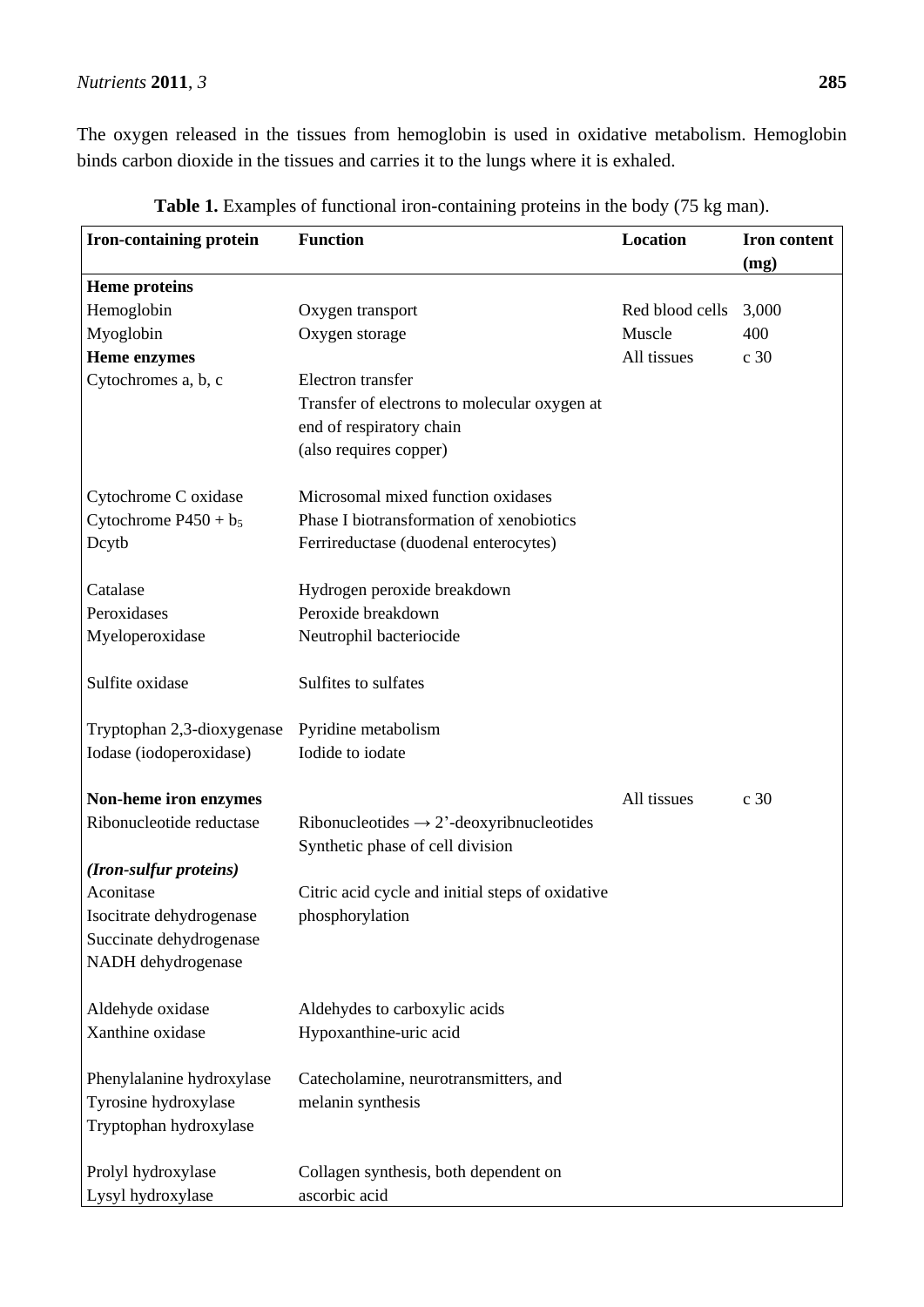Iron is also present as a component of iron-sulfur complexes in enzymes that are responsible for electron transport and energy generation in mitochondrial respiration and the citric acid cycle, and for ribonucleotide reductase, which is essential for DNA synthesis (Table 1). Body iron content is approximately 4.0 g in men and 3.5 g in women. In adults, most body iron is present in hemoglobin (60–70%) in circulating erythrocytes where it is essential for oxygen transport, and in muscle myoglobin (10%). The remaining body iron (20–30%) is found primarily in storage pools located in the liver and reticulo-endothelial (macrophage) system as ferritin and hemosiderin. Only about 1% of body iron is incorporated in the range of iron-containing enzymes and less than 0.2% of body iron is in the plasma transport pool where it is bound to transferrin.

#### **4. Metabolism**

Absorption of iron from the gastrointestinal tract is regulated by the systemic need for iron. A series of organic molecules have specific roles in binding free iron, carrying it in the circulation, and delivering it to functional sites or, if not immediately needed, depositing it in a safe form in ferritin. The principal pool of ferritin is in the liver which holds approximately 25% of body iron: two-thirds as ferritin and up to one-third as insoluble hemosiderin. The body has no means of excreting excess iron. The only way in which iron is lost from the body is from desquamated skin cells and sweat (0.2–0.3 mg/day), urine (<0.1 mg/day), gastrointestinal secretions and hair and, in premenopausal women, from menses. Erythrocytes have a life span of approximately 120 days and are then engulfed and destroyed by the macrophages of the reticulo-endothelial system which recycle approximately 30 mg/day of iron from senescent erythrocytes. In healthy individuals obligatory iron losses from the skin and gastrointestinal mucosa are thought to be approximately 1 mg/day in males [3] and slightly more in women of child-bearing age because of additional losses due to menstruation, pregnancy, and lactation.

#### **5. Absorption**

Iron uptake and transfer depends on specific cellular carrier mechanisms. The principal, and probably the only, physiological and primary determinant of how much iron is absorbed is the systemic need for iron*.* Absorption occurs mainly in the proximal small intestine and involves the uptake and transfer of iron across the enterocyte into the systemic circulation. Carrier proteins are situated on the apical surface of the enterocytes, which is in contact with the intestinal lumen and its contents, and at their basal surface which is in contact with the circulation.

There are at least two separate mechanisms for the uptake of heme and non-heme iron into the enterocyte. The divalent metal transporter 1 (DMT1) transports inorganic iron and is specific for ferrous iron. Duodenal cytochrome B reductase (DcytB) converts dietary ferric iron to the more soluble ferrous state. In the enterocyte, ferrous iron enters a labile or "exchangeable" iron pool from which it can enter three different pathways, depending on the requirements of the body: taken into the local mitochondria for heme synthesis; sequestered into ferritin iron depots (and shed into the gut lumen at the end of the enterocyte's lifespan); or transferred to the basal transporter (ferroportin 1) for translocation into the body. The mechanism of heme iron absorption remains unclear. The suggested role of the heme carrier protein 1 (HCP 1) in heme transport is now uncertain [4]. However, once in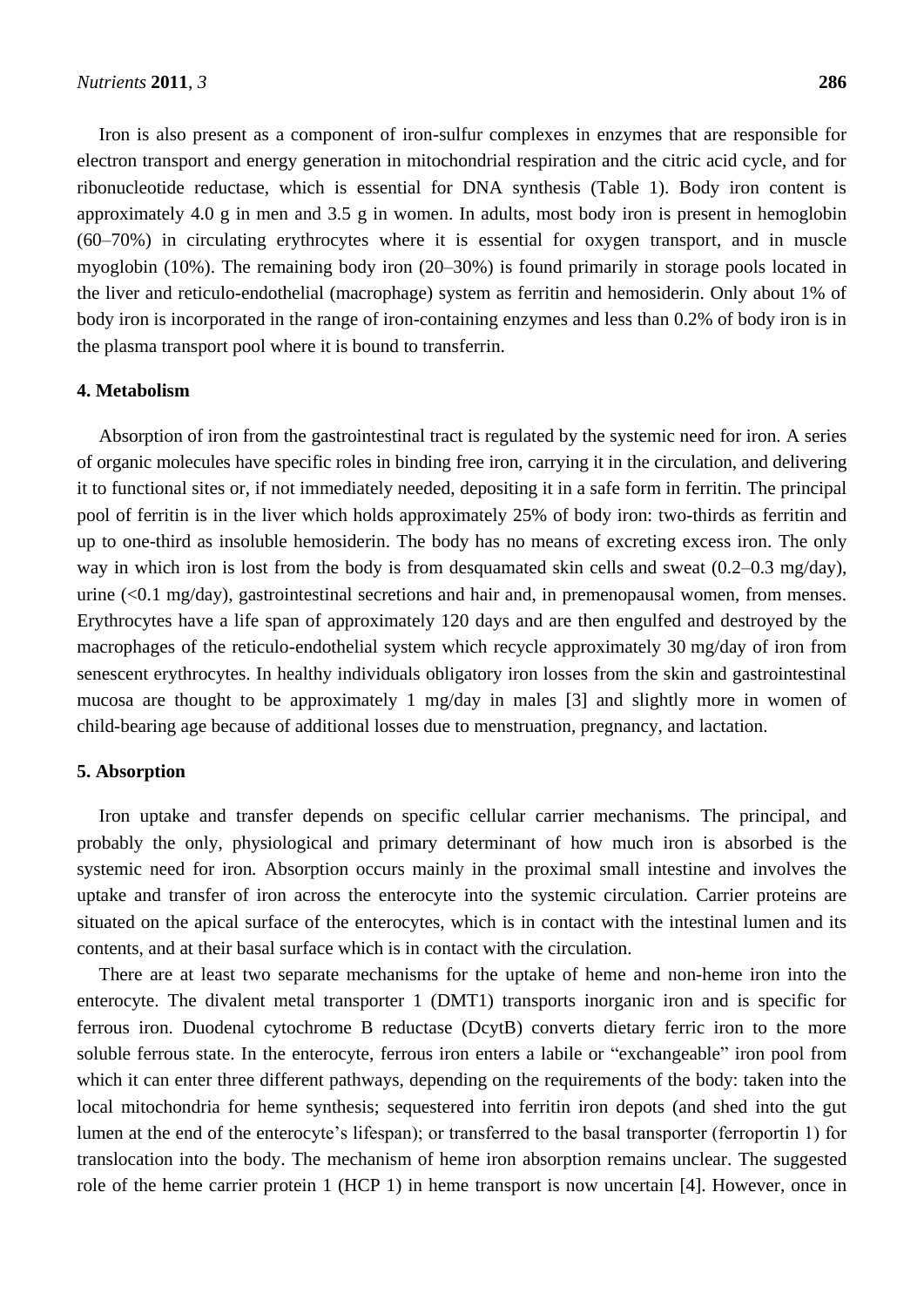the enterocyte the heme molecule is degraded by heme oxygenase to release ferric iron [5] which then enters the enterocytic exchangeable pool.

An efficient pathway exists for the intestinal uptake of ferritin, derived from plant and meat based dietary sources, which involves lysosomal dissolution of the ferritin core to release the iron [6–8]. Hephaestin, a ferroxidase found mostly in the basal membrane of enterocytes, is thought to facilitate basolateral iron export from the intestinal epithelial cells by oxidizing the ferrous iron back to its ferric form, possibly with ferroportin 1 [9]. Ceruloplasmin, which is found in plasma, is also a ferroxidase and may be involved in the oxidation of ferrous iron to ferric iron during binding to transferrin.

Regulation of intestinal iron absorption occurs both at the stage of mucosal uptake and at the stage of its transfer to the blood. Changes in iron absorption are mediated by maturing enterocytes in the mucosal crypts and do not become effective until the newly matured enterocytes have moved to the villi, resulting in a time lag of one to two days between changes in systemic iron need and the corresponding mucosal setting for iron uptake and transfer. A large intake of dietary iron can, itself, induce the enterocytes to develop a "mucosal block" [10], reducing the intestinal transfer of iron for several days [11] even in the presence of systemic iron deficiency.

The principal regulator of iron absorption is hepcidin [12], predominantly expressed in the liver. It down regulates iron absorption in the small intestine, the transport of iron across the placenta, and the release of iron from macrophages and hepatocytes [13]. The mechanism of hepcidin action may be twofold and cell-type specific: in macrophages, it binds to and degrades ferroportin on the cellular membrane, which prevents iron from leaving the cell [14], however, in enterocytes it may also down regulate iron uptake by inhibiting DMT1 transcription [15,16]. Hepatic hepcidin production is increased when iron stores are adequate or high and during inflammation. When systemic iron requirements are increased or iron stores are low, or both, hepcidin production is decreased. Hepcidin production is also reduced by systemic hypoxia, stimulating the production of erythropoietin which induces the synthesis of new red blood cells. Defective regulation of hepcidin, or its receptor ferroportin, causes a range of iron overload disorders known as the hemochromatoses [17] (see Table 2), characterized by increased iron absorption, which leads to excessive systemic iron accumulation and overload. The most common form is associated with hepcidin deficiency. Hepcidin deficiency is a characteristic of mutations in the HAMP (hepcidin antimicrobial peptide) gene but most patients with genetic hemochromatosis have alterations in the HFE (high iron Fe) gene, or, rarely in the transferrin receptor 2 (TFR2) or hemojuvelin (HJV) genes, suggesting that these proteins are involved in the regulation of hepcidin synthesis [18].

#### **6. Plasma Iron Transport**

Iron is distributed around the body in the circulation as transferrin. Transferrin comprises a core carrier glycoprotein, apotransferrin, which can bind one or two atoms of ferric iron to form holotransferrin, which is more usually referred to as transferrin. The uptake of iron by cells is mediated by the binding of holotransferrin (Tf) to transferrin receptors (TfR) on the cell surface which is then internalized by endocytosis. The iron is then either stored as ferritin or used within the cell, for example for hemoglobin synthesis. The apotransferrin and the TfR return to the cell surface and the apotransferrin is recycled into the plasma. A second transferrin receptor (TFR2) is thought to be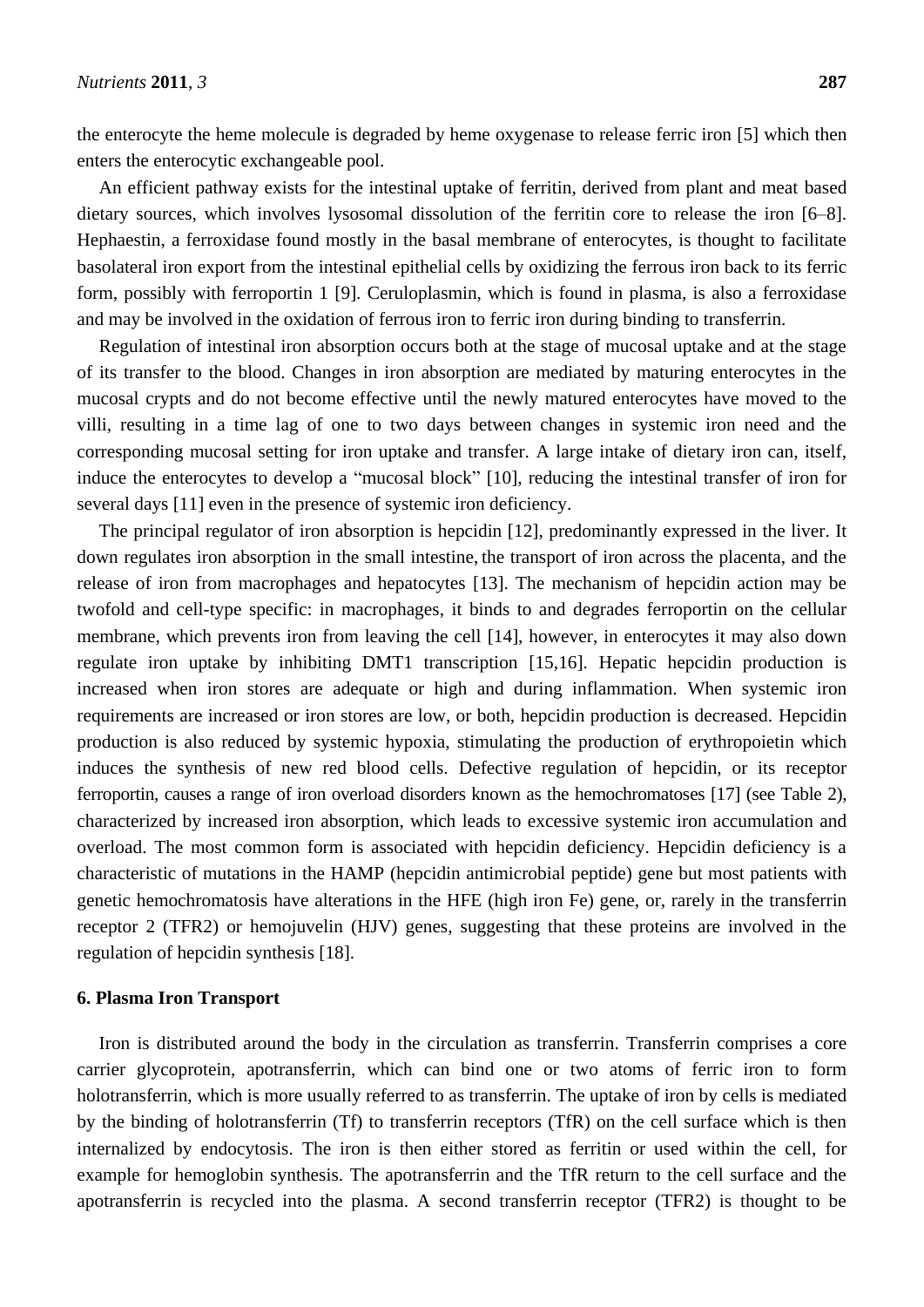involved in the regulation of iron absorption by influencing hepcidin expression. Cells may also acquire iron through transferrin-independent pathways. The transmembrane protein, "Stimulator of Fe *Transport*", facilitates the uptake of both ferrous and ferric iron independently of transferrin and may also have a role in intracellular iron transport [19–21]. Its significance in iron metabolism is presently unclear.

#### **7. Iron Storage**

The liver is a major systemic depot of iron. Iron is taken up by hepatocytes from transferrin and released in times of increased need, subject to regulation by hepcidin. In diseases which cause increased transferrin iron saturation and iron overload (see Table 2) the liver continues to accumulate iron, even when iron stores are high, and is therefore vulnerable to developing damage secondary to iron overload.

| <b>Type</b>                    | <b>Mutated</b><br>protein | Mode of<br>transmission | Phenotype                                                            | Mechanism                                                |                    | <b>Severity Relative incidence</b><br>in populations of<br>European origin |
|--------------------------------|---------------------------|-------------------------|----------------------------------------------------------------------|----------------------------------------------------------|--------------------|----------------------------------------------------------------------------|
| $\mathbf{1}$                   | <b>HFE</b>                | Recessive               | Parenchymal iron<br>overload                                         | Hepcidin<br>deficiency                                   | Highly<br>variable | Common<br>$(1 in 100-1 in 1000)$                                           |
| 2A Juvenile<br>hemochromatosis | Hemojuvelin Recessive     |                         | Parenchymal iron<br>overload.<br>Early onset (2nd or<br>3rd decades) | Hepcidin<br>deficiency                                   | Severe             | Rare                                                                       |
| 2B Juvenile<br>hemochromatosis | Hepcidin                  | Recessive               | Parenchymal iron<br>overload.<br>Early onset (2nd or<br>3rd decades) | Hepcidin<br>deficiency                                   | Severe             | Rare                                                                       |
| 3                              | Transferrin<br>receptor 2 | Recessive               | Parenchymal iron<br>overload                                         | Hepcidin<br>deficiency                                   | Severe             | Rare                                                                       |
| 4A (Ferroportin<br>disease)    | Ferroportin 1 Dominant    |                         | Reticuloendothelial Functional<br>iron overload                      | deficiency of<br>ferroportin                             | Variable Rare      |                                                                            |
| 4B (Ferroportin<br>disease)    | Ferroportin 1 Dominant    |                         | Parenchymal iron<br>overload                                         | Ferroportin<br>shows defective<br>binding of<br>hepcidin | Variable Rare      |                                                                            |

Table 2. Classification of genetic hemochromatoses.

Ferritin is the major intracellular storage protein found in all cells, with the highest concentrations in the liver, spleen and bone marrow. Ferritin binds iron as a ferric complex within a protein shell. Each molecule can theoretically store up to 4500 atoms of ferric iron but, in practice, it is typically less than 2000 atoms. The protein shell is penetrated by channels through which ferrous iron enters to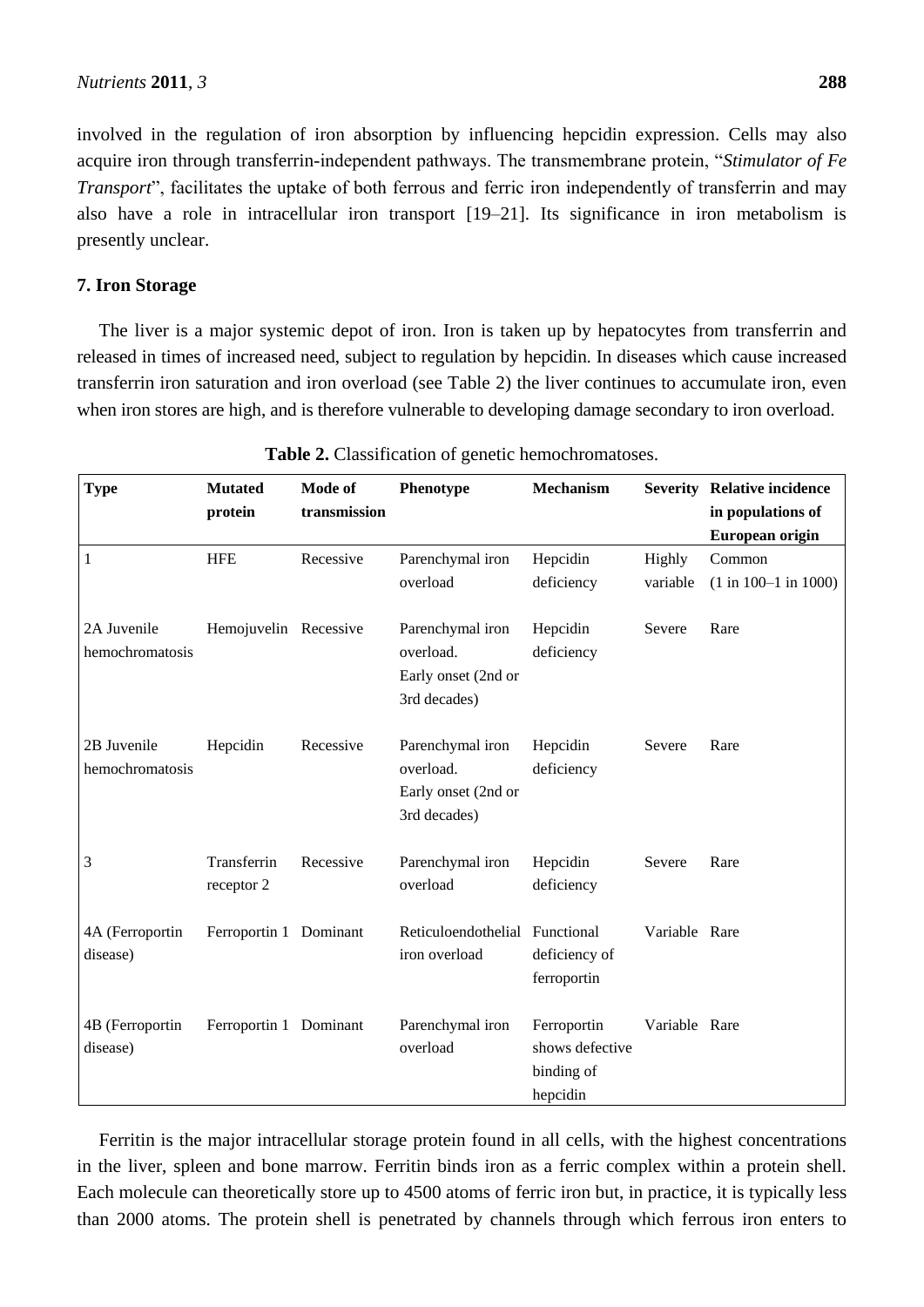interact with a ferroxidase at the centre of the molecule [22]. Iron is able to exit after it has been reduced. This iron depot is readily accessible for hemoglobin synthesis. Serum ferritin concentrations are normally within the range 15–300  $\mu$ g/L. They are lower in children than adults; from puberty to middle age, mean concentrations are higher in men than in women [23]. A close relationship exists between the total amount of storage iron and serum ferritin concentration in normal individuals [24], serum ferritin concentration of 1 µg/L being equivalent to approximately 8 mg stored iron.

#### **8. Response to Iron Depletion**

Increased needs for iron are met initially by increased release of iron from ferritin. Both heme and non-heme iron absorption are inversely related to serum ferritin concentrations which reflect iron reserves [25]: Absorption of dietary iron increases as ferritin depots decrease. Intestinal uptake and transfer responds to iron depletion in humans at serum ferritin concentrations of approximately 60  $\mu$ g/L [26]. If absorption is not adequate, tissue iron stores are slowly depleted, which is reflected in a reduction in circulating transferrin saturation. As a result, the delivery of iron to functional sites decreases and iron-dependent functions, such as erythropoiesis, become impaired, leading to a decrease in hemoglobin concentration and the development of anemia.

#### **9. Inborn Errors of Iron Metabolism**

A number of sequence variations affect the genes coding for proteins involved in iron metabolism. The majority of these genetic changes need to be present in two corresponding chromosomes (autosomal recessive). Although heterozygotes (*i.e.*, individuals with one normal and one aberrant gene) have altered iron metabolism, this does not appear to affect their iron requirements or predispose them to excessively accumulate iron. Hereditary or Genetic Hemochromatosis is one of the most common single gene disorders found in populations of North European origin. It is an autosomal recessive disease caused mainly by mutation of the gene coding for the HFE protein [27]. It results in excessive absorption of dietary iron, causing high levels of iron to accumulate in the body. This can cause organ damage, leading to clinical manifestations including diabetes, arthritis, and cirrhosis of the liver [28]. Two common variants of this gene, C282Y and H63D, have been identified. In the U.K., over 90% of patients with hereditary hemochromatosis are homozygous for C282Y. In Europe, the highest allele frequency of C282Y (10%) is found in Ireland, followed by the U.K., Brittany, and Scandinavia (around 8%); and the lowest in Italy (0.5%) [29,30]. The variant is virtually absent in populations of non-European origin. The clinical penetrance of homozygosity for C282Y is highly variable and the majority of people with this genotype never become ill as a result of iron overload [31–33]. The H63D variant is more widespread worldwide and has a less defined role in predisposing towards iron loading. Most compound heterozygotes do not develop iron overload [34]. Other types of genetic hemochromatosis are outlined in Table 2.

―African Iron Overload‖ is caused by an unidentified genetic defect in iron metabolism combined with increased exposure to iron from contamination of drinks (e.g., beer) or food prepared or stored in ungalvanized steel containers or iron cooking pots. In contrast to the hemochromatoses, both heterozygotes and homozygotes appear to be affected [35].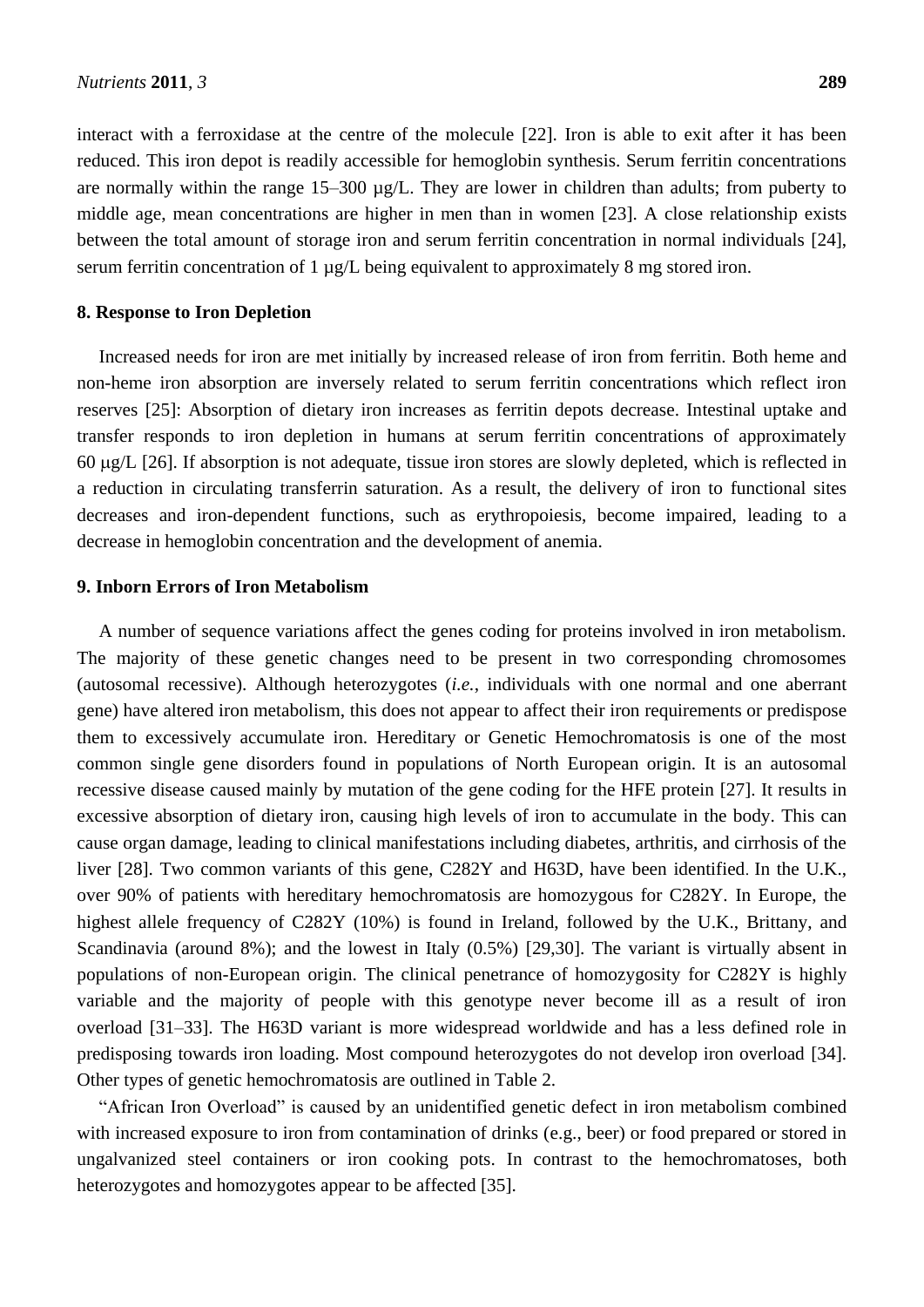#### **10. The Effect of Infection and Inflammation on Iron Metabolism**

Acute and chronic inflammation affects the systemic distribution and turnover of iron: deposition of iron in tissue ferritin is increased, and availability of iron for distribution to functional sites, as well as gastrointestinal iron absorption, is reduced; concentrations of circulating iron are decreased and those of ferritin increased. This paradoxical situation, of red cell and systemic functional iron deficiency accompanied by increased systemic and macrophage iron deposits, can become sustained with chronic inflammatory conditions and is known as the anemia of chronic disease. Infection and inflammation are accompanied by an acute phase response which involves the hepatic synthesis and release of a series of proteins known as acute phase reactants. These include hepcidin, the key regulator of iron absorption and of its release from macrophages and hepatocytes [36], contributing to the development of anemia of inflammation by reducing iron absorption and preventing the release of iron from macrophages. Ferritin also is an acute phase reactant. In the anemia of chronic disease, serum ferritin concentrations are higher than those of individuals with similar levels of tissue iron deposits but without infection and inflammation. Chronic disease is likely to be a significant confounder in population studies, and transient disturbances of iron metabolism in response to intercurrent infections need to be considered when interpreting the standard markers of iron metabolism. In developing countries, poverty, malnutrition, and infection are associated with the acute phase response and a correspondingly high prevalence of anemia of chronic disease.

#### **11. Requirements**

Dietary reference values (DRVs) for iron are derived from limited data [37–40]. They are based on estimates of the amount of iron required to replace basal and menstrual iron losses, and for growth. The U.K. estimates are based on an assumed absorption of 15% from the diet. This percentage is derived from short-term studies carried out in iron replete individuals in whom iron absorption would be down regulated. Such studies do not allow for adaptive responses that occur over a longer time period than that needed for a single meal study, nor for the nature of this adaptation in response to systemic needs for iron. The DRVs for iron may be too high (particularly for girls and women of reproductive age) because the assumptions about the amount of iron absorbed and the degree of intestinal adaptation are cautious. There are currently insufficient *new* data to inform a reassessment of the DRVs for iron, however, improved understanding of iron metabolism could enable a reappraisal of existing data (Tables 3 and 4).

| AGE            | Lower reference nutrient | <b>Estimated average</b> | Reference nutrient |  |
|----------------|--------------------------|--------------------------|--------------------|--|
|                | intake (LRNI)            | requirement (EAR)        | intake (RNI)       |  |
| $0-3$ months   | 0.9(15)                  | 1.3(20)                  | 1.7(30)            |  |
| $4-6$ months   | 2.3(40)                  | 3.3(60)                  | 4.3(80)            |  |
| $7-9$ months   | 4.2(75)                  | 6.0(110)                 | 7.8(140)           |  |
| $10-12$ months | 4.2 (75)                 | 6.0(110)                 | 7.8(140)           |  |

**Table 3.** Dietary reference values for iron mg/day ( $\mu$ mol/day  $\frac{1}{2}$ ) [37].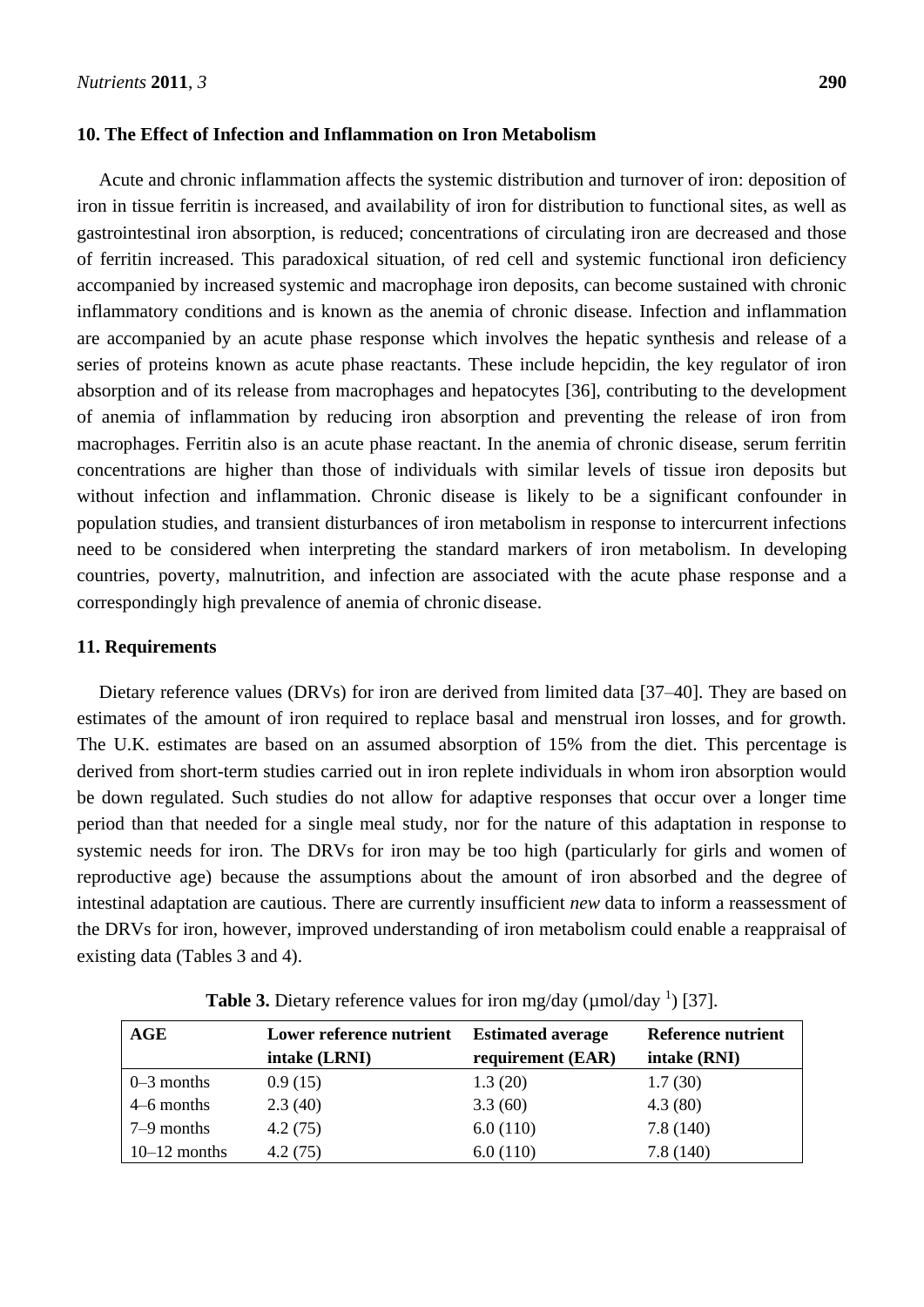| $1-3$ years             | 3.7(65)      | 5.3(95)         | 6.9(120)       |
|-------------------------|--------------|-----------------|----------------|
| 4–6 years               | 3.3(60)      | 4.7(80)         | 6.1(110)       |
| $7-10$ years            | 4.7(80)      | 6.7(120)        | 8.7(160)       |
| $11-14$ years (males)   | 6.1(110)     | 8.7(160)        | 11.3(200)      |
| $11-14$ years (females) | $8.0(140)^2$ | 11.4 $(200)^2$  | 14.8 $(260)^2$ |
| $15-18$ years (males)   | 6.1(110)     | 8.7(160)        | 11.3(200)      |
| 15–18 years (females)   | $8.0(140)^2$ | 11.4 $(200)^2$  | 14.8 $(260)^2$ |
| 19–50 years (males)     | 4.7(80)      | 6.7(120)        | 8.7(160)       |
| 19–50 years (females)   | $8.0(140)^2$ | $11.4(200)^{2}$ | 14.8 $(260)^2$ |
| $50+$ years             | 4.7(80)      | 6.7(120)        | 8.7(160)       |

**Table 3.** *Cont.*

<sup>1</sup> 1  $\mu$ mol = 55.9  $\mu$ g;

<sup>2</sup> COMA considered the distribution of iron requirements in women of child-bearing age to be skewed and the DRVs exclude those with high menstrual losses resulting in iron requirement above the EAR which is set at the 75th centile.

The DRVs for infants aged zero to six months may be redundant because infants are born with sufficient systemic iron to meet their functional needs for their first six months. Therefore, they are not dependent on breast milk or breast milk substitutes. Evidence from randomized controlled trials suggests that a delay in clamping the umbilical cord after birth, until it has stopped pulsing (about 2–3 min), is associated with higher systemic iron depots in the first six months of life. However it may also increase the risk of jaundice requiring phototherapy and it is not known if the beneficial effects are sustained [41].

| UK           |               |                         | <b>USA and Canada</b> |                         | <b>FAO/WHO</b> | EU                          |                         |               |  |
|--------------|---------------|-------------------------|-----------------------|-------------------------|----------------|-----------------------------|-------------------------|---------------|--|
|              | $[37]$        |                         | $[38]$                |                         | $[40]$         |                             | $[39]$                  |               |  |
| Age          | Recommende    | Age                     | Recommended           | Age                     |                | Recommend Recommende        | Age                     | Population    |  |
|              | d Nutrient    |                         | Dietary               |                         | ed Nutrient    | d Nutrient                  |                         | Reference     |  |
|              | Intake (based |                         | Allowance             |                         |                | Intake (based Intake (based |                         | Intake (based |  |
|              | on 15%        |                         | (based on 18%)        |                         | on 15%         | on 10%                      |                         | on 15%        |  |
|              | absorption)   |                         | absorption)           |                         | absorption)    | absorption                  |                         | absorption)   |  |
| $0 - 3$ m    | 1.7           |                         |                       |                         |                |                             |                         |               |  |
| $4-6$ m      | 4.3           | $0 - 6$ m <sup>1</sup>  | 0.27                  |                         |                |                             |                         |               |  |
| $7-9$ m      | 7.8           |                         |                       |                         |                |                             |                         |               |  |
| $10 - 12$ m  | 7.8           | $7 - 12$ m <sup>2</sup> | 11.0                  | $6 - 12$ m <sup>5</sup> | 6.2            | 9.3                         | $6 - 12$ m <sup>5</sup> | 6.2           |  |
| $1-3y$       | 6.9           | $1-3y$                  | 7.0                   | $1-3y$                  | 3.9            | 5.8                         | $1-3y$                  | 3.9           |  |
| $4-6y$       | 6.1           | $4 - 8y$                | 10.0                  | $4-6y$                  | 4.2            | 6.3                         | $4-6y$                  | 4.2           |  |
| $7 - 10y$    | 8.7           |                         | $\sim$                | $7 - 10y$               | 5.9            | 8.9                         | $7-10y$                 | 5.9           |  |
| <b>MALES</b> |               |                         |                       |                         |                |                             |                         |               |  |
| $11 - 14y$   | 11.3          | $9 - 13y$               | 8.0                   | $11 - 14y$              | 9.7            | 14.6                        | $11 - 14y$              | 9.7           |  |
| $15 - 18y$   | 11.3          | $14 - 18y$              | 11.0                  | $15 - 17$ y             | 12.5           | 18.8                        | $15 - 17y$              | 12.5          |  |
| $19 - 50y$   | 8.7           | $19 - 50y$              | 8.0                   | $18 + y$                | 9.1            | 13.7                        | $18 + y$                | 9.1           |  |
| $50+$ y      | 8.7           | $50+ y$                 | 8.0                   |                         |                |                             |                         |               |  |

**Table 4.** International dietary reference values for iron (mg/day).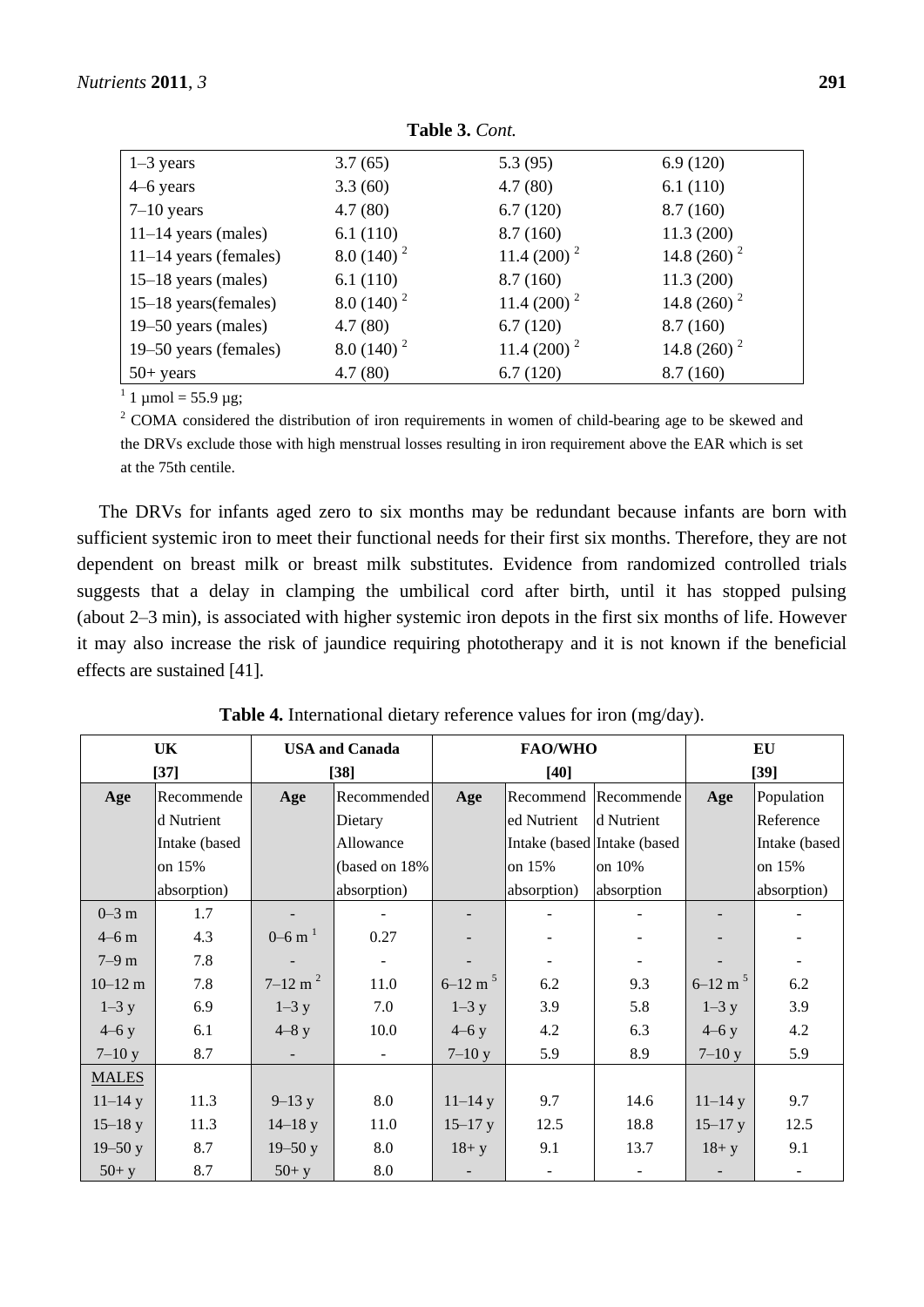| <b>FEMALES</b> |        |                        |      |              |      |      |              |      |
|----------------|--------|------------------------|------|--------------|------|------|--------------|------|
| $11 - 14y$     | 14.8   | $9-13 y^3$             | 8.0  | $11-14y^{6}$ | 9.3  | 14.0 | $11-14y^{6}$ | 9.3  |
| $15 - 18y$     | 14.8   | $14-18$ y <sup>3</sup> | 15.0 | $11 - 14y$   | 21.8 | 32.7 | $11 - 14y$   | 21.8 |
| $19 - 50y$     | 14.8   | $19 - 50y$             | 18.0 | $15 - 17y$   | 20.7 | 31.0 | $15 - 17$ y  | 20.7 |
| $50+ y$        | 8.7    | $50+ y$                | 8.0  | $18 + y$     | 19.6 | 29.4 | $18 + y$     | 19.6 |
|                | $\sim$ | Pregnancy <sup>4</sup> | 27.0 | postmeno     | 7.5  | 11.3 | postmeno     | 7.5  |
|                |        |                        |      | pausal       |      |      | pausal       |      |
|                |        | Lactation              | 10.0 | lactating    | 10.0 | 15.0 | lactating    | 10.0 |
|                |        | $(14-18 y)$            |      |              |      |      |              |      |
|                |        | Lactation              | 9.0  |              |      |      |              |      |
|                |        | $(19-50 \text{ y})$    |      |              |      |      |              |      |

**Table 4.** *Cont.*

m: months; y: years;

<sup>1</sup> No functional criteria of iron status have been demonstrated that reflect response to dietary intake in young infants. Thus, recommended intakes of iron are based on an Adequate Intake (AI) that reflects the observed mean iron intake of infants principally fed human milk;

<sup>2</sup> Based on 10% absorption;

<sup>3</sup> Based on assumption that girls younger than 14 years do not menstruate and that all girls 14 years and older do menstruate. For girls under age 14 who have started to menstruate, it would be appropriate to consider a median menstrual loss of 0.45 mg/day of iron. Therefore, the requirement is increased by approximately 2.5 mg/day of iron;

<sup>4</sup> The bioavailability in the first trimester is as estimated for non-pregnant females, in the second and third trimesters, it is increased to 25%;

 $<sup>5</sup>$  Bioavailability during this period varies greatly:</sup>

 $6$  Non-menstruating.

#### **12. Iron Status**

Iron status describes whether an individual has too little, enough or too much, iron in their body for their needs. A number of hematological and biochemical markers are used to assess iron deficiency, adequacy, or excess (Table 5). The markers are categorized according to whether they represent a functional use of iron (hemoglobin), a role in the synthesis of hemoglobin (zinc protoporphyrin), supply of iron to tissues (iron bound to transferrin), iron depots in tissues (serum ferritin) or tissue needs for iron (serum transferrin receptors) (Table 6). No single marker of iron metabolism is considered ideal for the assessment of iron deficiency or excess as all the individual indices have limitations in terms of their sensitivity and specificity. However, in the SACN report [1], and in agreement with international practice [42], hemoglobin (functional iron) and serum ferritin (iron depots) were considered to be the most useful indicators of iron deficiency, adequacy, and excess. The WHO [43] criteria for identification of anemia, irrespective of cause, are; hemoglobin concentrations of: 110 g/L in children under 5 years; 115 g/L in children 5–11.99 years; 120 g/L in children 12–14.99 years and non-pregnant females over 15 years; 130 g/L in males over 15 years. The WHO criteria used to define depleted storage iron are serum ferritin concentrations of:  $\langle 12 \mu g/L \rangle$  in children under 5 years; <15 µg/L in males and females over 5 years.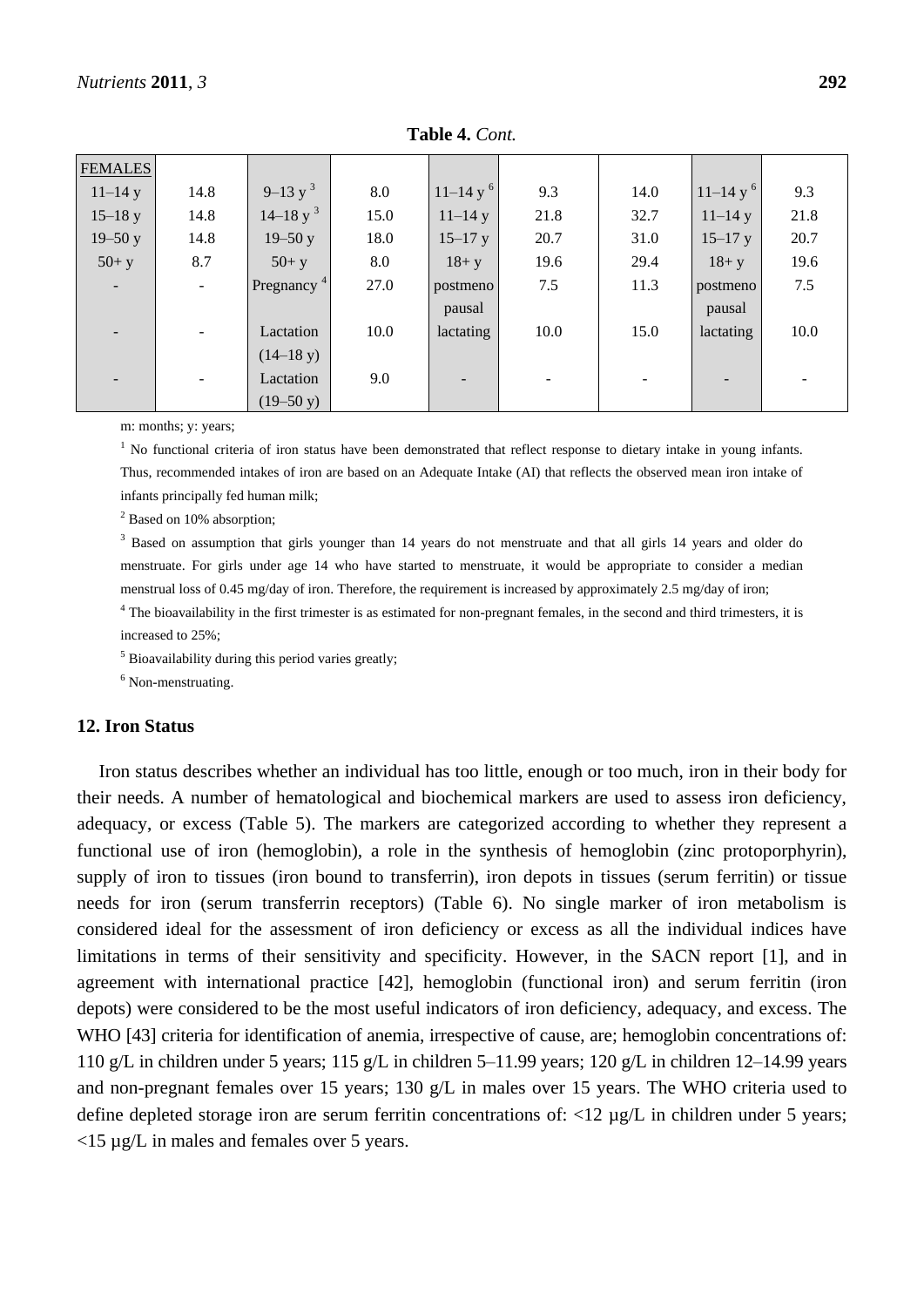| <b>Iron</b> excess     | Cellular and tissue architectural and functional damage               |  |  |  |  |  |  |
|------------------------|-----------------------------------------------------------------------|--|--|--|--|--|--|
|                        | Increased tissue hemosider in from degradation of ferritin            |  |  |  |  |  |  |
|                        | Increased ferritin depots                                             |  |  |  |  |  |  |
|                        | Reduced expression of transferrin receptors                           |  |  |  |  |  |  |
| <b>Iron adequacy</b>   | Reduced intestinal uptake and transfer of iron                        |  |  |  |  |  |  |
|                        | Increased hepcidin                                                    |  |  |  |  |  |  |
| <b>Iron deficiency</b> | Reduced hepcidin                                                      |  |  |  |  |  |  |
|                        | Increased expression of transferrin receptors                         |  |  |  |  |  |  |
|                        | Mobilization of depots, reduced ferritin levels                       |  |  |  |  |  |  |
|                        | Increased intestinal uptake and transfer of iron (possibly induced at |  |  |  |  |  |  |
|                        | serum ferritin levels $\langle 60 \mu g/L \rangle$                    |  |  |  |  |  |  |
|                        | Reduced saturation of serum transferrin                               |  |  |  |  |  |  |
|                        | Functional defects in iron dependent activities                       |  |  |  |  |  |  |
|                        | Defective hemoglobin synthesis (increased zinc protoporphyrin)        |  |  |  |  |  |  |
|                        | Reduced hemoglobin (anemia)                                           |  |  |  |  |  |  |
|                        | Impaired muscle metabolism                                            |  |  |  |  |  |  |
|                        | Secondary functional defects in the metabolism of other nutrients     |  |  |  |  |  |  |
|                        | Cellular and tissue architectural and functional damage               |  |  |  |  |  |  |

**Table 5.** A conceptual spectrum of iron status.

The reference ranges for markers of iron metabolism define iron sufficiency. They do not define iron deficiency or iron excess as the thresholds selected for use are not based on functional defects. For example, low serum ferritin concentrations indicate low iron depots in tissues but they do not necessarily represent a functional deficiency of iron. It is not clear at which level, above or below the reference range for serum ferritin, there is an increased risk of an adverse outcome. Similarly, the thresholds used to define anemia do not correspond to concentrations of hemoglobin below which functional consequences of anemia occur. Individuals with values either above or below the reference ranges may still be healthy. The reference limits only indicate the possibility of iron depletion, deficiency, or excess.

| <b>Table 6.</b> Markers used for assessment of body iron status (adapted from BNF [44]). |  |
|------------------------------------------------------------------------------------------|--|
|                                                                                          |  |

| <b>Measurement</b>     | Representative  | <b>Confounding factors</b>         | Diagnostic use                   |
|------------------------|-----------------|------------------------------------|----------------------------------|
|                        | reference range |                                    |                                  |
|                        | (adults)        |                                    |                                  |
| <b>Functional iron</b> |                 |                                    |                                  |
| Hemoglobin             |                 | Other causes for anemia besides    | Assess severity of IDA; response |
| concentration          |                 | iron deficiency; a reciprocal      | to a therapeutic trial of iron   |
| Males                  | 130–180 g/L     | relationship with iron stores      | confirms IDA. Not applicable to  |
| <b>Females</b>         | 120 $-160$ g/L  | should be expected in all anemias  | assessment of iron overload      |
|                        |                 | except in IDA.                     |                                  |
| Red cell indices       |                 |                                    |                                  |
| $MCV^*$                | 84–99 fl        | May be reduced in other disorders  |                                  |
| <b>MCH</b>             | $27 - 32$ pg    | of hemoglobin synthesis            |                                  |
|                        |                 | (e.g., thalassaemia, sideroblastic |                                  |
|                        |                 | anemias) in addition to ID.        |                                  |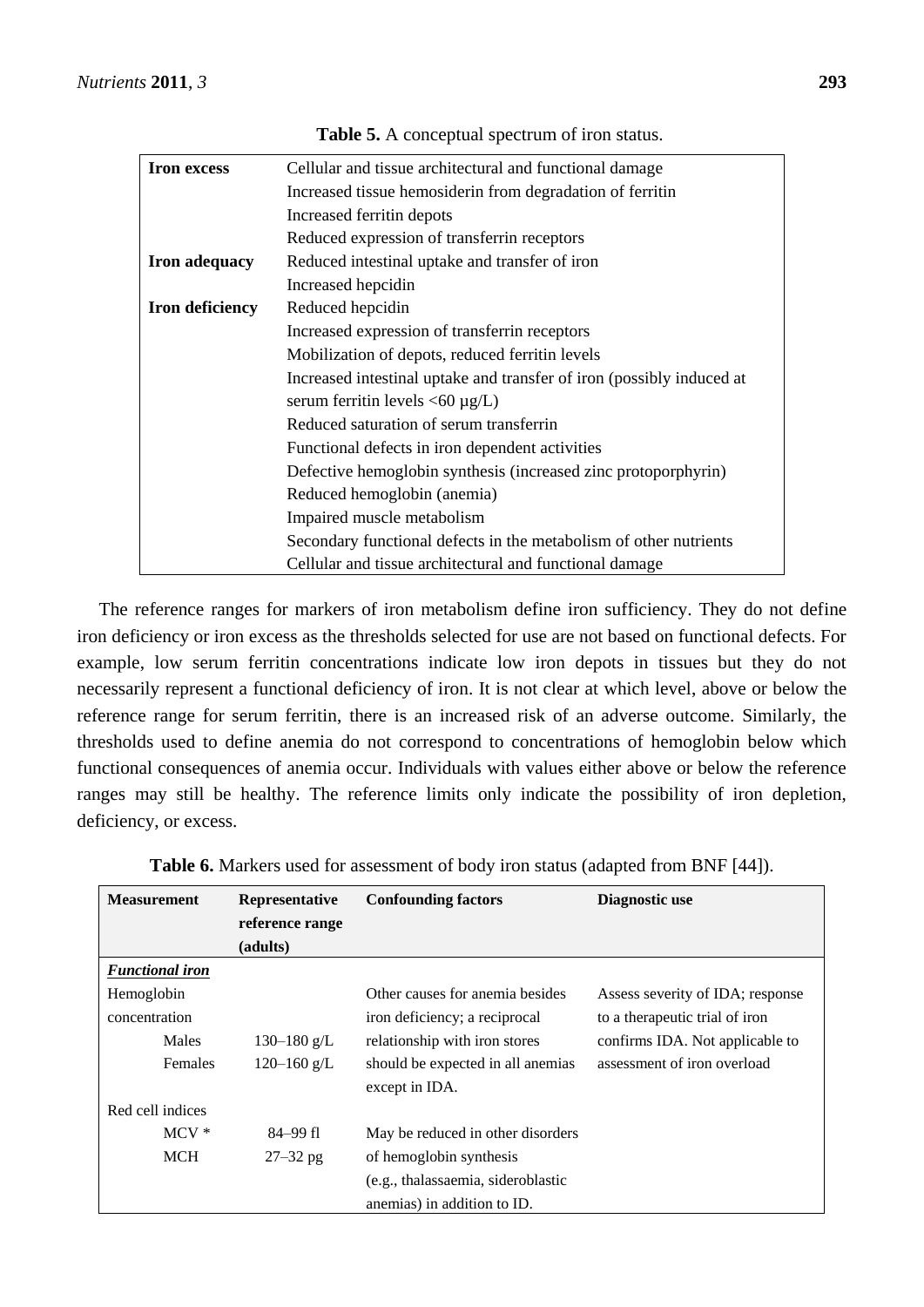| <b>Tissue iron supply</b> |                         |                                          |                                    |
|---------------------------|-------------------------|------------------------------------------|------------------------------------|
| Serum iron                | $10-30$ $\mu$ mol/L     | Normal short-term fluctuations mean      | Raised saturation of transferrin   |
| Saturation of transferrin | 16-50%                  | that a single value may not reflect iron | used to assess risk of tissue iron |
|                           |                         | supply over a longer period. Both        | loading (e.g., in hemochromatosis  |
|                           |                         | measures reduced in chronic disease.     | or iron-loading anemias).          |
|                           |                         |                                          |                                    |
| Serum transferrin         | 2.8-8.5 mg/L **         | Directly related to extent of erythroid  | Decreased saturation of            |
| receptor                  |                         | activity as well as being inversely      | transferrin, reduced red cell      |
|                           |                         | related to iron supply to cells.         | ferritin, increased zinc           |
|                           |                         |                                          | protoporphyrin, and increased      |
| Red cell zinc             | $<$ 70 $\mu$ mol/mol Hb | Stable measures: reduced iron supply     | serum transferrin receptors        |
| protoporphyrin *          | $(<80 \mu g/dL$ red     | at time of red cell formation leads to   | indicate impaired iron supply to   |
|                           | cells)                  | increases in free protoporphyrin and     | the erythroid marrow.              |
|                           |                         |                                          |                                    |
|                           |                         | hypochromic red cells, and reduced       |                                    |
| Red cell ferritin (basic) | 3-40 ag/cell            | red cell ferritin. However, values may   | Serum transferrin receptors may    |
|                           |                         | not reflect current iron supply          | have particular value in           |
|                           |                         |                                          | identifying early iron deficiency  |
| % hypochromic red         | $<$ 6%                  | May be increased by other causes of      | and, in conjunction with serum     |
| cells                     |                         | impaired iron incorporation into heme    | ferritin, distinguishing this from |
|                           |                         | (e.g., lead poisoning, aluminium         | anemia of chronic disorders        |
|                           |                         | toxicity in chronic renal failure,       |                                    |
|                           |                         | sideroblastic anemias)                   |                                    |
| <u>Iron in tissues</u>    |                         |                                          |                                    |
| Serum ferritin            |                         |                                          |                                    |
| Males                     | $15 - 300 \mu g/L$      | Increased: as an acute phase protein     | All measures are positively        |
| Females                   | 15-200 µg/L             | and by release of tissue ferritins after | correlated with iron stores except |
|                           |                         | organ damage.                            | TIBC which is negatively           |
|                           |                         |                                          | correlated. Serum ferritin is of   |
| Tissue biopsy iron-Liver  | $3-33 \mu$ mol/g dry    | Potential for sampling error on needle   | value throughout the range of      |
| (chemical assay)          | wt                      | biopsy, especially when this is $< 0.5$  | iron stores. Quantitative          |
|                           |                         | mg, or liver is nodular. But remains     | phlebotomy, liver iron             |
|                           |                         | the "gold standard" in iron overload.    | concentration, chelatable iron and |
|                           |                         |                                          | MRI are of value only in iron      |
| Bone marrow (Perls'       |                         |                                          | overload. Bone marrow iron may     |
| stain)                    |                         |                                          | be graded as absent, normal or     |
|                           |                         |                                          | increased and is most commonly     |
| Quantitative              | $<$ 2 g iron            |                                          | used to differentiate ACD from     |
| phlebotomy                |                         |                                          | IDA.                               |
|                           |                         |                                          |                                    |
| Serum TIBC (may be        | 50-70 $\mu$ mol/L *     |                                          | In IDA, a raised TIBC is           |
| measured directly or      |                         |                                          | characteristic.                    |
| calculated from           |                         |                                          |                                    |
| transferrin               |                         |                                          |                                    |
| concentration)            |                         |                                          |                                    |
|                           |                         |                                          |                                    |

**Table 6.** *Cont.*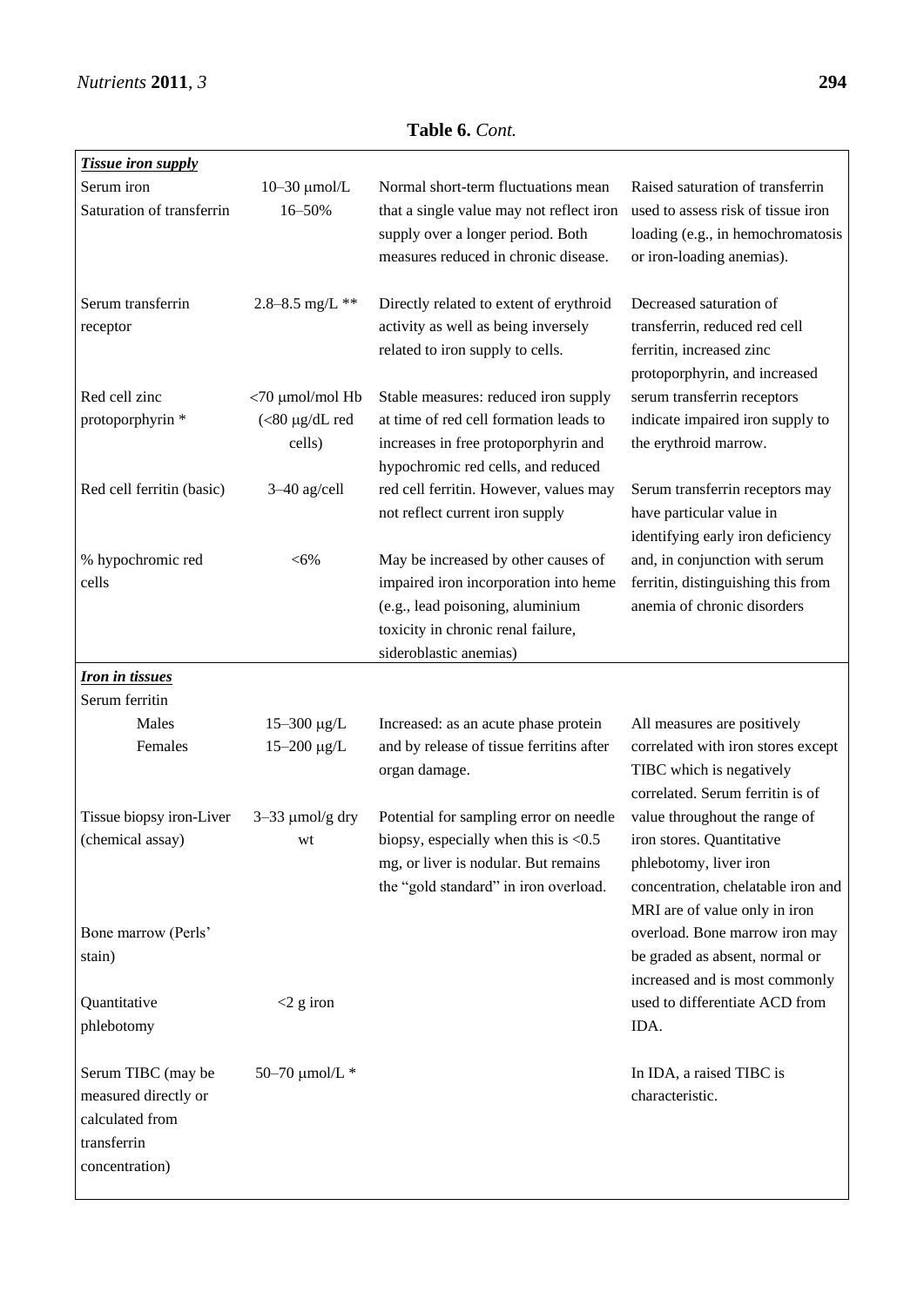| Urine chelatable iron<br>(after $0.5$ g IM<br>desferrioxamine) | $<$ 2 mg/24 h |                                                                                                                                              |
|----------------------------------------------------------------|---------------|----------------------------------------------------------------------------------------------------------------------------------------------|
| Non-invasive imaging<br><b>MRI</b>                             |               | Not yet sufficiently sensitive and reproducible<br>for quantitation of normal levels of storage<br>iron. Useful for detecting iron overload. |
| <b>SQUID</b> (Magnetic<br>susceptibility)                      |               | Sensitive, accurate and reproducible but only a<br>few machines in the world.                                                                |

**Table 6.** *Cont.*

ACD: Anemia of chronic disease; Hb: hemoglobin; IDA: iron deficiency anemia; MCV: Mean corpuscular volume; MCH: Mean corpuscular hemoglobin; MRI: Magnetic resonance imaging; TIBC: Total iron binding capacity;

\* No internationally accepted cut-off values for MCV, TIBC, or ZPP have been developed because of analytical differences between laboratories and because these indicators can be influenced by variations in the conditions under which the blood samples were collected (e.g., fasting/non-fasting, time of day) and by the methods used for transportation, storage and processing;

\*\* There is a major problem with the different units and reference ranges for the various assays in use [45,46].

#### **13. Iron in the Diet**

Iron is present in foods as heme or non-heme iron. Heme iron is found almost exclusively in foods of animal origin as hemoglobin and myoglobin. Non-heme iron is found in animal and plant tissues, fortified foods, and supplements. The most important determinant of dietary iron absorption is systemic iron need: more iron is absorbed from the diet in a state of iron deficiency and less is absorbed when iron depots are replete.

#### *13.1. Bioavailability*

Iron bioavailability refers to the proportion of iron that is taken up and transferred into the body by the intestinal mucosa and is used systemically. It is affected by the chemical form of iron. Heme iron is absorbed more efficiently from the diet than non-heme iron [47,48]. A number of dietary components have been shown to increase or reduce non-heme iron absorption from single test meals. The main enhancers of non-heme iron absorption are meat, and ascorbic acid found in fruit and vegetables. The main inhibitors of non-heme iron absorption are calcium, phytates in cereals and legumes, and phenolic compounds found in tea, coffee, and other beverages. However, single meal absorption studies do not take account of adaptive absorptive responses to qualitative and quantitative changes in the diet. Studies over longer periods indicate that single meal studies overestimate the effects of enhancers and inhibitors of iron absorption [49–51]. This might be due to interactions between the various ligands for iron and their combined influence on mucosal uptake, and to mucosal adaptation.

#### *13.2. Models of Bioavailability*

Several models have been developed to estimate iron bioavailability from different meals and diets based on the serum ferritin concentration of the individual, the type of iron (heme or non-heme), and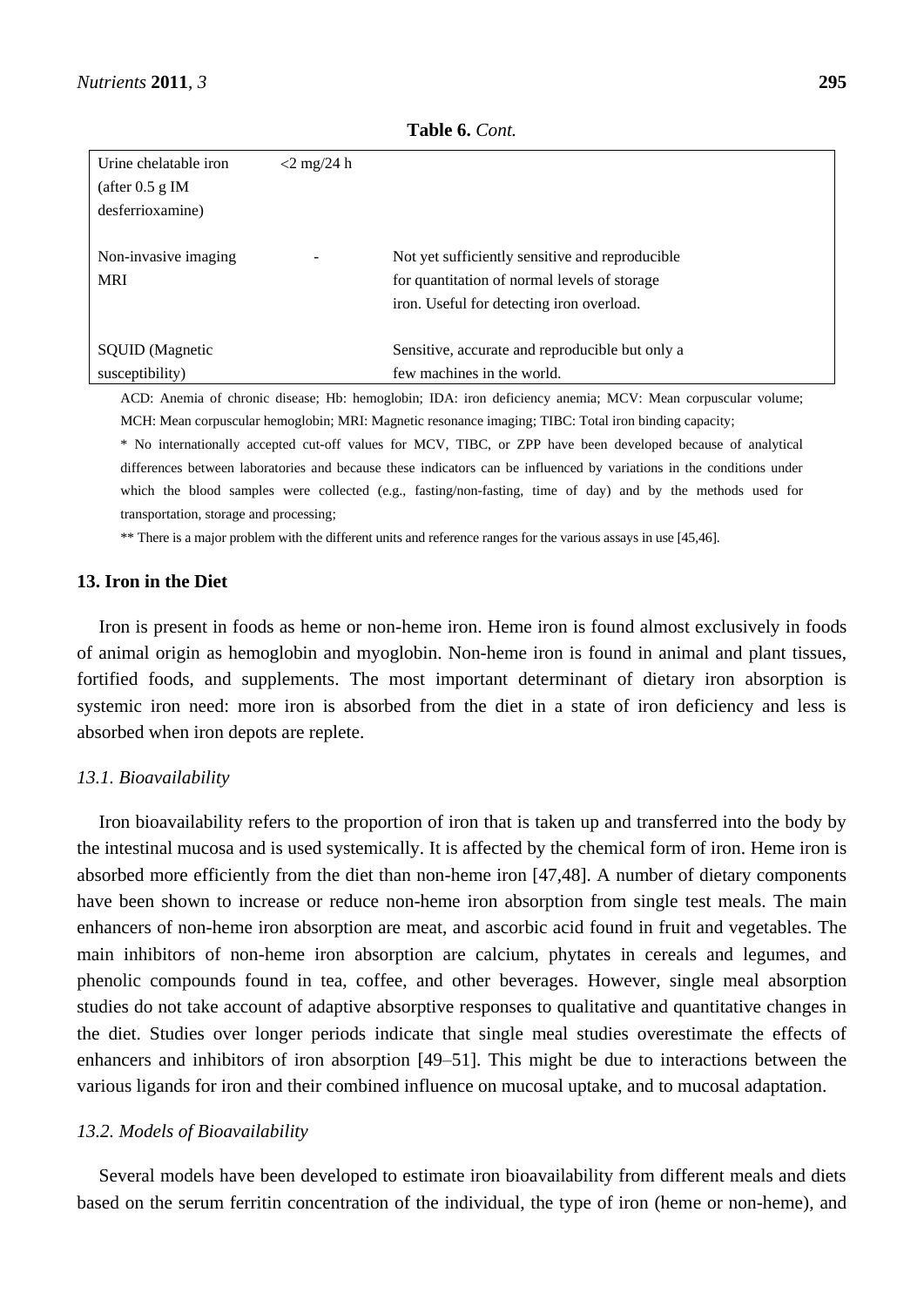that take into account the presence of enhancers or inhibitors of iron absorption [52–54]. They have a number of limitations as they are based on iron absorption from single meals which may overestimate the effects of enhancers and inhibitors and do not take account of dietary complexity and variability or long-term adaptation to iron absorption. For example, Beard *et al.* [55] compared a number of prediction equations to the change in serum ferritin concentration of women taking part in a feeding trial in the Philippines to assess the efficacy of iron fortified rice. There were highly significant differences in the predicted efficiency of iron absorption from six equations and none agreed with dietary iron utilization based on improvement in serum ferritin concentration.

#### *13.3. Epidemiology of Dietary Modulators and Iron Status*

The effects of dietary modulators of non-heme iron absorption on markers of iron status (usually hemoglobin and serum ferritin concentration) are difficult to ascertain in epidemiological studies due to the difficulty of obtaining accurate exposure data because of the quality of dietary assessments, limited food composition data for some modifiers of iron absorption, and interactions between enhancers and inhibitors of non-heme iron absorption. Observational studies are also affected by a number of confounding factors such as disease which can raise serum ferritin concentrations. Such studies have not shown a clear relationship between intakes of total iron or enhancers and inhibitors of iron absorption and systemic markers of iron status, although most cross-sectional studies have reported better iron status with increased meat intake [56–59] and heme iron intake [60–62].

#### *13.4. Prospective and Intervention Studies*

Evidence from a limited number of prospective studies [e.g., 63,64] suggest that dietary inhibitors and enhancers of iron absorption do not substantially influence iron status. Long term intervention studies have also, overall, not shown a corresponding change in markers of iron status [e.g., 65–67]. A measurable effect of dietary modulators may only be observed in individuals with increased systemic iron needs and, as a consequence, higher absorptive capacity. Most intervention studies were carried out in iron replete western populations who are less likely to have a physiological response to additional dietary iron. It is also possible that the lack of effect on serum ferritin concentration is because of relative insensitivity of serum ferritin concentration to changes in iron depots. This raises uncertainties regarding the importance of dietary advice in the U.K. and similar countries to maximize iron absorption: for example, eating cereal sources of iron with foods rich in vitamin C or avoiding drinking tea with meals.

#### *13.5. Anemia and Iron Deficiency*

There are no data to indicate that the bioavailability of dietary iron is a significant factor in the pathogenesis of anemia and iron deficiency in the U.K. population. U.K. diets contain a broad range of foods containing iron and various enhancers and inhibitors of iron absorption. Consequently, the bioavailability of dietary iron may have little influence on iron status in the U.K. population. Iron bioavailability may become a limiting factor in certain circumstances, for example, for individuals with an increased need of iron, particularly when the iron content of the diet is low [63]. The effects of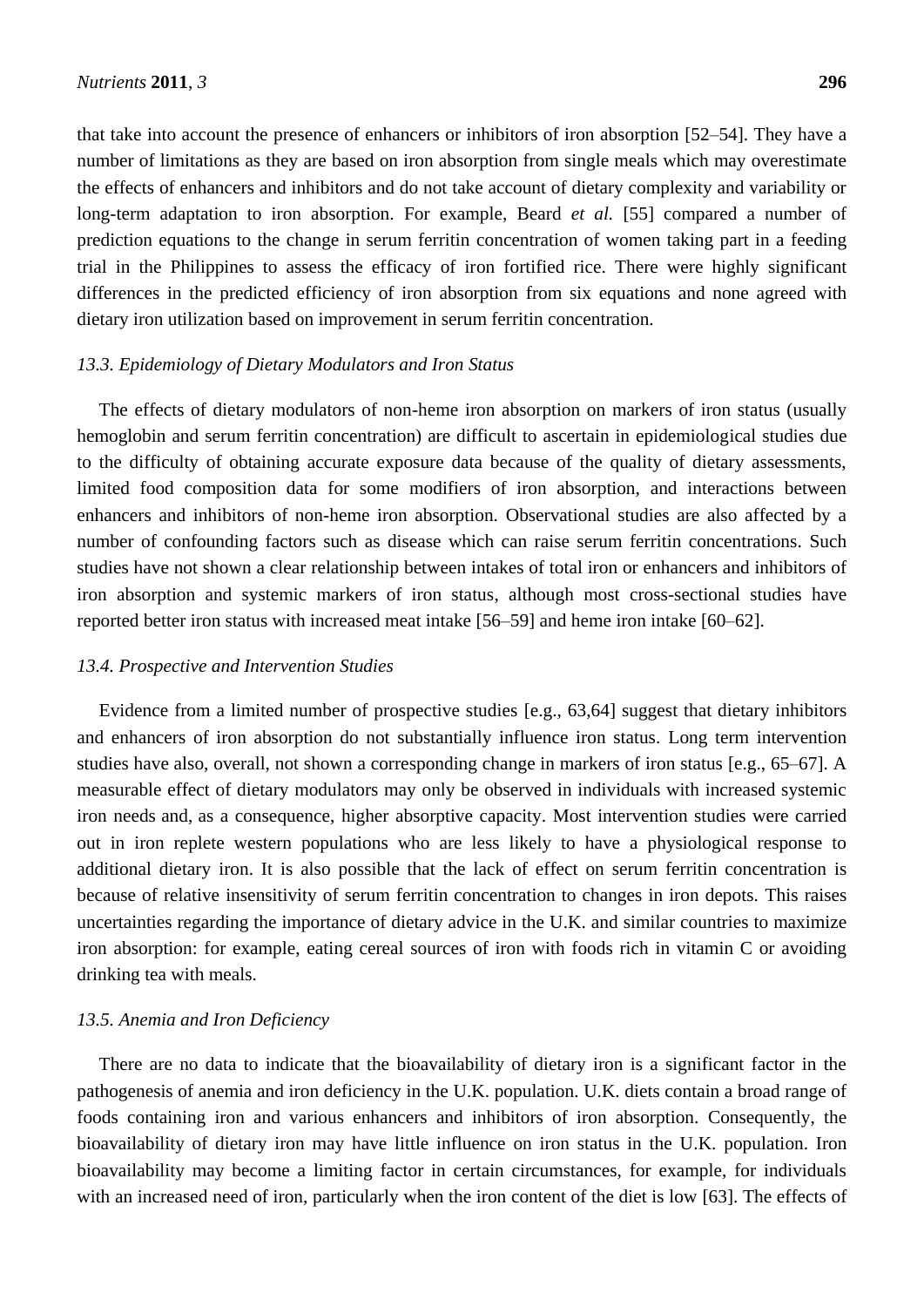enhancers and inhibitors of iron absorption may also be more important in developing countries where populations are at greater risk of iron intakes insufficient to meet requirements since diets are plant based, more limited and monotonous, contain higher levels of inhibitors, lower levels of enhancers, and less heme iron. Under these circumstances, the imbalance between requirements and absorption may lead to iron deficiency.

#### *13.6. Fortification*

Fortification of foods with iron has been the main approach used to increase the iron supply of the U.K. population. Iron fortification of white and brown wheat flour, to replace iron lost during processing, is mandatory in the U.K. A number of other foods, including breakfast cereals and breast milk substitutes are fortified on a voluntary basis. The iron compounds used for fortification of foods vary in their availability for intestinal uptake. Iron compounds which are relatively soluble, such as ferrous sulfate, are not widely used for food fortification because they can cause unfavorable organoleptic changes during prolonged storage. Although elemental iron powders are less soluble they are more commonly used for fortification of foods, especially cereal products. This is because they are relatively inert and, since they do not react with the food vehicle used for fortification, they have a longer shelf life; they are also less expensive than other iron fortification compounds. Although iron fortified foods, especially cereals, make a substantial contribution to iron intakes in the U.K., evidence from efficacy trials and from countries with national fortification policies, e.g., Denmark [59], Venezuela [68] and Brazil [69], suggests that foods fortified with elemental iron make little practical contribution to improving iron status, even in individuals with increased systemic iron needs, which is probably due to their low solubility and consequently low intestinal uptake. The usefulness of iron fortified breast milk substitutes in improving iron status of infants is also uncertain.

#### *13.7. Supplements*

Many non-heme iron supplements are available over the counter from chemists, supermarkets and health food shops. The most common forms are ferrous sulfate, ferrous fumarate, ferrous gluconate, ferrous glycine sulfate and iron polysaccharide [70]. The bioavailability differs but all are generally better absorbed than slow-release capsules or multivitamin/multimineral supplements [71]. Iron supplements are usually used as a short-term measure to provide extra iron when iron levels are low. Commercially available prophylactic doses used to prevent deficiency usually range between 7–50 mg/day. Supplemental intakes above the Guidance Level (an approximate indication of the amount of a nutrient that would not be expected to cause any adverse effects) of 17 mg/day are not advised in the U.K. (Expert Group on Vitamins and Minerals.) [72]. During pregnancy, iron supplements are recommended for women with hemoglobin concentrations outside the normal U.K. range for pregnancy (*i.e.*, 110 g/L during the first trimester and 105 g/L at 28 weeks) [73].

#### **14. Consequences of Iron Deficiency**

Causes of iron deficiency include inadequate intakes of iron, impaired absorption, and increased blood losses due to menstruation or gastrointestinal disease [74–76]. Increased systemic need for iron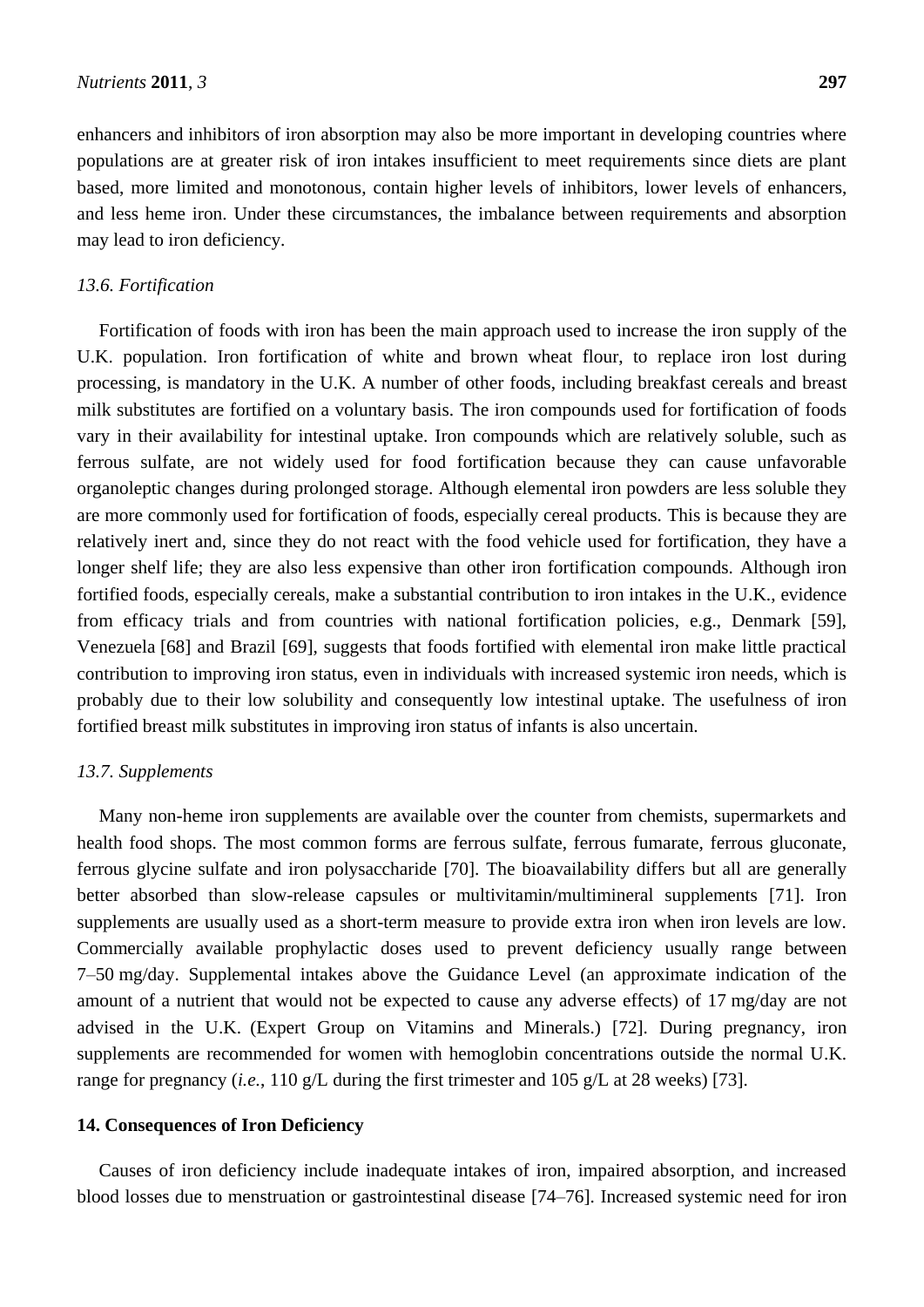leads to mobilization of iron depots from macrophages or hepatocytes and upregulation of iron absorption. Progressive iron deficiency leads to anemia and reduced numbers of circulating precursor red cells and iron-dependent functions are affected. Anemia has been reported to have adverse effects on physical work capacity, pregnancy outcomes, and cognitive, motor and behavioral development in children.

#### *14.1. Work Capacity*

Evidence from animal and human studies suggests that decreases in hemoglobin concentration are associated with impairments in various aspects of physical work capacity (aerobic capacity, endurance capacity, energetic efficiency, voluntary activity, work productivity) [77]. The available data suggest functional defects associated with physical work capacity at hemoglobin concentrations at or below 110–120 g/L and ferritin concentrations at or below 16–20 µg/L. Human studies suggest that aerobic capacity is reduced at hemoglobin concentrations below about 110 g/L; however there is no clear evidence that iron deficiency in the absence of anemia has adverse effects on aerobic capacity [e.g., 78,79]. There is a limited amount of evidence suggesting that iron deficiency in the absence of anemia (hemoglobin >120 g/L; serum ferritin <16  $\mu$ g/L) might impair endurance capacity, but this needs further substantiation. Overall there are insufficient data to assess the effects of iron deficiency or iron deficiency anemia on energetic efficiency, voluntary activity, or work productivity. There are a number of limitations with many of the human studies which assessed the relationship between iron and physical work capacity, including poor characterization of iron deficiency and an assumption that anemia is caused by iron deficiency. Additionally, most studies were carried out in developing countries where there are multiple nutritional and socioeconomic deprivations which could confound the relationship between iron and physical work capacity. Clear thresholds associated with adverse outcomes cannot be determined because the data are presented discontinuously.

#### *14.2. Maternal Iron Status and Pregnancy Outcome*

Data from observational studies have suggested that maternal hemoglobin concentrations at either the low or high end of the distribution during pregnancy are associated with increased risk of adverse birth outcomes including low birth weight, preterm birth, and perinatal mortality [80]. However these are not necessarily causally related to iron supply or nutrition. The physiological changes that occur during pregnancy, such as plasma volume expansion and hemodilution, make it difficult to interpret the markers of iron metabolism during this time [81]. High hemoglobin concentrations during pregnancy are generally not caused by high intakes of dietary or supplemental iron but are the result of inadequate plasma volume expansion, which is also associated with adverse birth outcomes [82–84]. Intervention studies of routine iron supplementation during pregnancy have not reported beneficial or adverse effects on pregnancy outcomes [85]. Evidence supports the recommendation made by the National Institute for Clinical Excellence (NICE) [73], that iron supplementation should not be offered routinely to all pregnant women but should be considered for women identified with hemoglobin concentrations below 110 g/L in the first trimester and 105 g/L at 28 weeks.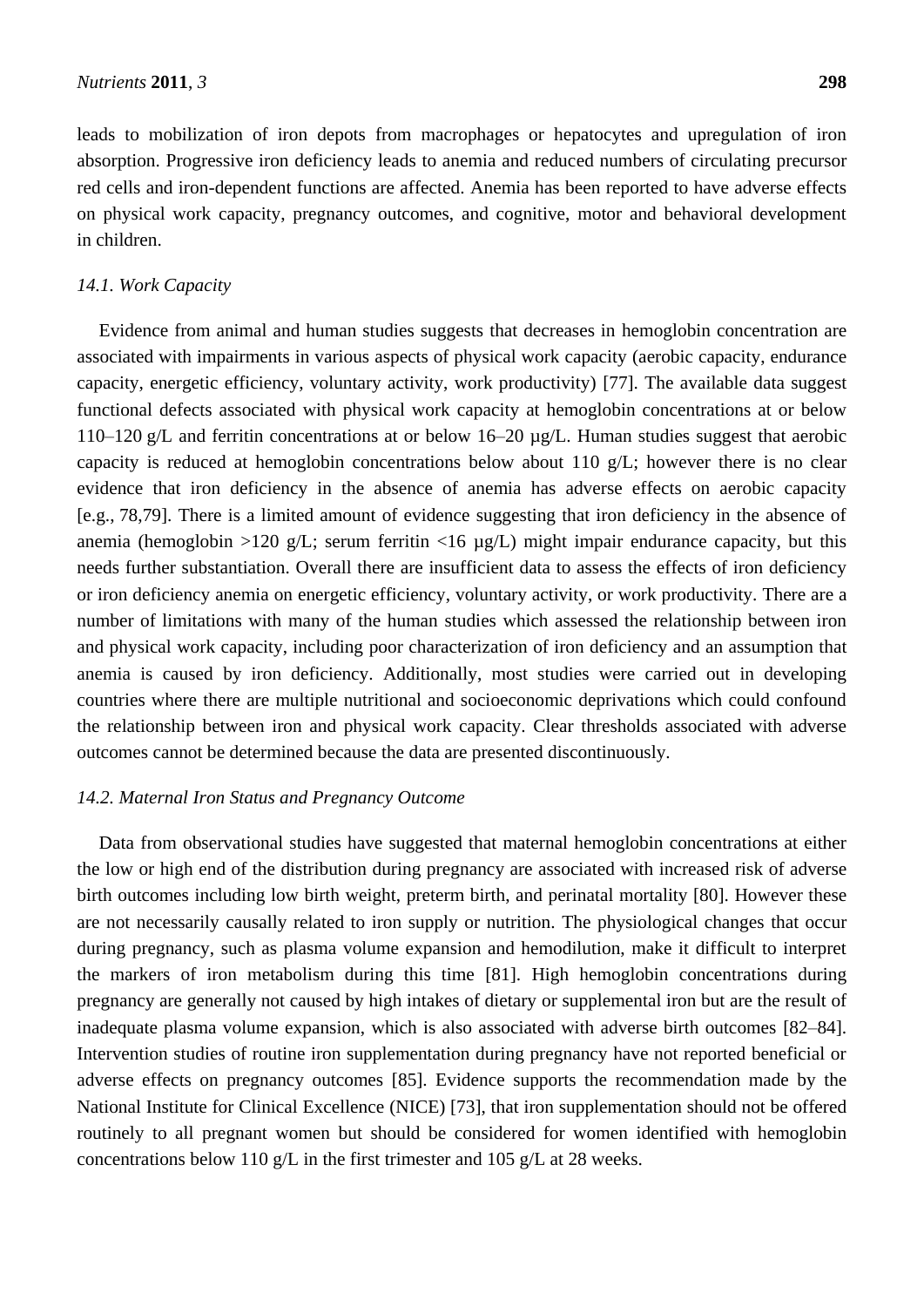#### *14.3. Cognitive, Motor and Behavioral Development in Children*

Observational studies show that iron deficiency and iron deficiency anemia are usually associated with many psychosocial, economic and biomedical disadvantages, which can independently affect development. Iron deficient anemic young children usually have poorer development concurrently and in the future than non-anemic children. Measured and unmeasured environmental variables could possibly explain these findings.

Evidence from randomized controlled trials of iron supplementation suggests that iron deficiency anemia is a cause of poor motor development in children in the first three years of life but the long term effects are unknown [86,87]. There is insufficient evidence from rigorous randomized controlled trials to determine whether iron deficiency or iron deficiency anemia affects cognitive or language development in children three years or under. The relatively short duration of follow up in the trials may explain the lack of observed effect. There is evidence to suggest that iron treatment has beneficial effects on cognitive development in anemic older children, however it is not known whether these benefits are sustained [88–90]. Based on current evidence, it is not possible to derive thresholds of iron status at which cognitive, motor and behavioral development might be at risk, however risks appear to be lower at hemoglobin concentrations above 110 g/L.

There are a number of difficulties in interpreting and comparing the data examining adverse effects of iron deficiency and iron deficiency anemia. This is because most studies have been conducted in developing countries where populations are associated with multiple nutritional deficiencies combined with social and economic deprivations. All these factors, which usually accompany iron deficiency, are potential confounders because they may be independently associated with adverse effects on physical work capacity, pregnancy outcomes, and cognitive, motor and behavioral development in children. Another difficulty is that iron deficiency and iron deficiency anemia is often poorly characterized in these studies: many only measure hemoglobin and assume this represents iron deficiency; another assumption is that dietary iron deficiency is the cause of this anemia rather than loss of iron secondary, for example, to blood loss. Additionally, sample sizes are small and different reference ranges and cut-off points have been used.

#### **15. Consequences of High Iron Intake and Burden**

Acute high doses of iron can cause intestinal mucosal damage and systemic toxicity [91]. Lower exposures may interfere with the intestinal uptake, transfer, and systemic use of copper and zinc [92,93]. High systemic iron burden is also associated with adverse effects arising from degradation of tissue ferritin and subsequent free radical damage of surrounding tissues [94]. In the U.K., the evidence for adverse effects of iron was considered insufficient to establish a safe upper level (SUL—an intake that can be consumed daily over a lifetime without significant risk to health; established when supported by adequate data). Instead, a guidance level (GL—GLs are less secure than SULs because they are derived from limited data) of 17 mg/day of supplemental iron (*i.e.*, in addition to dietary intake), based on gastrointestinal effects, was recommended for adults [72]. In the U.S., a tolerable upper intake level (UL—the Tolerable Upper Intake Level represents the highest level of daily nutrient intake that is likely to pose no risk of adverse health effects for almost all individuals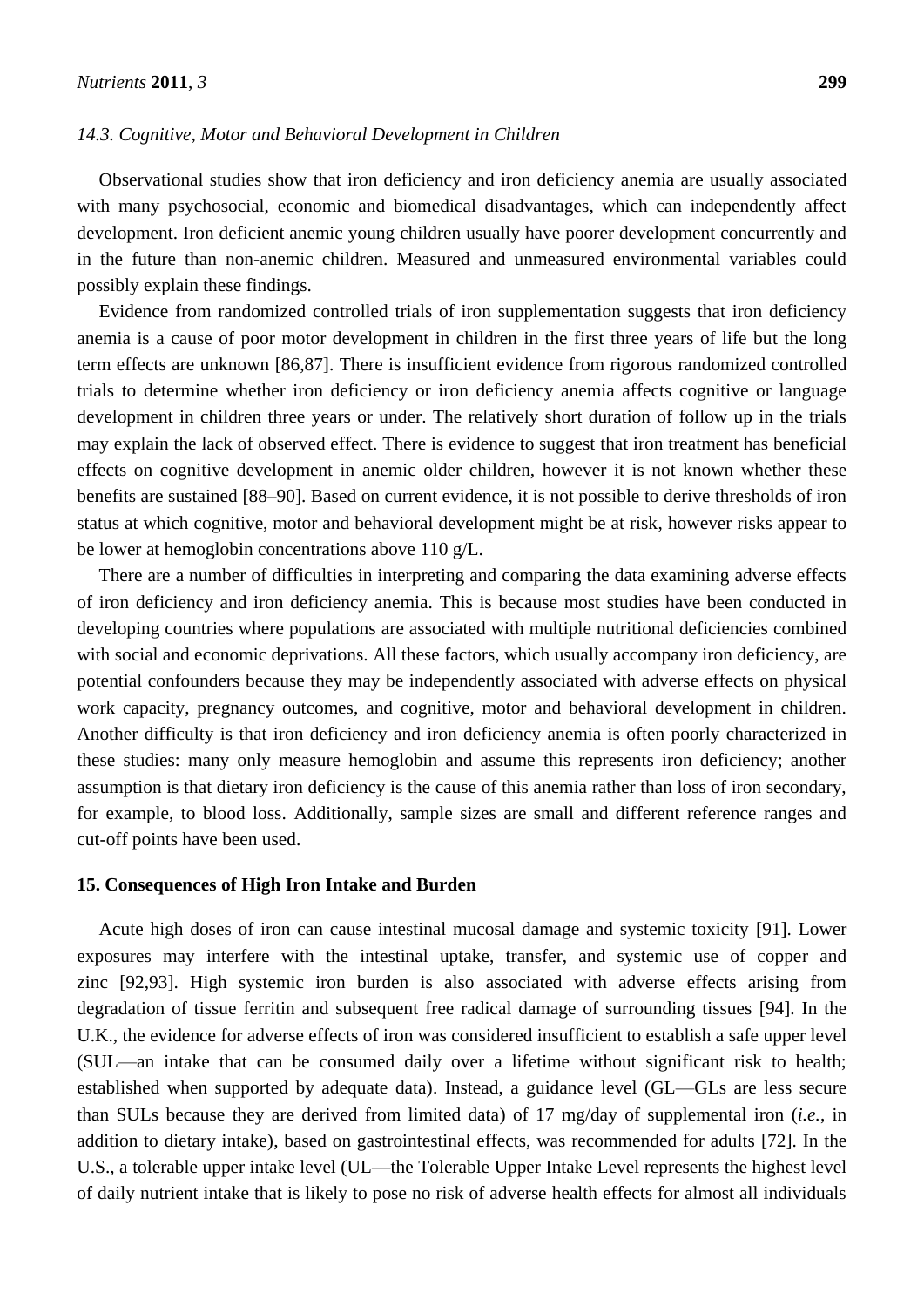in the general population) for total iron intake (from all sources) of 45 mg/day was set for adults, which was also based on gastrointestinal effects. A UL for iron has not been set in Europe as adverse gastrointestinal effects were not considered a suitable basis to establish a UL for iron from all sources and there were insufficient data regarding other risks.

It has been proposed that high iron intakes or high body iron burden may increase the risk of colorectal cancer [95], cardiovascular disease (CVD) [96,97], infection [97], neurodegenerative disorders [98], and inflammatory conditions [99]. The SACN report focused on the link between iron intakes/systemic iron, with colorectal cancer and CVD as these were considered to be the main issues of public health concern in the U.K. The report also considered effects of high exposures to iron on growth in iron replete children. Other conditions that have been associated with high iron intake/systemic iron, e.g., Alzheimer's disease, Parkinson's disease, arthritis, and diabetes mellitus, were only briefly considered.

#### *15.1. Colorectal Cancer*

There is a limited amount of epidemiological data on the association between iron intakes and high iron depots on colorectal cancer risk [100]. The available data suggest that: increased dietary intakes of total or heme iron might be associated with increased colorectal cancer risk, however confounding by other dietary and lifestyle factors is possible; high iron depots are not associated with increased colorectal cancer risk; and heterozygosity for hereditary hemochromatosis might be associated with increased colorectal cancer risk but it is not clear if this is related to iron. Overall, there are insufficient data on the association between colorectal cancer risk and dietary intakes of total iron, heme iron, iron status, or heterozygosity for hereditary hemochromatosis, to reach clear conclusions.

Meat, particularly red meat, is almost exclusively the source of heme iron. In their report, *Nutritional Aspects of the Development of Cancer* [2], COMA concluded that there was moderately consistent evidence, from cohort studies, of a relationship between red and processed meat consumption and colorectal cancer. The substantial body of prospective epidemiological data that has accumulated since the COMA report in 1998 consistently indicates an increased colorectal cancer risk associated with high intakes of red and processed meat [100]. Overall, the available epidemiological evidence suggests that red and processed meat intake is probably associated with increased colorectal cancer risk. The evidence for an increased colorectal cancer risk is not unequivocal since it is based on prospective observational studies, so effects of confounding by other dietary or lifestyle factors associated with meat consumption and colorectal cancer risk cannot be excluded. Although a number of plausible biological mechanisms have been proposed to explain the association between red meat and colorectal cancer risk, none are supported by robust evidence. It is not possible to identify if there is a dose-response or a threshold level of red and processed meat which may be associated with increased colorectal cancer risk because of a number of limitations in the data.

#### *15.2. Cardiovascular Disease*

The available epidemiological evidence on total iron intake or body iron and CVD does not suggest an association [101,102]. The evidence examining the association between heme iron intake and CVD risk is limited to a few studies which suggest overall that high intakes of heme iron are associated with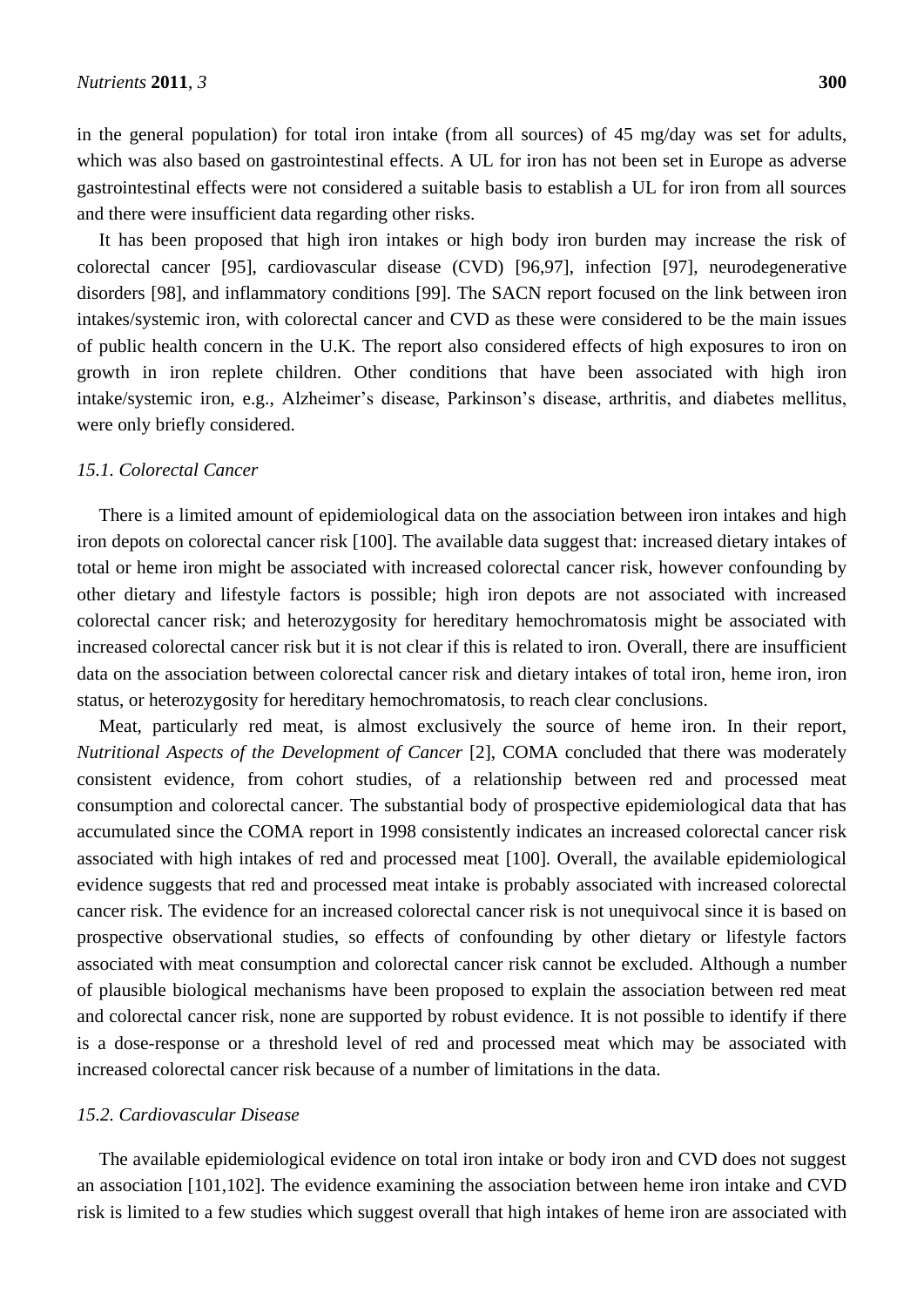increased CVD risk. However it is possible that this could be due to other components of meat (the main source of heme iron) associated with CVD risk, such as saturated fats or other dietary and lifestyle factors associated with meat intake. Studies of HFE heterozygosity and CVD risk suggest that C282Y heterozygotes (but not H63D heterozygotes) may be at increased risk of CVD, but there are insufficient data to reach clear conclusions [103].

## *15.3. Growth*

Iron supplementation may have a negative effect on the physical growth of iron replete (hemoglobin >110 g/L; serum ferritin >12  $\mu$ g/L) infants and children [87,104,105] but further studies are required to characterize this effect.

#### *15.4. Other Consequences*

There is insufficient evidence to suggest that high iron intake or high iron depots increase the risk of diabetes mellitus in the general population or that homozygosity or heterozygosity for hereditary hemochromatosis increases diabetes risk. The limited amount of evidence for an association between iron intake and rheumatoid arthritis is inconclusive. There is no evidence that dietary iron is associated with Parkinson's disease or Alzheimer's disease.

#### **16. Effect of Iron Deficiency and Excess on Immunity and Infection**

Evidence from animal studies suggests that iron plays a role in immunity and infection. Human studies have shown that iron deficiency anemia (typically defined as hemoglobin <100 g/L plus 1 or more measure of iron deficiency) [106–108] and iron overload (due to multiple blood transfusions) impair some aspects of immune function [109,110]. However it is not known if these impairments increase susceptibility to infectious pathogens.

## *Supplements*

Although it has been proposed that iron supplementation may decrease resistance to infection, evidence suggests that it does not increase the risk of non-diarrheal or respiratory tract infections in children but may increase diarrhea risk [104,111]. It is not clear if iron supplementation increases risk of malaria or risk of infectious diseases in areas where malaria incidence is high [112–115]. There is currently insufficient evidence to draw conclusions on the relationship between iron supplementation and HIV or tuberculosis. Most human studies on iron and infection have been conducted in developing countries where multiple nutrient deficiencies co-exist and which may also affect resistance to infection. There is no evidence to suggest that iron supplementation would have any effect on infectious disease incidence or morbidity in the U.K. However iron supplementation may have adverse effects in some subgroups of the population, for example, those with HIV or children at risk of diarrhea [115–116].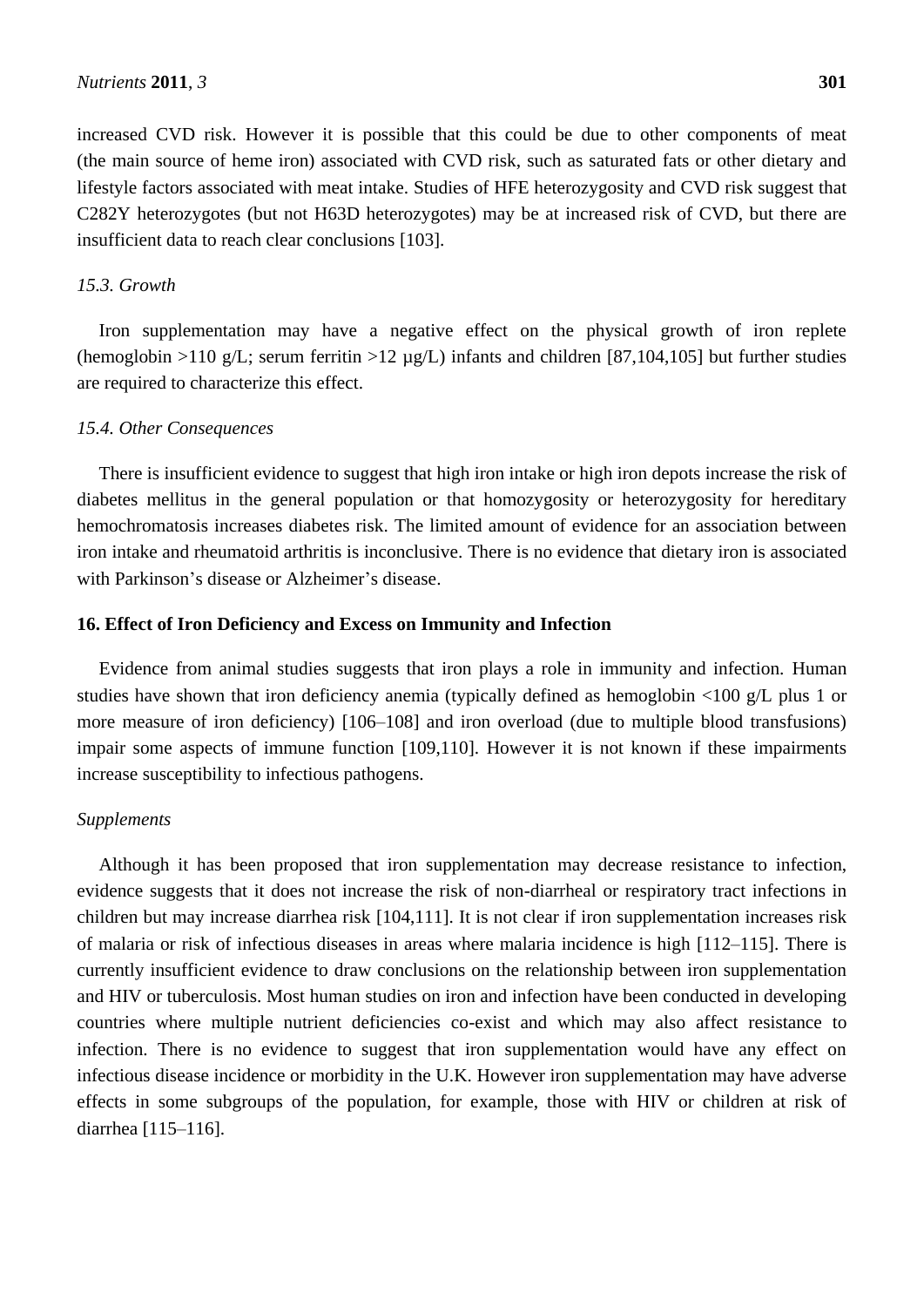#### **17. Dietary Iron Intakes and Status in the U.K.**

The *National Diet and Nutrition Survey* (NDNS), in a series of separate cross-sectional surveys of different age groups, and the *Low Income Diet and Nutrition Survey* (LIDNS) [117–124] provide nationally representative data on iron intakes and iron status in the U.K. for the general population and low income populations respectively. However there are difficulties associated with using dietary surveys to assess the adequacy of nutrient intakes against DRVs, including reliability of food composition tables and misreporting of food consumption. Additionally, assessment of the adequacy of iron intakes against DRVs only takes limited account of the amount of iron absorbed from the diet. The WHO thresholds for iron deficiency (based on serum ferritin concentration) and anemia (based on hemoglobin concentration) were used to identify the prevalence of iron deficiency and iron deficiency anemia in the U.K. However, data on hemoglobin and serum ferritin values should be interpreted with caution since neither marker, alone or in combination, necessarily diagnose iron deficiency but indicate individuals at risk of deficiency.

Although the NDNS is now a continuous rolling programme of people aged 18 months and over living in the U.K. and intake data from year 1 (2008/9) have been published [125], they were not used to assess adequacy of intakes/status because the sample size of intake data is currently too small for robust subgroup analysis and the blood status data have not yet been published because the sample size is currently too small for meaningful analysis.

Data from the NDNS series and LIDNS show that iron fortified cereals, including bread, are the main contributors and contribute about half of the iron intake of most of the population in the U.K. (Tables 7 and 8). The contribution that fortified foods make to the supply of absorbed iron available for uptake, transfer and systemic utilization, and their effect on iron status in the U.K. is not known. Meat and meat products and vegetables also make substantial contributions to dietary iron intakes. Although heme iron is more bioavailable than non-heme iron, the NDNS did not find any significant associations between heme iron and markers of iron status (serum ferritin and hemoglobin).

|                                    |       | <b>Children</b>               |                | <b>Young people</b> |                | <b>Adults</b> |                          | Adults $65+$       |                     | Adults $65+$ |
|------------------------------------|-------|-------------------------------|----------------|---------------------|----------------|---------------|--------------------------|--------------------|---------------------|--------------|
|                                    |       | $1\frac{1}{2} - 4\frac{1}{2}$ | $4-18$ years   |                     |                | $19-64$ years |                          | <b>Free-living</b> | <b>Institutions</b> |              |
|                                    | Males | Females                       | Male           | Females             | Males          | Females       | Males                    | Females            | Males               | Females      |
| <b>Cereals</b>                     | 49    | 48                            | 55             | 51                  | 44             | 45            | 48                       | 47                 | 50                  | 50           |
| white bread                        | 8     | 8                             | 11             | 11                  | 10             | 8             | 10                       | 9                  | 10                  | 10           |
| wholemeal bread                    | 3     | 3                             | $\overline{2}$ | $\overline{2}$      | 3              | 3             | 7                        | 7                  | 5                   | 6            |
| soft grain and other               |       |                               |                |                     | 3              | 3             | $\overline{\phantom{a}}$ |                    |                     |              |
| bread                              |       |                               |                |                     |                |               |                          |                    |                     |              |
| whole grain and high               | 11    | 10                            | 12             | 9                   | 12             | 13            | 10                       | 12                 | 8                   | 9            |
| fibre breakfast                    |       |                               |                |                     |                |               |                          |                    |                     |              |
| cereals                            |       |                               |                |                     |                |               |                          |                    |                     |              |
| other breakfast<br>cereals         | 10    | 10                            | 17             | 14                  | 6              | 7             | 5                        | 5                  | 9                   | 8            |
| biscuits, buns, cakes,<br>pastries | 5     | 5                             | 6              | 8                   | $\overline{4}$ | 5             | 8                        | 8                  | 10                  | 10           |

**Table 7.** NDNS—Contribution (%) of food types to average daily intake of total iron.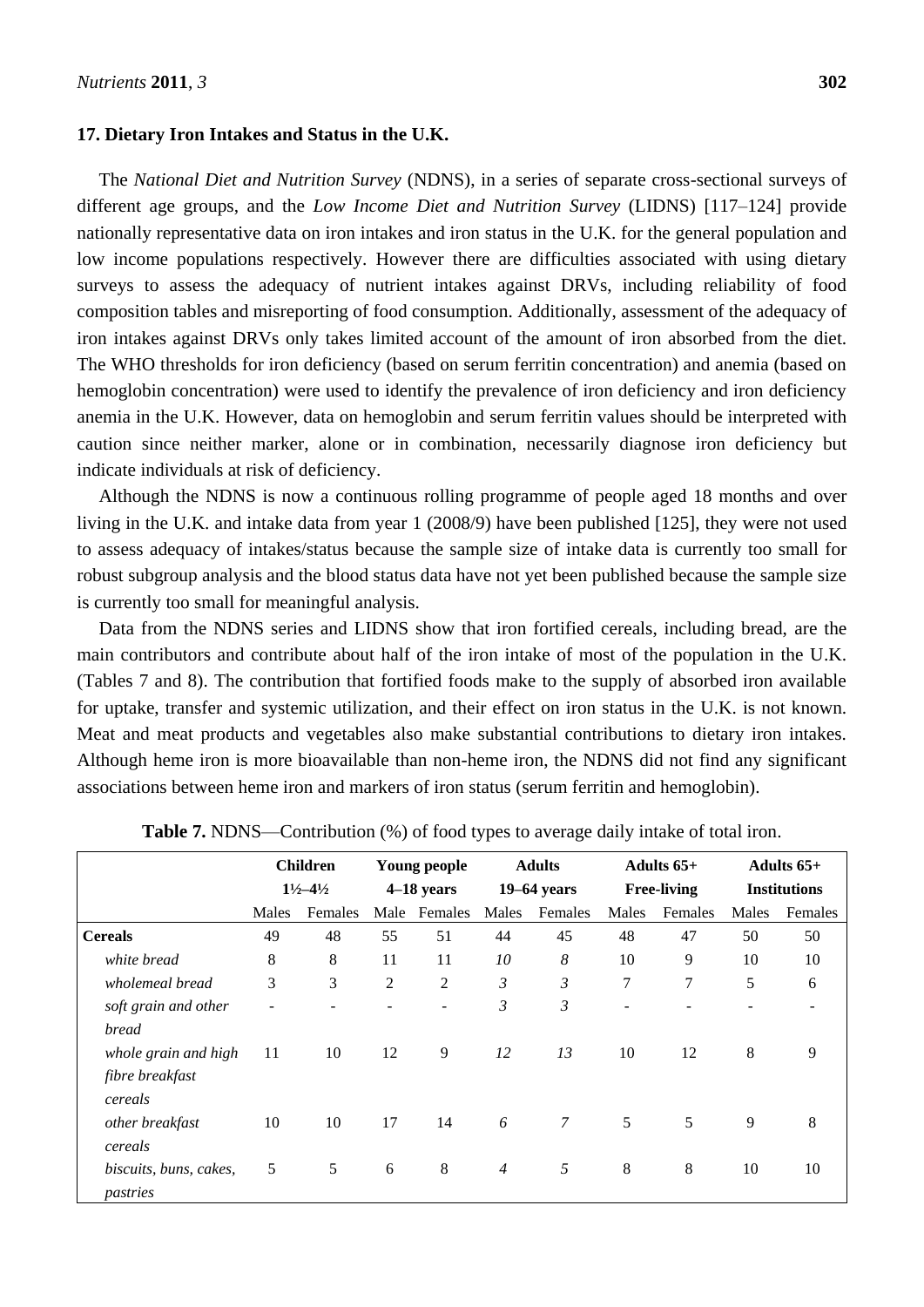| Milk and milk products                 | 6        | 6              | 3   | 3              |     |          | 3        | 4   | 4        | 5              |
|----------------------------------------|----------|----------------|-----|----------------|-----|----------|----------|-----|----------|----------------|
| Eggs and egg dishes                    | 2        | 3              | 2   | $\overline{2}$ | 3   | 3        | 3        | 3   | 4        | 4              |
| <b>Fat spreads</b>                     | $\Omega$ | $\Omega$       | 0   | $\Omega$       | 0   | $\Omega$ | $\Omega$ | 0   | $\theta$ | $\Omega$       |
| <b>Meat and meat products</b>          | 14       | 14             | 14  | 13             | 19  | 15       | 18       | 16  | 17       | 15             |
| <b>Fish and fish dishes</b>            | 2        | $\overline{2}$ |     | $\overline{c}$ | 2   | 3        | 3        | 2   | 2        | $\overline{c}$ |
| <b>Vegetables (excluding potatoes)</b> |          | 7              | 7   | 8              | 9   | 11       | 8        | 10  | 8        | 8              |
| Potatoes and savory snacks             |          | 7              | 7   | 7              | 7   | 8        | 7        | 7   | 5        |                |
| <b>Fruit and nuts</b>                  | 3        | 3              |     | $\overline{c}$ | 2   | 3        | 3        | 3   | 3        | 3              |
| Sugars, preserves, confectionery       | 4        | 3              | 4   | 4              | 2   | 2        |          |     |          |                |
| <b>Drinks</b>                          | 3        | 3              |     | $\overline{c}$ | 7   | 6        | 3        | 3   |          |                |
| <b>Misc</b>                            | 2        | 2              | 2   | 2              | 3   | 3        | 3        | 4   | 5        | 6              |
| Total no respondents $(w)$             |          |                |     | $\blacksquare$ | 833 | 891      | 540      | 735 | 93       | 319            |
| Total no respondents (unw)             | 848      | 827            | 856 | 845            | 766 | 958      | 632      | 643 | 204      | 208            |

**Table 7.** *Cont.*

\* includes soft drinks, alcoholic drinks, tea, coffee and water;

\*\* includes powdered beverages (except tea and coffee), soups, sauces, condiments and artificial sweeteners.

**Table 8**. The *Low Income Diet and Nutrition Survey* (LIDNS)—Contribution (%) of food types to average daily intake of total iron.

|                                     | Children (2-10 years) |              | <b>Adults (19 years and over)</b> |       |  |  |
|-------------------------------------|-----------------------|--------------|-----------------------------------|-------|--|--|
|                                     | <b>Boys</b>           | <b>Girls</b> | Men                               | Women |  |  |
| <b>Cereals and cereal products</b>  | 53                    | 49           | 40                                | 41    |  |  |
| Milk and milk products              | 2                     |              |                                   |       |  |  |
| <b>Eggs and egg dishes</b>          |                       |              |                                   |       |  |  |
| <b>Fat spreads</b>                  |                       |              |                                   |       |  |  |
| <b>Meat and meat products</b>       |                       | 16           | 23                                | 21    |  |  |
| <b>Fish and fish dishes</b>         |                       |              | 2                                 | 3     |  |  |
| Vegetables excluding potatoes       |                       |              | 10                                | 10    |  |  |
| Potatoes and savory snacks          | 10                    | 11           |                                   |       |  |  |
| <b>Fruit and nuts</b>               |                       |              |                                   |       |  |  |
| Sugars, preserves and confectionery | 3                     |              |                                   |       |  |  |
| Drinks <sup>*</sup>                 |                       |              |                                   |       |  |  |
| Miscellaneous **                    |                       |              |                                   |       |  |  |
| Total no. respondents (unw)         | 439                   | 493          | 946                               | 1850  |  |  |

\* includes soft drinks, alcoholic drinks, tea, coffee and water;

\*\* includes powdered beverages (except tea and coffee), soups, sauces, condiments and artificial sweeteners.

#### *17.1. Total Iron Intakes*

Average iron intakes in the general population are near (>90%) or above the reference nutrient intake (RNI- the RNI represents the amount of a nutrient that is likely to meet the needs of 97.5% of the population) for most population groups in the U.K. (Table 9). Intakes below 90% of the RNI were reported in a high proportion of children aged  $1\frac{1}{2}$ –3½ (73–81%), girls aged 11–18 years (60%) and women aged 19–49 years (66–87%). Population groups with substantial proportions below the lower reference nutrient intake (LRNI—the LRNI represents the amount of a nutrient that is likely to meet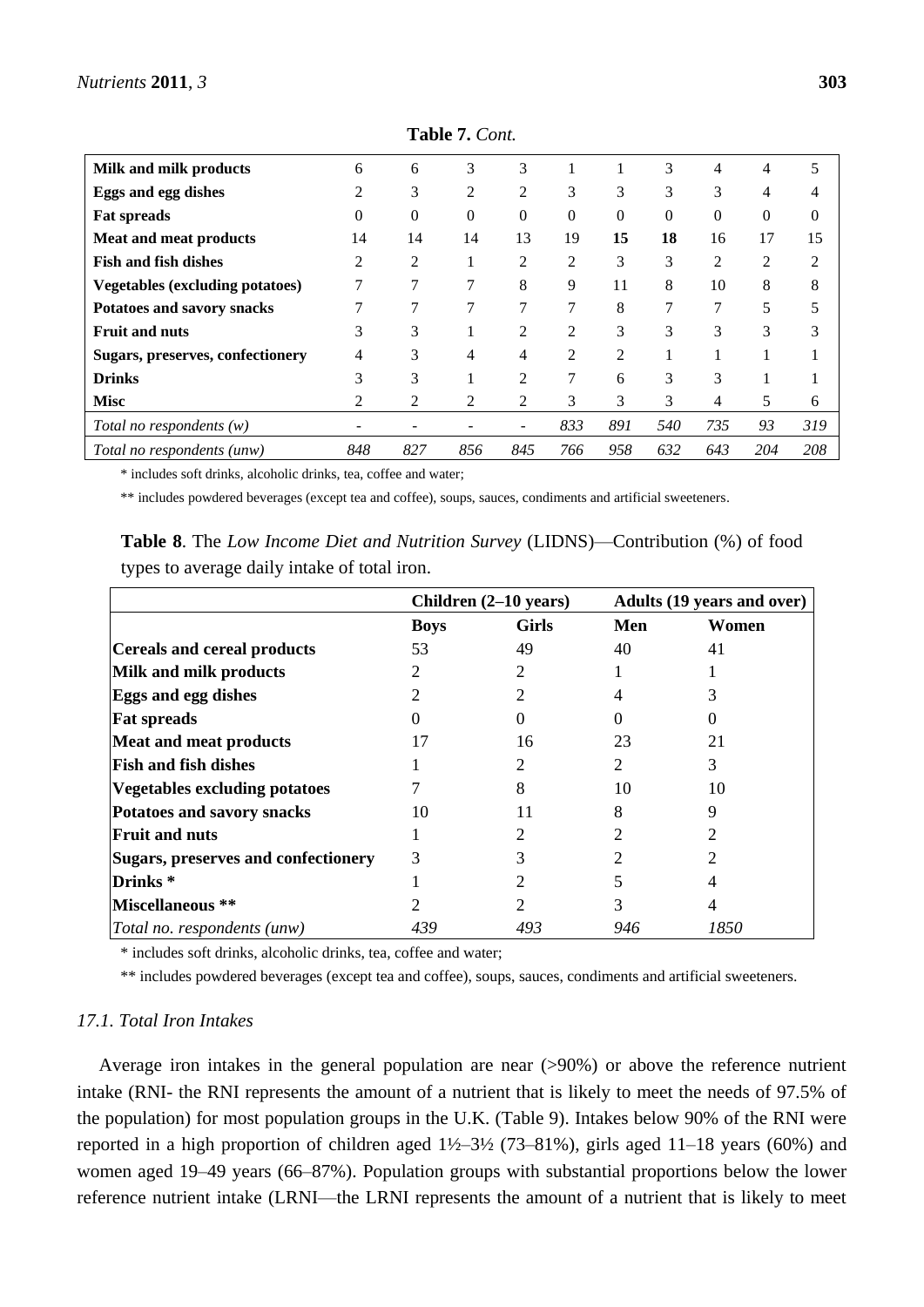### *Nutrients* **2011**, *3* **304**

the needs of 2.5% of the population) were children aged  $1\frac{1}{2}$ –3½ (12–24%), girls aged 11–18 years (44–48%) and women aged 19–49 years (25–40%).

|                           |               | <b>MALE</b>                      | <b>FEMALE</b>            |         |                 |                                       |                          |         |
|---------------------------|---------------|----------------------------------|--------------------------|---------|-----------------|---------------------------------------|--------------------------|---------|
| Age (years)               |               | Mean (median) Mean (median) Base |                          | Base    |                 | Mean (median) Mean (median) Base Base |                          |         |
|                           | intake-all    | intake-food                      | (w)                      | (unw)   | intake from all | intake food                           | (w)                      | (unw)   |
|                           | sources,      | sources,                         |                          |         | sources,        | sources,                              |                          |         |
|                           | mg/day        | mg/day                           |                          |         | mg/day          | mg/day                                |                          |         |
| <b>Children</b>           | 5.7(5.4)      | 5.5(5.4)                         |                          |         | 5.4(5.0)        | 5.2(5.0)                              |                          |         |
| $1.5 - 4.5$               |               |                                  |                          | 848     |                 |                                       | $\overline{\phantom{a}}$ | 827     |
| $1.5 - 2.5*$              | 5.0(4.7)      | 4.9(4.7)                         | $\overline{\phantom{a}}$ | 288 **  | 5.0(4.7)        | 4.9(4.7)                              | $\blacksquare$           | 288 **  |
| $2.5 - 3.5*$              | 5.6(5.4)      | 5.4(5.3)                         | $\equiv$                 | $303**$ | 5.6(5.4)        | 5.4(5.3)                              | $\overline{\phantom{a}}$ | $303**$ |
| $3.5 - 4.3$               | 6.2(5.9)      | 6.1(5.9)                         | $\overline{\phantom{a}}$ | 250     | 5.9(5.5)        | 5.6(5.5)                              | $\frac{1}{2}$            | 243     |
|                           |               |                                  |                          |         |                 |                                       |                          |         |
| Young people 4-18         | 10.5 $(9.9)$  | 10.4(9.8)                        | 3331                     | 856     | 8.5(8.0)        | 8.3(7.9)                              | 3159                     | 845     |
| $4 - 6$                   | 8.3(8.0)      | 8.2(7.9)                         | 1134                     | 184     | 7.4(7.1)        | 7.3(7.1)                              | 656                      | 171     |
| $7 - 10$                  | 9.8(9.3)      | 9.7(9.3)                         | 912                      | 256     | 8.5(8.2)        | 8.4(8.2)                              | 866                      | 226     |
| $11 - 14$                 | 10.8(10.4)    | 10.8(10.4)                       | 870                      | 237     | 9.1(8.6)        | 8.8(8.4)                              | 821                      | 238     |
| $15 - 18$                 | 12.6(11.7)    | 12.5(11.6)                       | 861                      | 179     | 8.9(8.2)        | 8.7(8.0)                              | 816                      | 210     |
|                           |               |                                  |                          |         |                 |                                       |                          |         |
| Adults 19-64              | 14(12.9)      | 13.2 $(12.6)$                    | 833                      | 766     | 11.6 $(10.0)$   | 10.0 $(9.6)$                          | 891                      | 958     |
| $19 - 24$                 | 11.5(11.3)    | 11.4(11.2)                       | 108                      | 61      | 10.0(9.3)       | 8.8(9.1)                              | 104                      | 78      |
| $25 - 34$                 | 13.9(12.8)    | 13.0(12.5)                       | 219                      | 160     | 9.8(9.0)        | 9.2(9.0)                              | 210                      | 211     |
| $35 - 49$                 | 14.1(13.2)    | 13.7(13.1)                       | 253                      | 303     | 12.9(10.5)      | 10.2(10.1)                            | 318                      | 379     |
| $50 - 64$                 | 15.2(13.6)    | 13.6(13.3)                       | 253                      | 242     | 12.3(11.0)      | 10.9(10.6)                            | 259                      | 290     |
|                           |               |                                  |                          |         |                 |                                       |                          |         |
| <b>Adults 65 and over</b> |               |                                  |                          |         |                 |                                       |                          |         |
| Free-living               | 11.6 $(10.6)$ | 11.0 $(10.5)$                    | 540                      | 632     | 8.9(8.4)        | 8.6(8.3)                              | 735                      | 643     |
| $65 - 74$                 | 11.9 (10.6)   | 11.1(10.5)                       | 353                      | 271     | 9.3(8.7)        | 9.0(8.6)                              | 409                      | 256     |
| $75 - 84$                 | 11.1(10.7)    | 10.8(10.5)                       | 160                      | 265     | 8.5(8.1)        | 8.4(8.1)                              | 249                      | 217     |
| $85+$                     | 10.6(9.7)     | 10.4(9.7)                        | 26                       | 96      | 7.9(7.6)        | 7.7(7.5)                              | 77                       | 170     |
|                           |               |                                  |                          |         |                 |                                       |                          |         |
| Institutionalized         | 9.6(9.3)      | 9.6(9.3)                         | 93                       | 204     | 8.3(7.9)        | 8.2(7.9)                              | 319                      | 208     |
| $65 - 84$                 | 9.6(9.2)      | 9.6(9.2)                         | 57                       | 128     | 8.7(8.1)        | 8.6(8.1)                              | 144                      | 91      |
| $85+$                     | 9.7(9.3)      | 9.6(9.3)                         | 36                       | 76      | 8.0(7.7)        | 7.8(7.6)                              | 174                      | 117     |
|                           |               |                                  |                          |         |                 |                                       |                          |         |

**Table 9.** NDNS—Total mean (median) iron intake from all sources and food sources.

\* Data reported for boys and girls combined

\*\* Half of the base figure for the sum of boys and girls as data combined in report.

In low income groups average daily intakes were above the RNI for all males. For females, average intakes of iron were at or above the RNI for girls aged 2–10 years and women aged 65 years and over; mean daily intakes were below the RNI for girls aged 11–18 years (63% of RNI) and women aged 19–49 years (about 60% of RNI). A high proportion of females aged 11–49 years (39% of girls aged 11–18 years; 50% women 19–49 years) had intakes below the LRNI.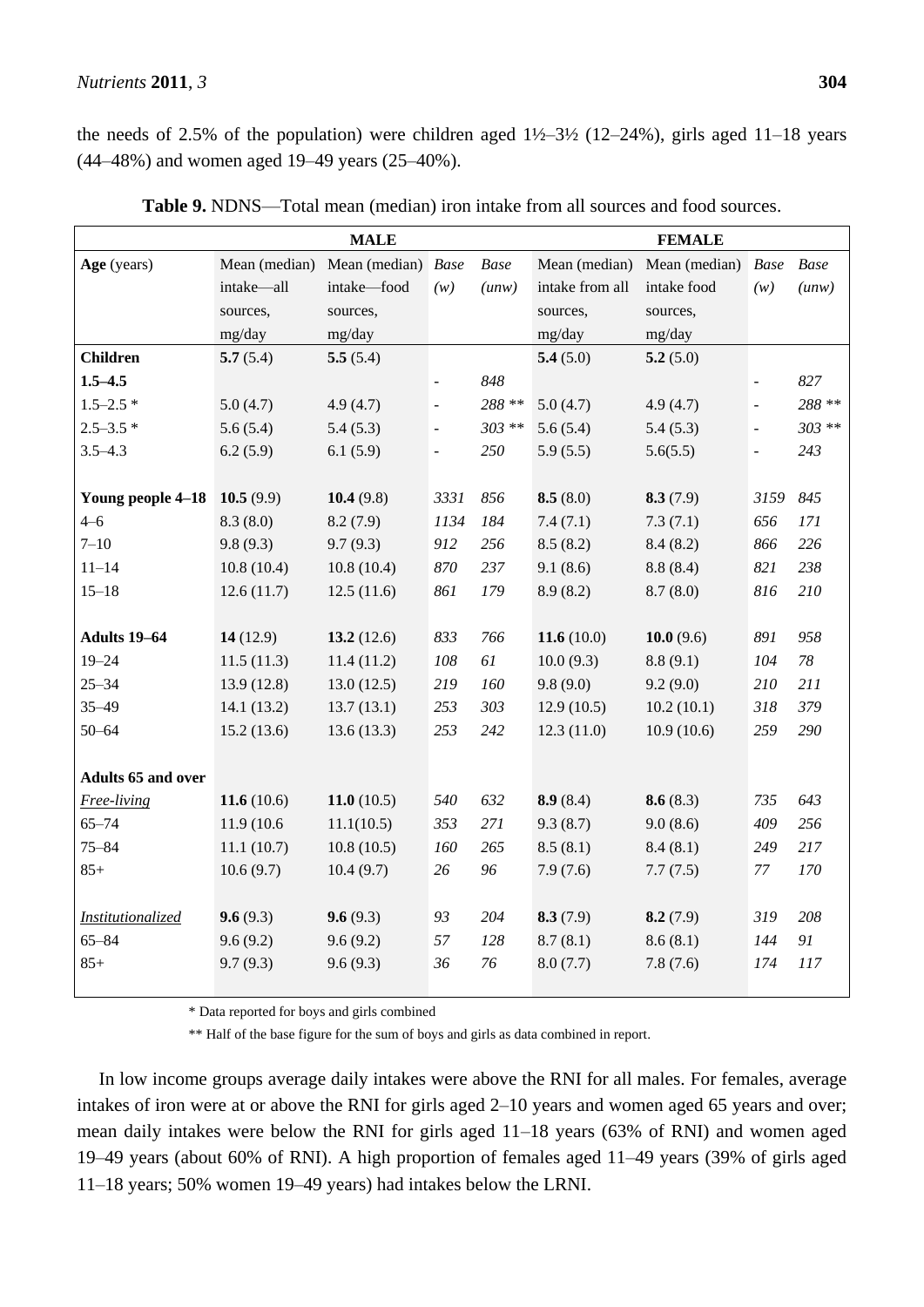#### *17.2. Hemoglobin*

Groups with the highest prevalence of hemoglobin concentrations below WHO thresholds for anemia in the general U.K. population were adults aged 65 years and above living in institutions (39–52%), free-living adults aged 75 years and over (13–38%), and girls aged 4–6 years (15% based on higher threshold of 115 g/L; 9% based on lower threshold of 110 g/L). In low income groups the highest proportions of adults with hemoglobin concentrations below the WHO cut-offs were men aged 65 years and above (20%).

#### *17.3. Serum Ferritin*

In the general population substantial proportions of children aged  $1\frac{1}{2}$ -4½ years, girls aged 11–18 years, women aged 19–24 years and 35–49 years, and free living adults 75 years and over, had serum ferritin concentrations below WHO thresholds indicating an increased risk of iron deficiency. In low income groups, women aged 19–49 years were at greatest risk of iron deficiency.

### *17.4. Iron Deficiency Anemia*

In the general population, risk of iron deficiency anemia (hemoglobin and serum ferritin concentration below WHO thresholds) was highest  $(5-6%)$  for children aged  $1\frac{1}{2}$ –2½ years, girls aged 15–18 years, women aged 35–49 years, men 65 years and over living in institutions, and free living adults aged 85 years and over. In low income groups, a substantial proportion of women aged 19–39 years were at risk of iron deficiency anemia (9–11%).

Although data from the NDNS and LIDNS suggest that considerable proportions of some population groups may have iron intakes below amounts required to meet their requirements, this is not clearly consistent with the iron status data which suggests that for 95% of the general population, current intakes are adequate to maintain their iron status above internationally accepted criteria for iron deficiency anemia. The mismatch between the iron intake and iron status data suggests that the DRVs for iron may be too high. The DRVs are based on limited data and may not take full account of absorptive adaptation to increased iron needs.

The NDNS and LIDNS both broadly show that women aged 15–50 years are at increased risk of iron deficiency anemia which is consistent with iron losses in this age group due to menstrual blood loss. More women of reproductive age from low income groups are at risk of iron deficiency anemia compared to those in the general population. The reasons for this are not clear as mean iron intakes are similar. It is possible that intakes are insufficient to compensate for higher pregnancy burden and/or greater ill health in women from low income groups. Iron deficiency anemia observed in some adults aged 65 years and over might be caused by decreased absorption of dietary iron due to gastric atrophy or increased blood loss due to gastrointestinal disease or medication. There are no data to clarify the etiology of iron deficiency in the U.K. population.

Although data from NDNS and LIDNS suggest that iron intake and iron status in the U.K. may be of public health concern for toddlers, women of reproductive age, and adults aged 65 years and over, this is dependent on the confidence placed on the DRVs for iron intake which are based on cautious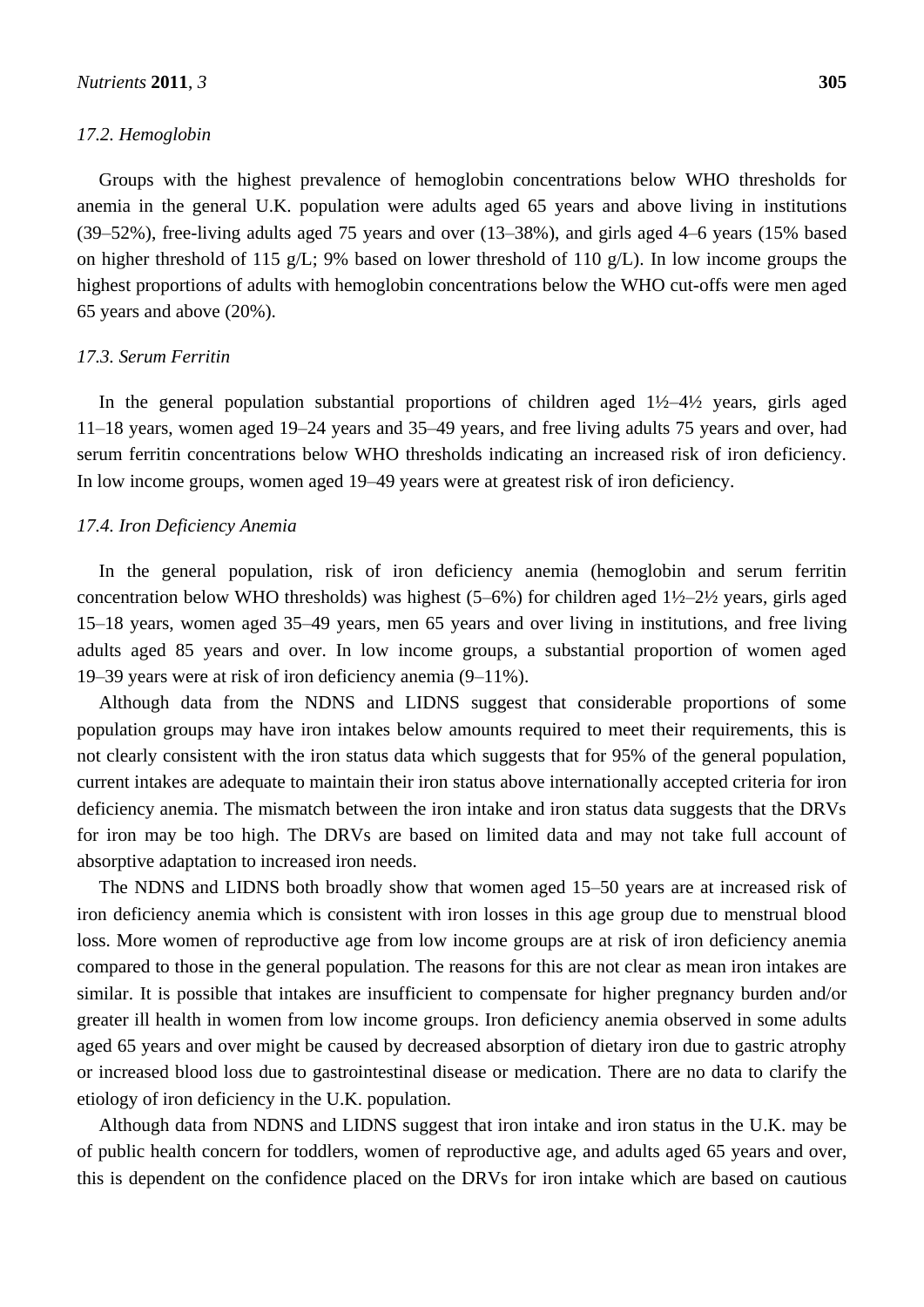assumptions and on iron status criteria for iron deficiency and iron deficiency anemia which are not based on functional defects.

#### **18. Potential Impact of Reducing Total Red Meat Consumption on Iron and Zinc Intake**

A modeling exercise (based on intake data from the 2000/1 NDNS of adults age 19–64 years) to explore the potential effect of reducing total red (including processed) meat consumption on intakes of iron and zinc, suggests that red meat makes a greater contribution to total zinc intake from all foods (32% for men; 27% for women) than to total iron intakes (12% for men; 9% for women). In 2000/1 the average consumption of total red meat (consumers of red meat only) in the U.K. was approximately 70 g/day (cooked weight) (88 g/day, men; 52 g/day, women). This is lower than the previous estimate of average total red meat intake of 90 g/day cited in the 1998 COMA report [2] because the COMA figure included non-meat components of composite dishes such as meat products (e.g., sausage rolls, pies) and meals containing red meat (e.g., lasagna, stew) resulting in an overestimation of red meat consumption. In 2000/1, the average total red meat intake of consumers in the 75th percentile of the distribution of intakes was approximately 94 g/day cooked weight (115 g/day for men; 70 g/day for women).

Preliminary findings from the first year (2008/9) of the NDNS rolling program suggest that current consumption of red meat is approximately 10 g/day higher than it was in 2000/1. However, these findings should be interpreted with caution because there are important insecurities in the data (see full SACN report for further details).

The modeling data suggest that reducing the red and processed meat intakes of consumers in the upper ranges of the distribution down to an average of 80 g/day would have a minimal impact on the proportion of individuals with average intakes below the LRNI for iron and zinc. Further reductions in the total red meat intake of consumers to an average of 70  $g$ /day would have little effect on iron intakes but the proportion of men with intakes of zinc below the LRNI may increase from 3.7% to 5.5%.

#### **19. Summary**

There are a number of uncertainties which complicate a risk assessment of iron and health. The main sources of uncertainty are: lack of definitive data on the amounts of heme and non heme in the diet, difficulties in assessing dietary iron intakes, poor correlation between intakes and systemic iron load, difficulty in measuring adaptive and functional responses to variations in iron intake, uncertain and possibly conservatively high estimates of DRVs, lack of sensitive and specific markers to assess iron deficiency or excess, lack of consistent quality control and reference values in measurement of customary markers of iron status, inadequate characterization of the role of iron deficiency anemia and the relative role of iron deficiency and other causes of anemia in studies investigating the health consequences of iron deficiency, small sample sizes in most studies, and confounding by other dietary and lifestyle factors and by alterations in iron metabolism in response to infection. All these uncertainties make it difficult to determine dose-response relationships or confidently characterize the risks associated with iron deficiency or iron excess.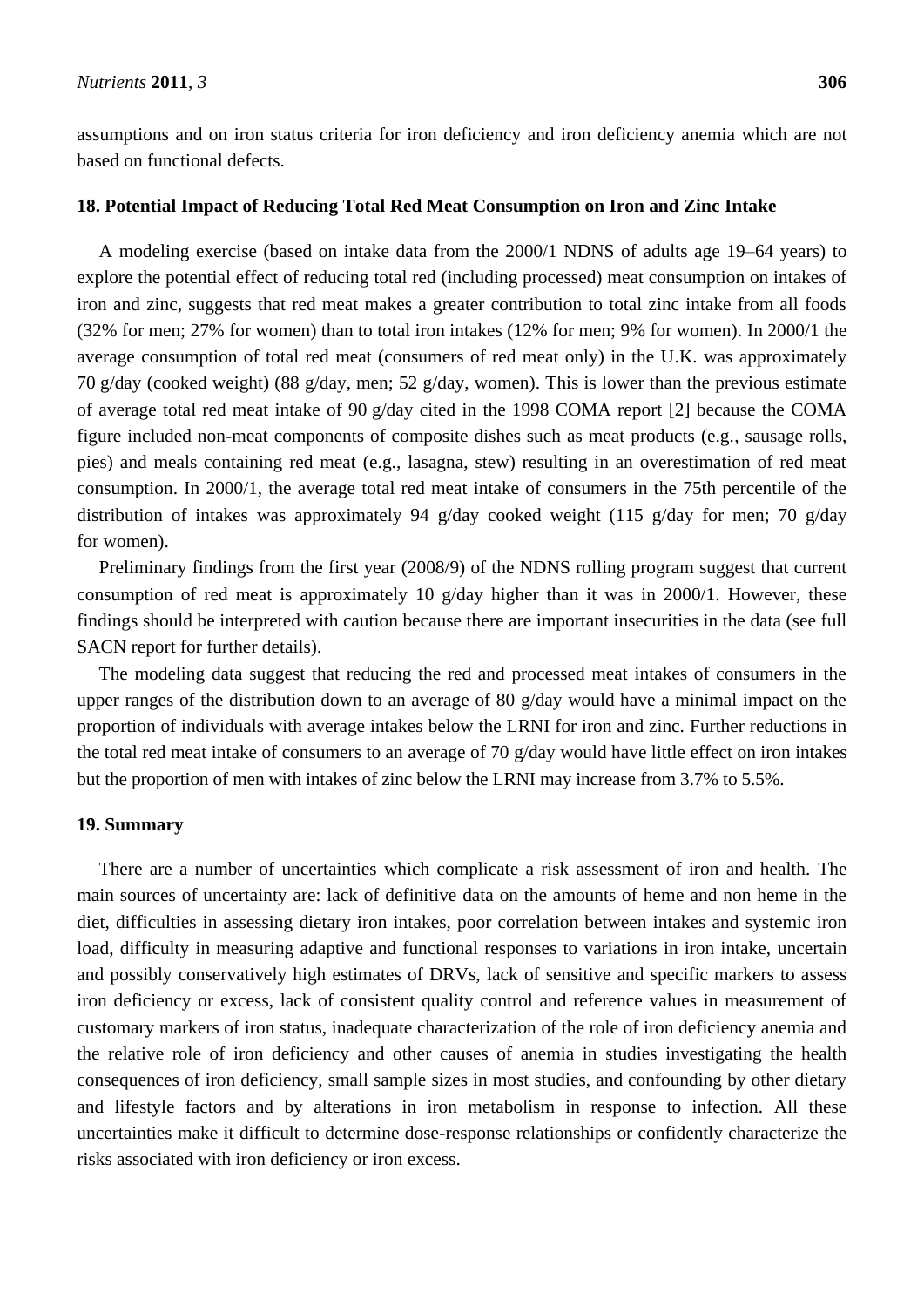## **20. Recommendations**

The following are the main recommendations of the SACN report on Iron and Health [1]:

- It is important to ensure that the UK population has a safe and adequate supply of iron to meet physiological requirements. It is recommended that a public health approach to achieving adequate iron status should emphasise the importance of a healthy balanced diet that includes a variety of foods containing iron. Such an approach is more important than focusing on particular inhibitors or enhancers of the bioavailability of iron from diets.
- While substantial proportions of the UK population appear to have iron intakes below dietary recommendations for iron, this is not clearly consistent with the low prevalence of poor iron status (see next paragraph). This might be because there are important uncertainties in the DRVs for iron intake which may be too high, particularly for girls and women of reproductive age. It is recommended that the DRVs for iron should be reviewed when more data become available (see research recommendations).
- Although there are many uncertainties in the data, about 95% of the UK population is iron replete (haemoglobin and serum ferritin concentrations above the WHO thresholds used to define iron deficiency and anaemia). However some population groups may be at risk of iron deficiency anaemia (WHO criteria for iron deficiency are serum ferritin concentrations below the following thresholds: children under 5 years, 12 µg/L; males and females 5 years and over, 15 µg/L. WHO criteria for anaemia are haemoglobin concentrations below the following thresholds: children under 5 years, 110 g/L; children 5–11.99 years, 115 g/L; children 12–14.99 years and non-pregnant females over 15 years, 120 g/L; males over 15 years, 130 g/L). These include toddlers, girls and women of reproductive age (particularly those from low income groups) and some adult groups aged over 65 years. It is recommended that health professionals be alert to the increased risk of iron deficiency anaemia in these groups. Those with signs and symptoms suggestive of iron deficiency anaemia should receive appropriate clinical assessment and advice, including dietary advice on how to increase their iron intakes and to consider use of iron supplements if required.
- Current evidence does not support routine iron supplementation of pregnant women but this should be kept under review. The recommendation by NICE (2008) is therefore supported, that iron supplementation should not be offered routinely to all pregnant women but should be considered for women identified with haemoglobin concentrations below 110 g/L in the first trimester and 105 g/L at 28 weeks.
- Red and processed meat is a source of iron in the diet of the UK population. COMA reported possible links between red and processed meat consumption and colorectal cancer risk in 1998 and the evidence that has accumulated since then generally supports this association. However, it is not possible to quantify the amount of red and processed meat that may be associated with increased colorectal cancer risk because of limitations and inconsistencies in the data. It may be advisable for adults with relatively high intakes of red and processed meat (e.g., it is estimated that those above the 75th percentile consume over 90 g/day) to consider reducing their intakes. Evidence from a theoretical modelling exercise indicates that a reduction in the red and processed meat intakes of high consumers, to the population average for adult consumers (about 70 g/day cooked weight in 2000/01), would have little impact on the proportion of the adult population with iron intakes below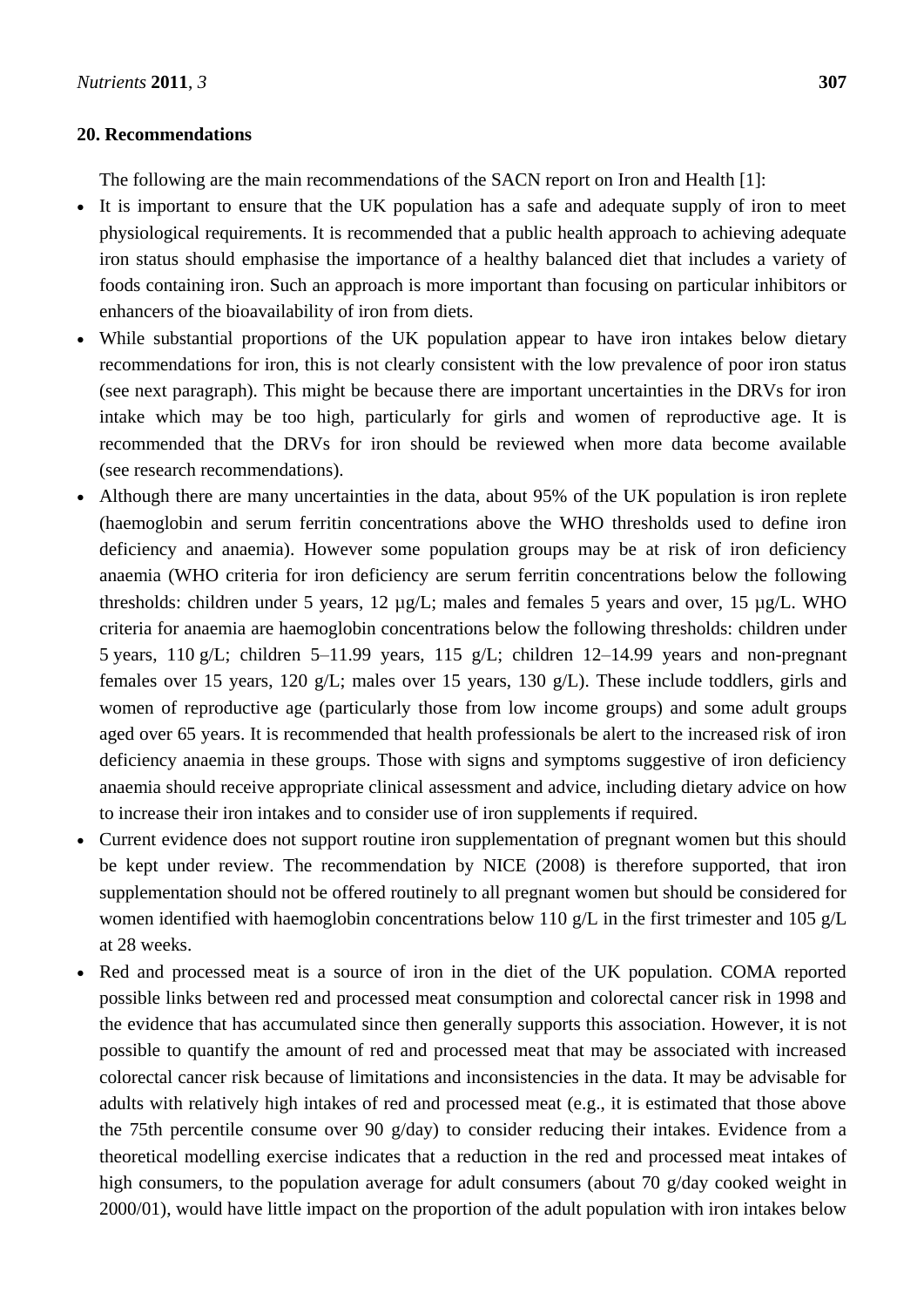the LRNI. However, this estimate is based on data from 2000/01 and will need to be kept under review.

## *Research Recommendations*

The following are the main recommendations of the SACN report [1] for further research:

- A more coordinated approach to research on iron in the U.K. and elsewhere is required to characterize iron status involving harmonization of reference ranges and analytical quality control for markers of iron metabolism. Consistent study designs and protocols will enable better characterization of function thresholds in relation to iron sufficiency, deficiency, or excess. This would improve the cost benefits of the research and enable research findings to be more relevant to public health needs.
- Good quality dose-response data are required to enable a reassessment of the dietary reference values for iron. Knowledge of the systemic regulation and mediation of iron homeostasis should be applied to characterize better the responses to increased and reduced systemic needs for iron and the development, or better validation, of existing markers used to assess the adequacy of iron status in populations and individuals.
- Future studies assessing the relationship between iron excess and chronic disease should employ a standardized approach to measure iron exposure and categorization of red and processed meat and other sources of organic and inorganic iron. This, together with the maintenance and expansion of food composition databases, with particular reference to iron content, would improve the quality of dietary assessments of iron intake for studies relating to iron and chronic disease. Assessments of systemic iron depots in such studies should be based on measurement of serum ferritin concentration.
- Iron intakes and iron status of vulnerable groups, particularly minority ethnic groups and infants aged up to 18 months, need to be better characterized.
- An improved understanding is required of the factors underlying differences in risk of iron deficiency anemia between women of reproductive age from low income populations and those in the general population.
- The extent to which foods fortified with iron, e.g., cereals and cereal products, and breast milk substitutes contribute to the supply of absorbed iron and to achieving adequate iron status, particularly in vulnerable groups, should be assessed.
- An improved understanding of the possible adverse effects of iron supplements in iron replete children is needed.
- Further randomized controlled trials with adequate power and sufficient duration are required to examine the effect of iron supplementation on mental development in children under three years old with iron deficiency anemia.
- Further studies are required on benefits, risks, and long-term effects of a delay in clamping the umbilical cord after birth until it has stopped pulsing.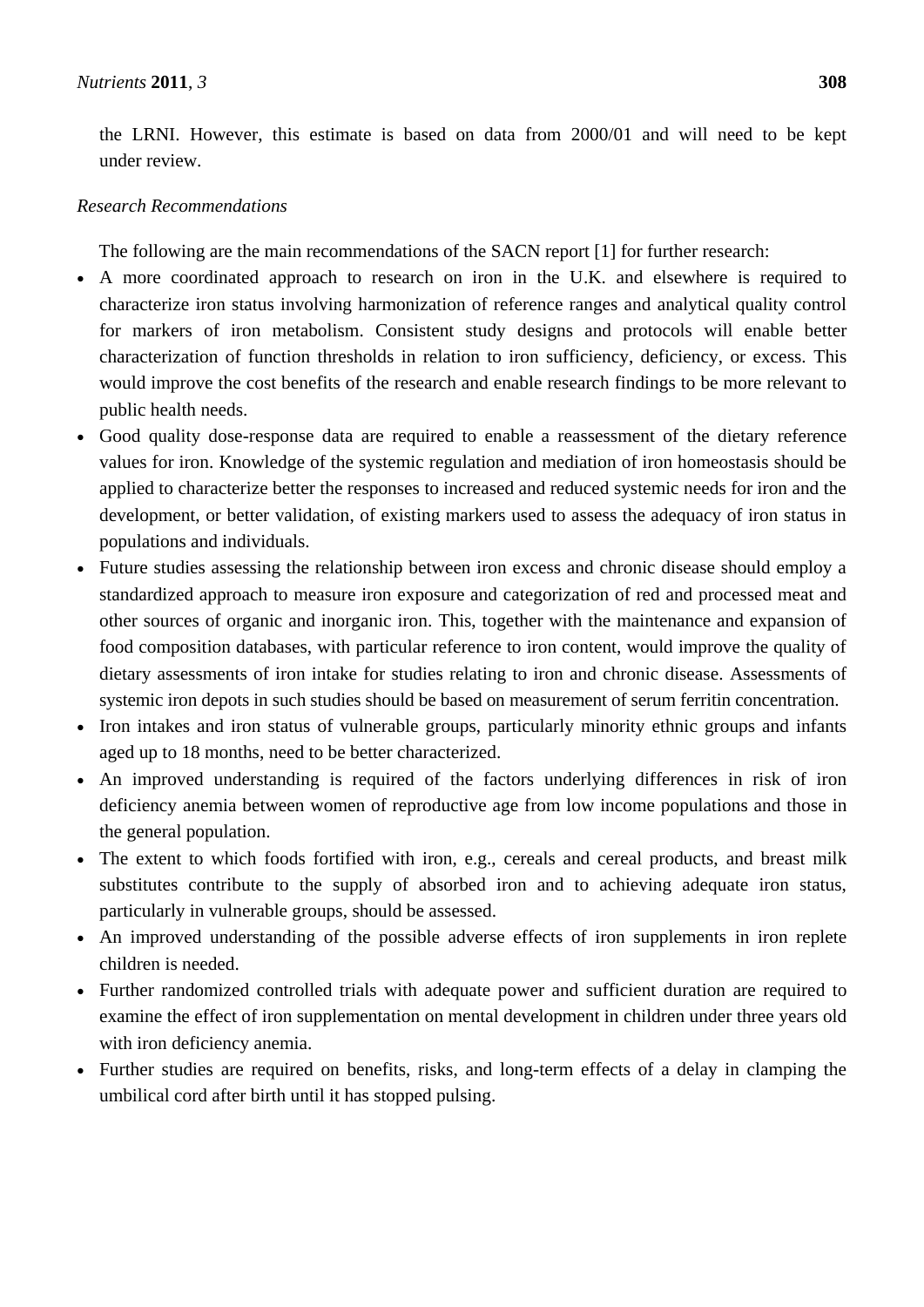# **References**

- 1. The Scientific Advisory Committee on Nutrition. *Iron and Health*; TSO: London, UK, 2010.
- 2. Department of Health. *Nutritional Aspects of the Development of Cancer*; Report on Health and Social Subjects, No. 48; HMSO: London, UK, 1998.
- 3. Green, R.; Charlton, R.; Seftel, H.; Bothwell, T.; Mayet, F.; Adams, B.; Finch, C.; Layrisse, M. Body iron excretion in man: a collaborative study. *Am. J. Med.* **1968**, *45*, 336–353.
- 4. Qiu, A.; Jansen, M.; Sakaris, A.; Min, S.H.; Chattopadhyay, S.; Tsai, E.; Sandoval, C.; Zhao, R.; Akabas, M.H.; Goldman, I.D. Identification of an intestinal folate transporter and the molecular basis for hereditary folate malabsorption. *Cell* **2006**, *127*, 917–928.
- 5. Uzel, C.; Conrad, M.E. Absorption of heme iron. *Semin. Hematol.* **1998**, *35*, 27–34.
- 6. Kalgaonkar, S.; Lonnerdal, B. Effects of dietary factors on iron uptake from ferritin by Caco-2 cells. *J. Nutr. Biochem.* **2008**, *19*, 33–39.
- 7. Kalgaonkar, S.; Lonnerdal, B. Receptor-mediated uptake of ferritin-bound iron by human intestinal Caco-2 cells. *J. Nutr. Biochem.* **2009**, *20*, 304–311.
- 8. San Martin, C.D.; Garri, C.; Pizarro, F.; Walter, T.; Theil, E.C.; Nunez, M.T. Caco-2 intestinal epithelial cells absorb soybean ferritin by mu(2) (AP2)-dependent endocytosis. *J. Nutr.* **2008**, *138*, 659–666.
- 9. Miret, S.; Simpson, R.J.; McKie, A.T. Physiology and molecular biology of dietary iron absorption. *Annu. Rev. Nutr.* **2003**, *23*, 283–301.
- 10. Granick, S. Ferritin: its properties and significance for iron metabolism. *Chem. Rev.* **1946**, *38*, 379–403.
- 11. Frazer, D.M.; Wilkins, S.J.; Becker, E.M.; Murphy, T.L.; Vulpe, C.D.; McKie, A.T.; Anderson, G.J. A rapid decrease in the expression of DMT1 and Dcytb but not Ireg1 or hephaestin explains the mucosal block phenomenon of iron absorption. *Gut* **2003**, *52*, 340–346.
- 12. Ganz, T. Hepcidin in iron metabolism. *Curr. Opin. Hematol.* **2004**, *11*, 251–254.
- 13. Nicolas, G.; Bennoun, M.; Porteu, A.; Mativet, S.; Beaumont, C.; Grandchamp, B.; Sirito, M.; Sawadogo, M.; Kahn, A.; Vaulont, S. Severe iron deficiency anemia in transgenic mice expressing liver hepcidin. *Proc. Natl. Acad. Sci. USA* **2002**, *99*, 4596–4601.
- 14. Nemeth, E.; Tuttle, M.S.; Powelson, J.; Vaughn, M.B.; Donovan, A.; Ward, D.M.; Ganz, T.; Kaplan, J. Hepcidin regulates cellular iron efflux by binding to ferroportin and inducing its internalization. *Science* **2004**, *306*, 2090–2093.
- 15. Mena, N.P.; Esparza, A.; Tapia, V.; Valdés, P.; Núñez, M.T. Hepcidin inhibits apical iron uptake in intestinal cells. *Am. J. Physiol. Gastrointest. Liver Physiol.* **2008**, *294*, G192-G198.
- 16. Chung, B.; Chaston, T.; Marks, J.; Srai, S.K.; Sharp, P.A. Hepcidin decreases iron transporter expression *in vivo* in mouse duodenum and spleen and *in vitro* in THP-1 macrophages and intestinal Caco-2 cells. *J. Nutr.* **2009**, *139*, 1457–1462.
- 17. Ganz, T. Hepcidin—a regulator of intestinal iron absorption and iron recycling by macrophages. *Best Pract. Res. Clin. Haematol.* **2005**, *18*, 171–182.
- 18. Nemeth, E.; Ganz, T. Regulation of iron metabolism by hepcidin. *Annu. Rev. Nutr.* **2006**, *26*, 323–342.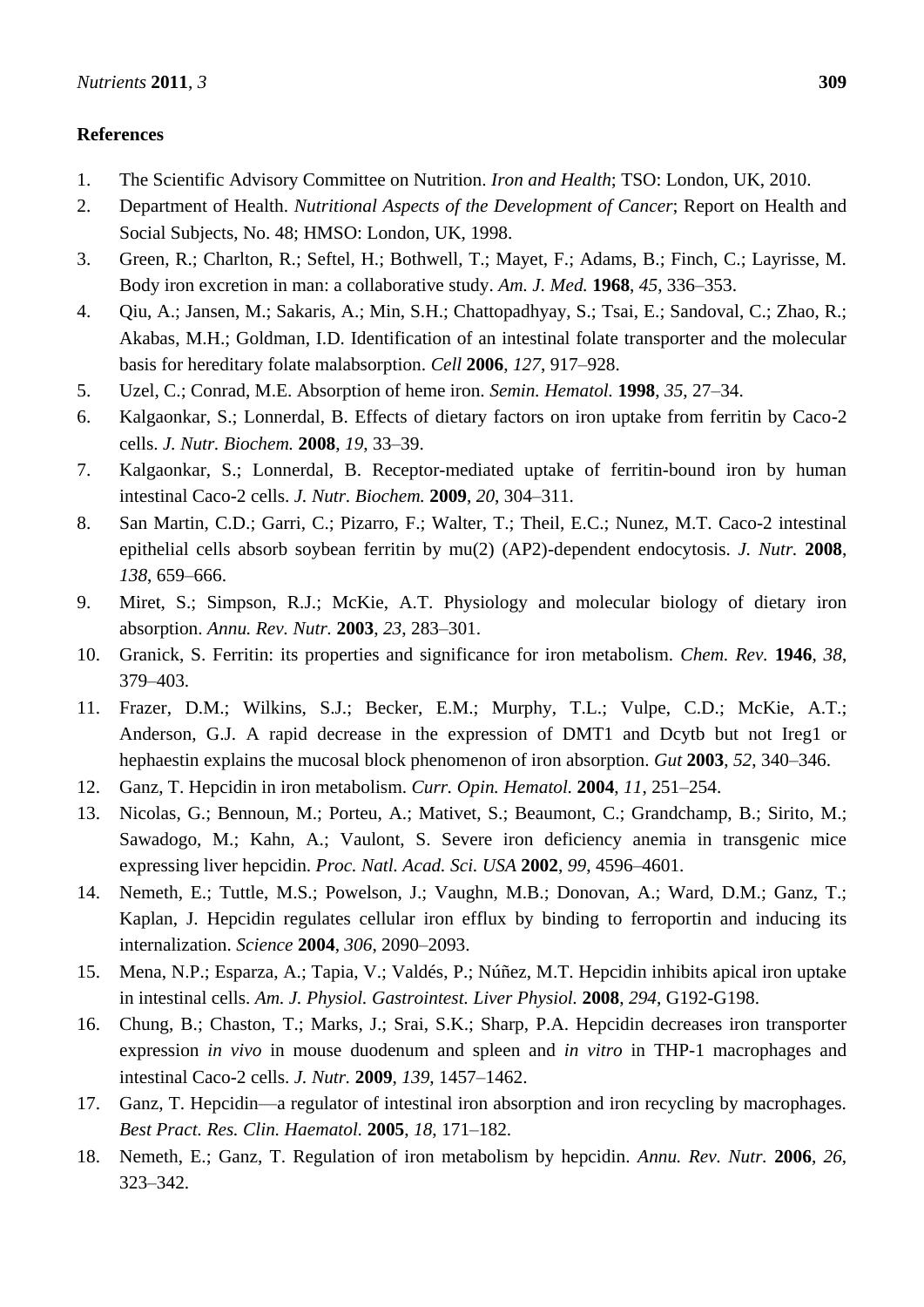- 19. Gutierrez, J.A.; Yu, J.; Rivera, S.; Wessling-Resnick, M. Functional expression cloning and characterization of SFT, a stimulator of Fe transport. *J. Cell Biol.* **1997**, *139*, 895–905.
- 20. Yu, J.; Wessling-Resnick, M. Structural and functional analysis of SFT, a stimulator of Fe Transport. *J. Biol. Chem.* **1998**, *273*, 21380–21385.
- 21. Yu, J.; Yu, Z.K.; Wessling-Resnick, M. Expression of SFT (stimulator of Fe transport) is enhanced by iron chelation in HeLa cells and by hemochromatosis in liver. *J. Biol. Chem.* **1998**, *273*, 34675–34678.
- 22. Harrison, P.M.; Arosio, P. The ferritins: molecular properties, iron storage function and cellular regulation. *Biochem. Biophys. Acta* **1996**, *1275*, 161–203.
- 23. Worwood, M. Ferritin in human tissues and serum. *Clin. Haematol.* **1982**, *11*, 275–307.
- 24. Walters, G.O.; Miller, F.M.; Worwood, M. Serum ferritin concentration and iron stores in normal subjects. *J. Clin. Pathol.* **1973**, *26*, 770–772.
- 25. Lynch, S.R.; Skikne, B.S.; Cook, J.D. Food iron absorption in idiopathic hemochromatosis. *Blood* **1989**, *74*, 2187–2193.
- 26. Hallberg, L.; Hulten, L.; Gramatkovski, E. Iron absorption from the whole diet in men: How effective is the regulation of iron absorption? *Am. J. Clin. Nutr.* **1997**, *66*, 347–356.
- 27. Feder, J.N.; Gnirke, A.; Thomas, W.; Tsuchihashi, Z.; Ruddy, D.A.; Basava, A.; Dormishian, F.; Domingo, R., Jr.; Ellis, M.C.; Fullan, A.; *et al.* A novel MHC class I-like gene is mutated in patients with hereditary haemochromatosis. *Nat. Genet.* **1996**, *13*, 399–408.
- 28. Bothwell, T.H.; MacPhail, A.P. Hereditary hemochromatosis: etiologic, pathologic, and clinical aspects. *Semin. Hematol.* **1998**, *35*, 55–71.
- 29. Merryweather-Clarke, A.T.; Pointon, J.J.; Shearman, J.D.; Robson, K.J. Global prevalence of putative haemochromatosis mutations. *J. Med. Genet.* **1997**, *34*, 275–278.
- 30. Merryweather-Clarke, A.T.; Pointon, J.J.; Jouanolle, A.M.; Rochette, J.; Robson, K.J. Geography of HFE C282Y and H63D mutations. *Genet. Test.* **2000**, *4*, 183–198.
- 31. Beutler, E.; Felitti, V.J.; Koziol, J.A.; Ho, N.J.; Gelbart, T. Penetrance of 845G→A (C282Y) HFE hereditary haemochromatosis mutation in the USA. *Lancet* **2002**, *359*, 211–218.
- 32. Asberg, A.; Hveem, K.; Krüger, O.; Bjerve, K.S. Persons with screening-detected haemochromatosis: as healthy as the general population? *Scand. J. Gastroenterol.* **2002**, *37*, 719–724.
- 33. McCune, C.A.; Ravine, D.; Carter, K.; Jackson, H.A.; Hutton, D.; Hedderich, J.; Krawczak, M.; Worwood, M. Iron loading and morbidity among relatives of HFE C282Y homozygotes identified either by population genetic testing or presenting as patients. *Gut* **2006**, *55*, 554–562.
- 34. Jackson, H.A.; Carter, K.; Darke, C.; Guttridge, M.G.; Ravine, D.; Hutton, R.D.; Napier, J.A.; Worwood, M. HFE mutations, iron deficiency and overload in 10,500 blood donors. *Br. J. Haematol.* **2001**, *114*, 474–484.
- 35. Andrews, N.C. Disorders of iron metabolism. *N. Engl. J. Med.* **1999**, *341*, 1986–1995.
- 36. Nemeth, E.; Valore, E.V.; Territo, M.; Schiller, G.; Lichtenstein, A.; Ganz, T. Hepcidin, a putative mediator of anemia of inflammation, is a type II acute-phase protein. *Blood* **2003**, *101*, 2461–2463.
- 37. Department of Health. *Dietary Reference Values for Food, Energy and Nutrients in the United Kingdom*; HSMO: London, UK, 1991.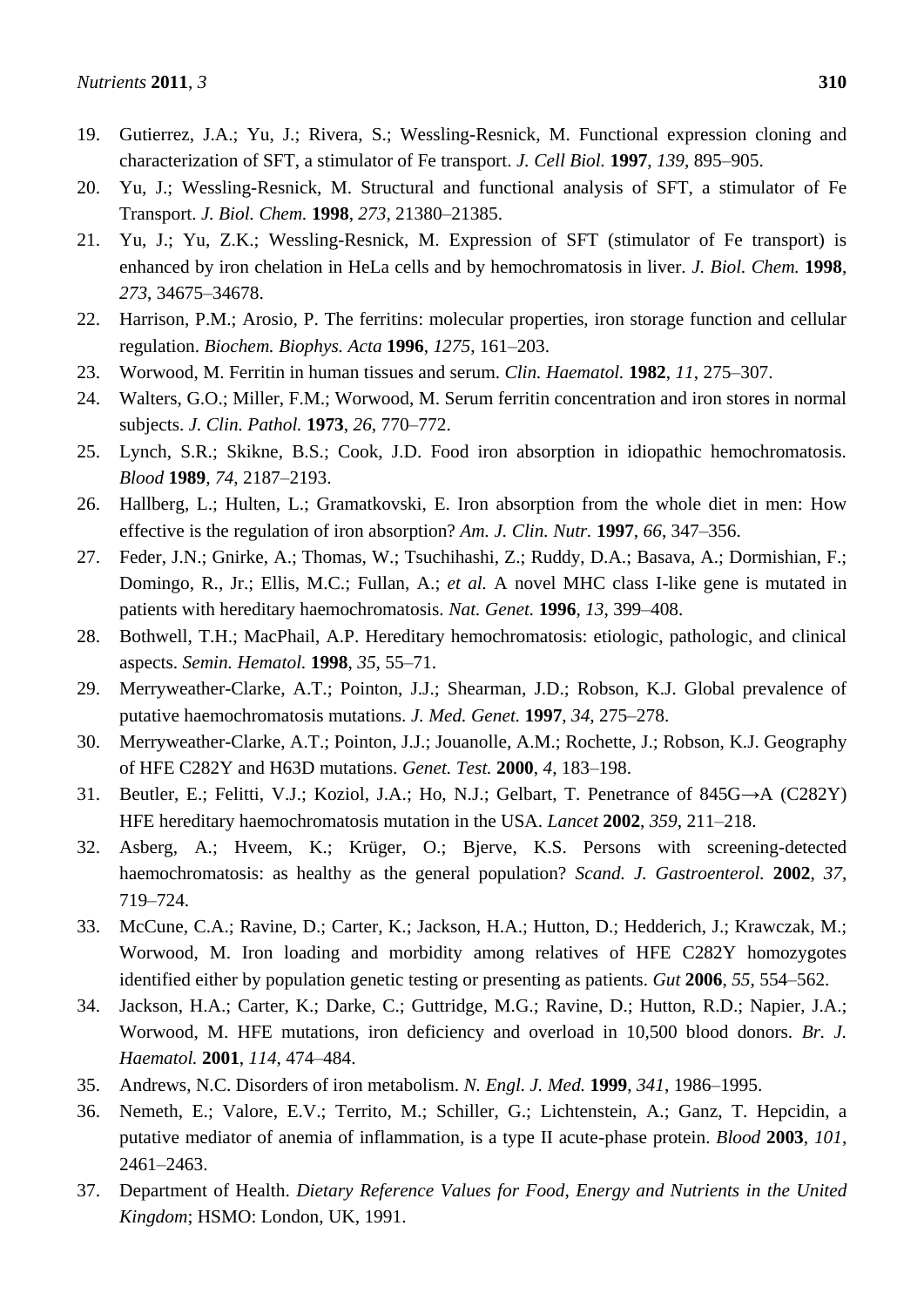- 38. National Academy of Sciences. *Dietary Reference Intakes for Vitamin A, Vitamin K, Arsenic, Boron, Chromium, Copper, Iodine, Iron, Manganese, Molybdenum, Nickel, Silicon, Vanadium, and Zinc*; National Academy Press: Washington, DC, USA, 2001.
- 39. Scientific Committee on Food (SCF). *Nutrient and Energy Intakes for the European Community*; Report of the Scientific Committee for food (thirty-first series). Commission of the European Communities: Luxembourg, Luxembourg, 1993.
- 40. FAO and WHO. *Human Vitamin and Mineral Requirements*; Report of a joint FAO/WHO expert consultion (Bangkok, Thailand); WHO/FAO: Rome, Italy, 2002.
- 41. McDonald, S.J.; Middleton, P. Effect of timing of umbilical cord clamping of term infants on maternal and neonatal outcomes. *Cochrane Database Syst. Rev.* **2008**, CD004074. DOI: 10.1002/14651858.CD004074.pub2.
- 42. World Health Organisation/Centers for Disease Control and Prevention. *Assessing the Iron Status of Populations*; WHO: Geneva, Switerland, 2004.
- 43. World Health Organisation. *Iron Deficiency Anaemia. Assessment, Prevention and Control. A Guide for Programme Managers*; WHO: Geneva, Switerland, 2001.
- 44. British Nutrition Foundation (BNF). *Iron: Nutritional and Physiological Significance*; T.J. Press (Padstow): Cornwall, UK, 1995.
- 45. Akesson, A.; Bjellerup, P.; Vahter, M. Evaluation of kits for measurement of the soluble transferrin receptor. *Scand. J. Clin. Lab. Invest.* **1999**, *59*, 77–81.
- 46. Worwood, M. Serum transferrin receptor assays and their application. *Ann. Clin. Biochem.* **2002**, *39*, 221–230.
- 47. Martinez-Torres, C.; Layrisse, M. Iron absorption from veal muscle. *Am. J. Clin. Nutr.* **1971**, *24*, 531–540.
- 48. Food and Agriculture Organization. *Requirements of Vitamin A, Iron, Folate and B12*; Report of a Joint FAO/WHO consultation; FAO: Rome, Italy, 1988.
- 49. Tidehag, P.; Hallmans, G.; Wing, K.; Sjöström, R.; Agren, G.; Lundin, E.; Zhang, J.X. A comparison of iron absorption from single meals and daily diets using radioFe (55Fe, 59Fe). *Br. J. Nutr.* **1996**, *75*, 281–289.
- 50. Cook, J.D.; Dassenko, S.A.; Lynch, S.R. Assessment of the role of nonheme-iron availability in iron balance*. Am. J. Clin. Nutr.* **1991**, *54*, 717–722.
- 51. Hunt, J.R.; Roughead, Z.K. Adaptation of iron absorption in men consuming diets with high or low iron bioavailability. *Am. J. Clin. Nutr.* **2000**, *71*, 94–102.
- 52. Monsen, E.R.; Hallberg, L.; Layrisse, M.; Hegsted, D.M.; Cook, J.D.; Mertz, W.; Finch, C.A. Estimation of available dietary iron. *Am. J. Clin. Nutr.* **1978**, *31*, 134–141.
- 53. Hallberg, L.; Hulthen, L. Prediction of dietary iron absorption: an algorithm for calculating absorption and bioavailability of dietary iron. *Am. J. Clin. Nutr.* **2000**, *71*, 1147–1160.
- 54. Reddy, M.B.; Hurrell, R.F.; Cook, J.D. Estimation of nonheme-iron bioavailability from meal composition. *Am. J. Clin. Nutr.* **2000**, *71*, 937–943.
- 55. Beard, J.L.; Murray-Kolb, L.E.; Haas, J.D.; Lawrence. F. Iron absorption prediction equations lack agreement and underestimate iron absorption. *J. Nutr.* **2007**, *137*, 1741–1746.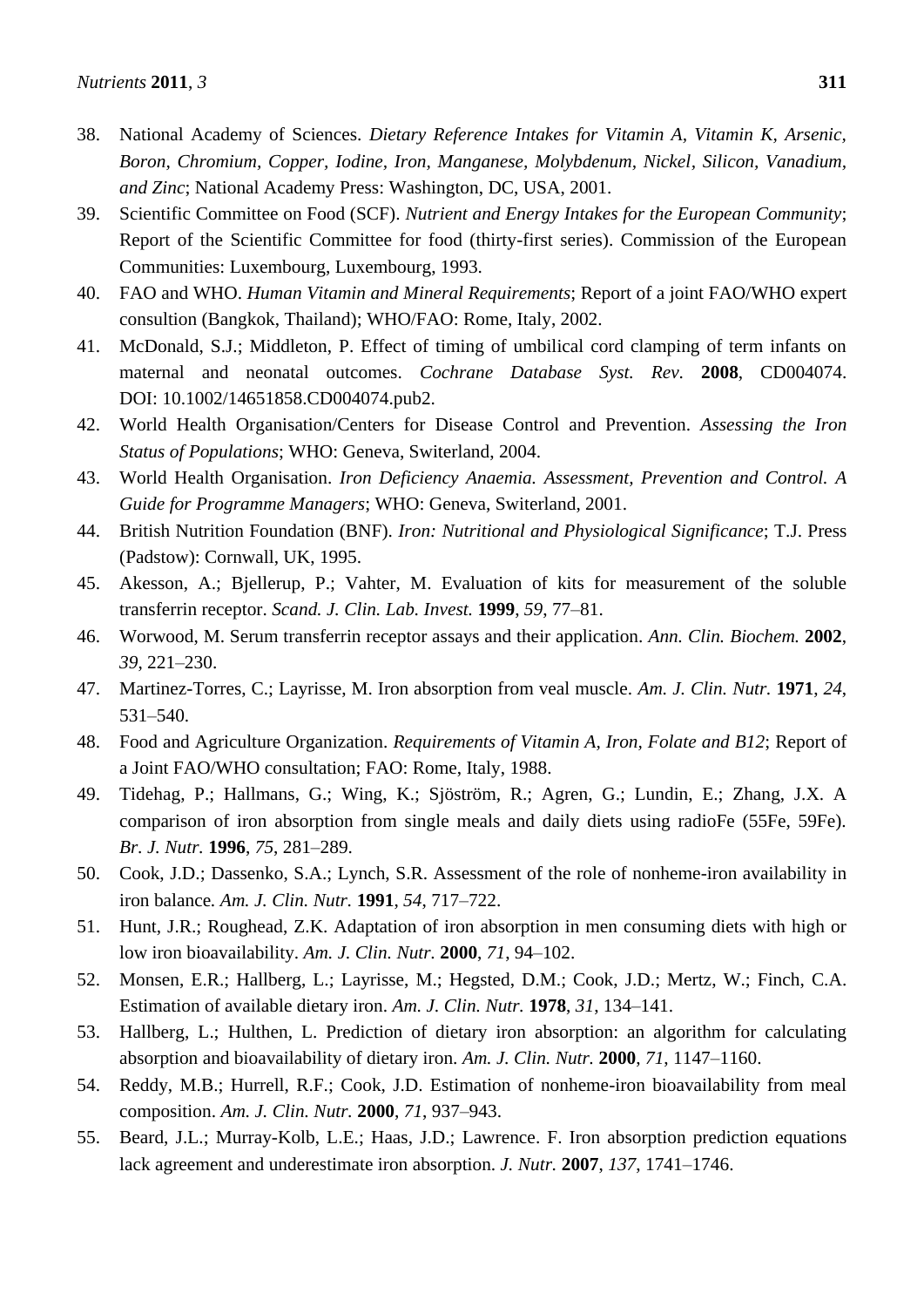- 56. Galan, P.; Yoon, H.C.; Preziosi, P.; Viteri, F.; Valeix, P.; Fieux, B.; Briancon, S.; Malvy, D.; Roussel, A.M.; Favier, A.; Hercberg, S. Determining factors in the iron status of adult women in the SU.VI.MAX study. Supplementation en VItamines et Mineraux Antioxydants. *Eur. J. Clin. Nutr.* **1998**, *52*, 383–388.
- 57. Gibson, S.A. Iron intake and iron status of preschool children: associations with breakfast cereals, vitamin C and meat. *Public Health Nutr.* **1999**, *2*, 521–528.
- 58. Heath, A.L.; Skeaff, C.M.; Williams, S.; Gibson, R.S. The role of blood loss and diet in the aetiology of mild iron deficiency in premenopausal adult New Zealand women. *Public Health Nutr.* **2001**, *4*, 197–206.
- 59. Milman, N.; Pedersen, A.N.; Ovesen, L.; Schroll, M. Iron status in 358 apparently healthy 80-year-old Danish men and women: relation to food composition and dietary and supplemental iron intake. *Ann. Hematol.* **2004**, *83*, 423–429.
- 60. Davis, C.D.; Malecki, E.A.; Greger, J.L. Interactions among dietary manganese, heme iron, and nonheme iron in women. *Am. J. Clin. Nutr.* **1992**, *56*, 926–932.
- 61. Preziosi, P.; Hercberg, S.; Galan, P.; Devanlay, M.; Cherouvrier, F.; Dupin, H. Iron status of a healthy French population: factors determining biochemical markers. *Ann. Nutr. Metab*. **1994**, *38*, 192–202.
- 62. Fleming, D.J.; Jacques, P.F.; Dallal, G.E.; Tucker, K.L.; Wilson, P.W.; Wood. R.J. Dietary determinants of iron stores in a free-living elderly population: The Framingham Heart Study. *Am. J. Clin. Nutr.* **1998**, *67*, 722–733.
- 63. Garry, P.J.; Hunt, W.C.; Baumgartner, R.N. Effects of iron intake on iron stores in elderly men and women: longitudinal and cross-sectional results. *J. Am. Coll. Nutr.* **2000**, *19*, 262–269.
- 64. Ohlund, I.; Lind, T.; Hornell, A.; Hernell, O. Predictors of iron status in well-nourished 4-y-old children. *Am. J. Clin. Nutr.* **2008**, *87*, 839–845.
- 65. Garcia, O.P.; Diaz, M.; Rosado, J.L.; Allen, L.H. Ascorbic acid from lime juice does not improve the iron status of iron-deficient women in rural Mexico. *Am. J. Clin. Nutr.* **2003**, *78*, 267–273.
- 66. Bendich, A. Calcium supplementation and iron status of females. *Nutrition* **2001**, *17*, 46–51.
- 67. Bach, K.M.; Tetens, I.; Alstrup Jorgensen, A.B.; Dal Thomsen, A.; Milman, N.; Hels, O.; Sandstrom, B.; Hansen, M. A decrease in iron status in young healthy women after long-term daily consumption of the recommended intake of fibre-rich wheat bread. *Eur. J. Nutr.* **2005**, *44*, 334–340.
- 68. Layrisse, M.; Garcia-Casal, M.N.; Mendez-Castellano, H.; Jimenez, M.; Henry, O.; Chavez, J.E.; Gonzalez, E. Impact of fortification of flours with iron to reduce the prevalence of anemia and iron deficiency among schoolchildren in Caracas, Venezuela: a follow-up. *Food Nutr. Bull.* **2002**, *23*, 384–389.
- 69. Assuncao, M.C.; Santos, I.S.; Barros, A.J.; Gigante, D.P.; Victora, C.G. Effect of iron fortification of flour on anemia in preschool children in Pelotas, Brazil. *Rev. Saude Publica* **2007**, *41*, 539–548.
- 70. Fairweather-Tait, S.J.; Teucher, B. Iron and calcium bioavailability of fortified foods and dietary supplements. *Nutr. Rev.* **2002**, *60*, 360–367.
- 71. Dawson, E.B.; Dawson, R.; Behrens, J.; DeVora, M.A.; McGanity, W.J. Iron in prenatal multivitamin/multimineral supplements. Bioavailability. *J. Reprod Med.* **1998**, *43*, 133–140.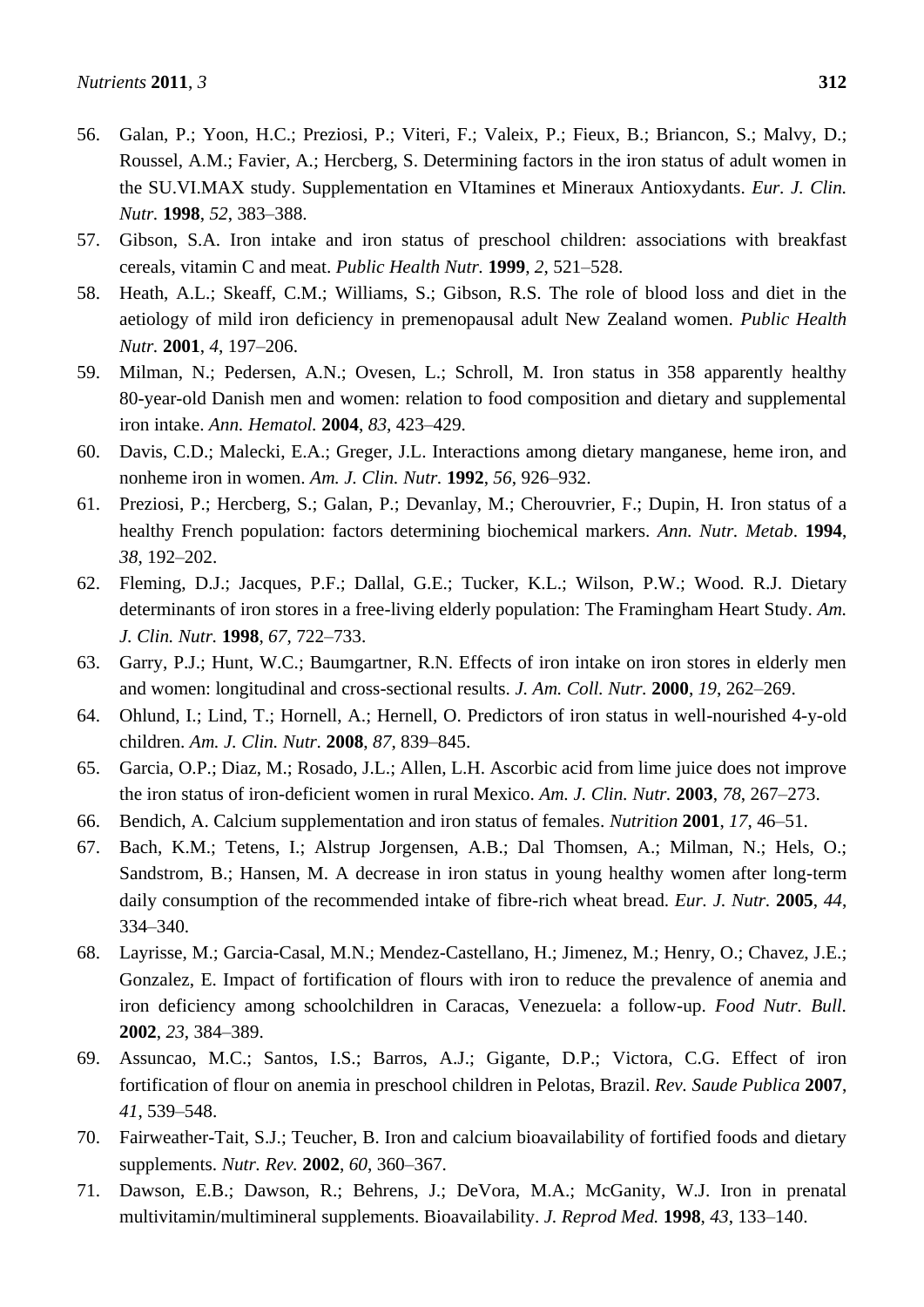- 72. Expert Group on Vitamins and Minerals (EVM). *Safe Upper Levels for Vitamins and Minerals*; Food Standards Agency: London, UK, 2003.
- 73. National Institute for Clinical Excellence (NICE). *Antenatal Care, Routine Care for the Healthy Pregnant Woman*; RCOG Press: London, UK, 2008.
- 74. Rockey, D.C.; Cello, J.P. Evaluation of the gastrointestinal tract in patients with iron-deficiency anemia. *N. Engl. J. Med.* **1993**, *329*, 1691–1695.
- 75. Fleming, D.J.; Jacques, P.F.; Massaro, J.M.; D'Agostino, R.B., Sr.; Wilson, P.W.; Wood, R.J. Aspirin intake and the use of serum ferritin as a measure of iron status. *Am. J. Clin. Nutr.* **2001**, *74*, 219–226.
- 76. Crompton, D.W.; Nesheim, M.C. Nutritional impact of intestinal helminthiasis during the human life cycle. *Annu. Rev. Nutr.* **2002**, *22*, 35–59.
- 77. Haas, J.D.; Brownlie, T. Iron deficiency and reduced work capacity: a critical review of the research to determine a causal relationship. *J. Nutr.* **2001**, *131*, 676S–688S.
- 78. Klingshirn, L.A.; Pate, R.R.; Bourque, S.P.; Davis, J.M.; Sargent, R.G. Effect of iron supplementation on endurance capacity in iron-depleted female runners. *Med. Sci. Sports Exerc.* **1992**, *24*, 819–824.
- 79. Lukaski, H.C.; Hall, C.B.; Siders, W.A. Altered metabolic response of iron-deficient women during graded, maximal exercise. *Eur. J. Appl. Physiol. Occup. Physiol.* **1991**, *63*, 140–145.
- 80. Rasmussen, K. Is there a causal relationship between iron deficiency or iron-deficiency anemia and weight at birth, length of gestation and perinatal mortality? *J. Nutr.* **2001**, *131*, 590S-601S.
- 81. US Preventive Services Task Force. Routine iron supplementation during pregnancy. Policy statement. *JAMA* **1993**, *270*, 2846–2848.
- 82. Lu, Z.M.; Goldenberg, R.L.; Cliver, S.P.; Cutter, G.; Blankson, M. The relationship between maternal hematocrit and pregnancy outcome. *Obstet. Gynecol.* **1991**, *77*, 190–194.
- 83. Forest, J.C.; Masse, J.; Moutquin, J.M. Maternal hematocrit and albumin as predictors of intrauterine growth retardation and preterm delivery. *Clin. Biochem.* **1996**, *29*, 563–566.
- 84. Steer, P.J. Maternal hemoglobin concentration and birth weight. *Am. J. Clin. Nutr.* **2000**, *71*, 1285S–1287S.
- 85. Peña-Rosas, J.P.; Viteri, F.E. Effects and safety of preventive oral iron or iron+folic acid supplementation for women during pregnancy. *Cochrane Database Syst. Rev.* **2009**, CD004736. DOI: 10.1002/14651858.CD004736.pub3.
- 86. Stoltzfus, R.J.; Kvalsvig, J.D.; Chwaya, H.M.; Montresor, A.; Albonico, M.; Tielsch, J.M.; Savioli, L.; Pollitt, E. Effects of iron supplementation and anthelmintic treatment on motor and language development of preschool children in Zanzibar: double blind, placebo controlled study. *BMJ* **2001**, *323*, 1389–1393.
- 87. Lind, T.; Hernell, O.; Lonnerdal, B.; Stenlund, H.; Domellof, M.; Persson, L.A. Dietary iron intake is positively associated with hemoglobin concentration during infancy but not during the second year of life. *J. Nutr.* **2004**, *134*, 1064–1070.
- 88. Seshadri, S.; Gopaldas, T. Impact of iron supplementation on cognitive functions in preschool and school-aged children: the Indian experience. *Am. J. Clin. Nutr.* **1989**, *50*, 675–684.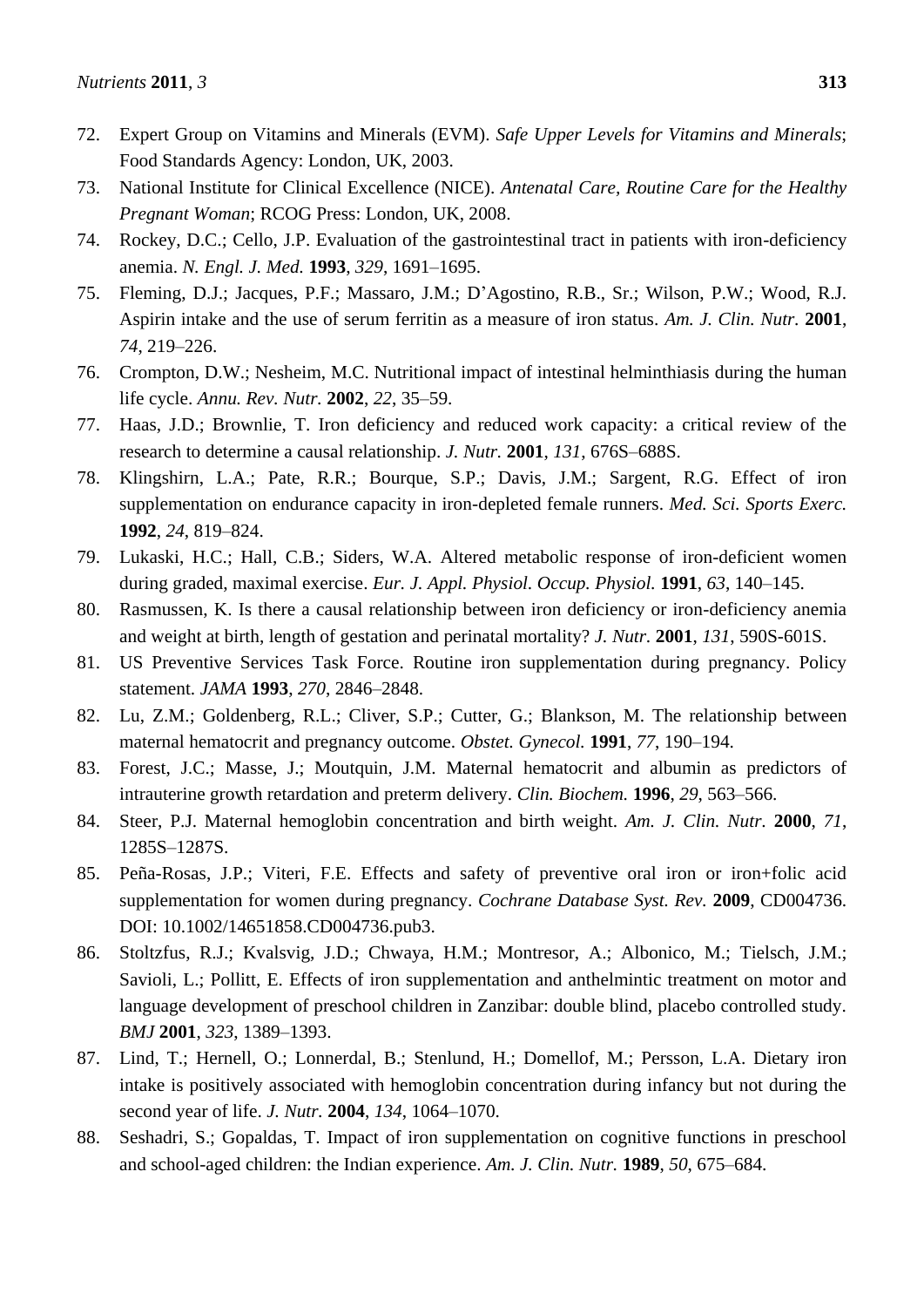- 89. Metallinos-Katsaras, E.; Valassi-Adam, E.; Dewey, K.G.; Lonnerdal, B.; Stamoulakatou, A.; Pollitt, E. Effect of iron supplementation on cognition in Greek preschoolers. *Eur. J. Clin. Nutr.* **2004**, *58*, 1532–1542.
- 90. Bruner, A.B.; Joffe, A.; Duggan, A.K.; Casella, J.F.; Brandt, J. Randomised study of cognitive effects of iron supplementation in non-anaemic iron-deficient adolescent girls. *Lancet* **1996**, *348*, 992–996.
- 91. Mills, K.C.; Curry, S.C. Acute iron poisoning. *Emerg. Med. Clin. North Am.* **1994**, *12*, 397–413.
- 92. Sandstrom, B.; Davidsson, L.; Cederblad, A.; Lonnerdal, B. Oral iron, dietary ligands and zinc absorption. *J. Nutr.* **1985**, *115*, 411–414.
- 93. Lonnerdal, B.; Hernell, O. Iron, zinc, copper and selenium status of breast-fed infants and infants fed trace element fortified milk-based infant formula. *Acta Paediatr.* **1994**, *83*, 367–373.
- 94. McCord, J.M. Iron, free radicals, and oxidative injury. *Semin. Hematol.* **1998**, *35*, 5–12.
- 95. Nelson, R.L. Dietary iron and colorectal cancer risk. *Free Radic. Biol. Med.* **1992**, *12*, 161–168.
- 96. Sullivan, J.L. Iron and the sex difference in heart disease risk. *Lancet* **1981**, *1*, 1293–1294.
- 97. Kent, S.; Weinberg, E. Hypoferremia: adaptation to disease? *N. Engl. J. Med.* **1989**, *320*, 672.
- 98. Thompson, K.J.; Shoham, S.; Connor, J.R. Iron and neurodegenerative disorders. *Brain Res. Bull.* **2001**, *55*, 155–164.
- 99. Halliwell, B.; Gutteridge, J.M. Oxygen toxicity, oxygen radicals, transition metals and disease. *Biochem. J.* **1984**, *219*, 1–14.
- 100. World Cancer Research Fund/American Institute for Cancer Research. *Food, Nutrition, Physical Activity and the Prevention of Cancer: A Global Perspective*; AICR: Washington, DC, USA, 2007.
- 101. Danesh, J.; Appleby, P. Coronary heart disease and iron status: meta-analyses of prospective studies. *Circulation* **1999**, *99*, 852–854.
- 102. Zacharski, L.R.; Chow, B.K.; Howes, P.S.; Shamayeva, G.; Baron, J.A.; Dalman, R.L.; Malenka, D.J.; Ozaki, C.K.; Lavori, P.W. Reduction of iron stores and cardiovascular outcomes in patients with peripheral arterial disease: a randomized controlled trial. *JAMA* **2007**, *297*, 603–610.
- 103. van der A, D.L.; Peeters, P.H.; Grobbee, D.E.; Roest, M.; Marx, J.J.; Voorbij, H.M.; van der Schouw, Y.T. HFE mutations and risk of coronary heart disease in middle-aged women. *Eur. J. Clin. Invest.* **2006**, *36*, 682–690.
- 104. Dewey, K.G.; Domellof, M.; Cohen, R.J.; Landa, R.L.; Hernell, O.; Lonnerdal, B. Iron supplementation affects growth and morbidity of breast-fed infants: results of a randomized trial in Sweden and Honduras. *J. Nutr.* **2002**, *132*, 3249–3255.
- 105. Majumdar, I.; Paul, P.; Talib, V.H.; Ranga, S. The effect of iron therapy on the growth of iron-replete and iron-deplete children. *J. Trop. Pediatr.* **2003**, *49*, 84–88.
- 106. Kemahli, A.S.; Babacan, E.; Cavdar, A.O. Cell mediated immune responses in children with iron deficiency and combined iron and zinc deficiency. *Nutr. Res.* **1988**, *8*, 129–136.
- 107. Ahluwalia, N.; Sun, J.; Krause, D.; Mastro, A.; Handte, G. Immune function is impaired in iron-deficient, homebound, older women. *Am. J. Clin. Nutr.* **2004**, *79*, 516–521.
- 108. Walter, T.; Arredondo, S.; Arevalo, M.; Stekel, A. Effect of iron therapy on phagocytosis and bactericidal activity in neutrophils of iron-deficient infants. *Am. J. Clin. Nutr.* **1986**, *44*, 877–882.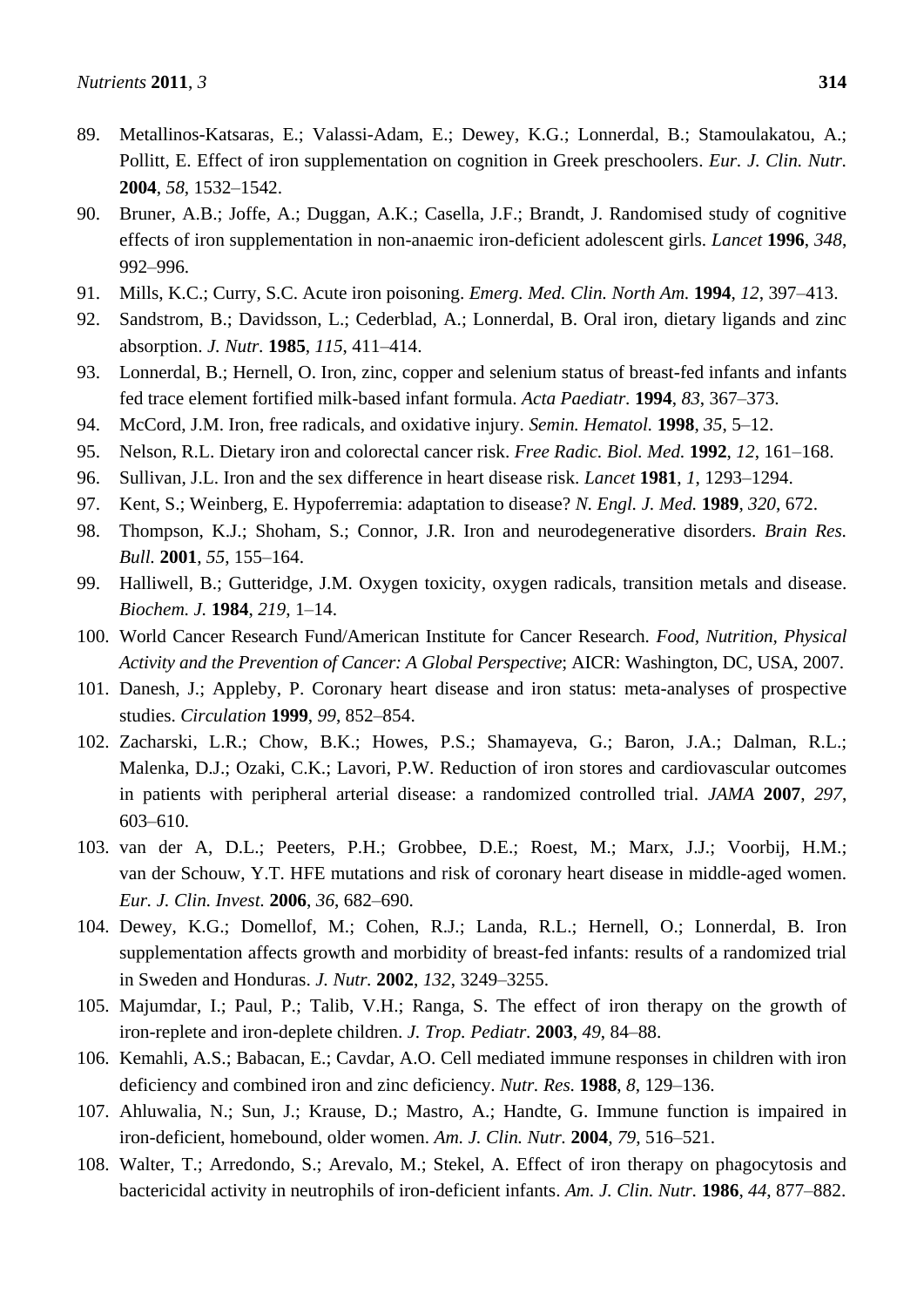- 109. Dwyer, J.; Wood, C.; McNamara J.; Williams, A.; Andiman, W.; Rink, L.; O'Connor, T.; Pearson, H. Abnormalities in the immune system of children with beta-thalassaemia major. *Clin. Exp. Immunol.* **1987**, *68*, 621–629.
- 110. Escalona, E.; Malave, I.; Rodriguez, E.; Araujo, Z.; Inati, J.; Arends, A.; Perdomo, Y. Mitogen induced lymphoproliferative responses and lymphocyte sub-populations in patients with sickle cell disease. *J. Clin. Lab. Immunol.* **1987**, *22*, 191–196.
- 111. Gera, T.; Sachdev, H.P. Effect of iron supplementation on incidence of infectious illness in children: systematic review. *BMJ* **2002**, *325*, 1142.
- 112. Sazawal, S.; Black, R.E.; Ramsan, M.; Chwaya, H.M.; Stoltzfus, R.J.; Dutta, A.; Dhingra, U.; Kabole, I.; Deb, S.; Othman, M.K.; Kabole, F.M. Effects of routine prophylactic supplementation with iron and folic acid on admission to hospital and mortality in preschool children in a high malaria transmission setting: community-based, randomised, placebo-controlled trial. *Lancet* **2006**, *367*, 133–143.
- 113. Tielsch, J.M.; Khatry, S.K.; Stoltzfus, R.J.; Katz, J.; Leclerq, S.C.; Adhikari, R.; Mullany, L.C.; Shresta, S.; Black, R.E. Effect of routine prophylactic supplementation with iron and folic acid on preschool child mortality in southern Nepal: community-based, cluster-randomised, placebo-controlled trial. *Lancet* **2006**, *367*, 144–152.
- 114. World Health Organisation/UNICEF. *Joint Statement: Iron Supplementation of Young Children in Regions Where Malaria Transmission Is Intense and Infectious Disease Highly Prevalent*; WHO: Geneva, Switzerland, 2006.
- 115. Richard, S.A.; Zavaleta, N.; Caulfield, L.E.; Black, R.E.; Witzig, R.S.; Shankar, A.H. Zinc and iron supplementation and malaria, diarrhea, and respiratory infections in children in the Peruvian Amazon. *Am. J. Trop. Med. Hyg.* **2006**, *75*, 126–132.
- 116. Abrams, B.; Duncan, D.; Hertz-Picciotto, I. A prospective study of dietary intake and acquired immune deficiency syndrome in HIV-seropositive homosexual men. *J. Acquir. Immune Defic. Syndr.* **1993**, *6*, 949–958.
- 117. Gregory, J.; Collins, D.L; Davies, P.S.W.; Hughes, J.M.; Clarke, P.C. *National Diet and Nutrition Survey: Children Aged 1.5 to 4.5 Years*; HMSO: London, UK, 1995; Volume 1.
- 118. Finch, S.; Doyle, W.; Lowe, C.; Bates, C.J.; Prentice, A.; Smithers, G.; Clarke, P.C. *National Diet and Nutrition Survey: People Aged 65 Years and Over*; Report of the diet and nutrition survey; TSO: London, UK, 1998; Volume 1.
- 119. Gregory, J.; Lowe, S.; Bates, C.J.; Prentice, A.; Jackson, L.V.; Smithers, G.; Wenlock, R.; Farron, M. *National Diet and Nutrition Survey: Young People Aged 4 to 18 Years*; Report of the diet and nutrition survey; TSO: London, UK, 2000; Volume 1.
- 120. Henderson, L.; Gregory, J.; Swan, G. *The National Diet and Nutrition Survey: Adults Aged 19 to 64 Years. Volume 1: Types and Quantities of Foods Consumed*; TSO: London, UK, 2002.
- 121. Henderson, L.; Gregory, J.; Irving, K.; Swan, G. *The National Diet and Nutrition Survey: Adults Aged 19 to 64 Years. Volume 2: Energy, Protein, Carbohydrate, Fat and Alcohol Intake*; TSO: London, UK, 2003.